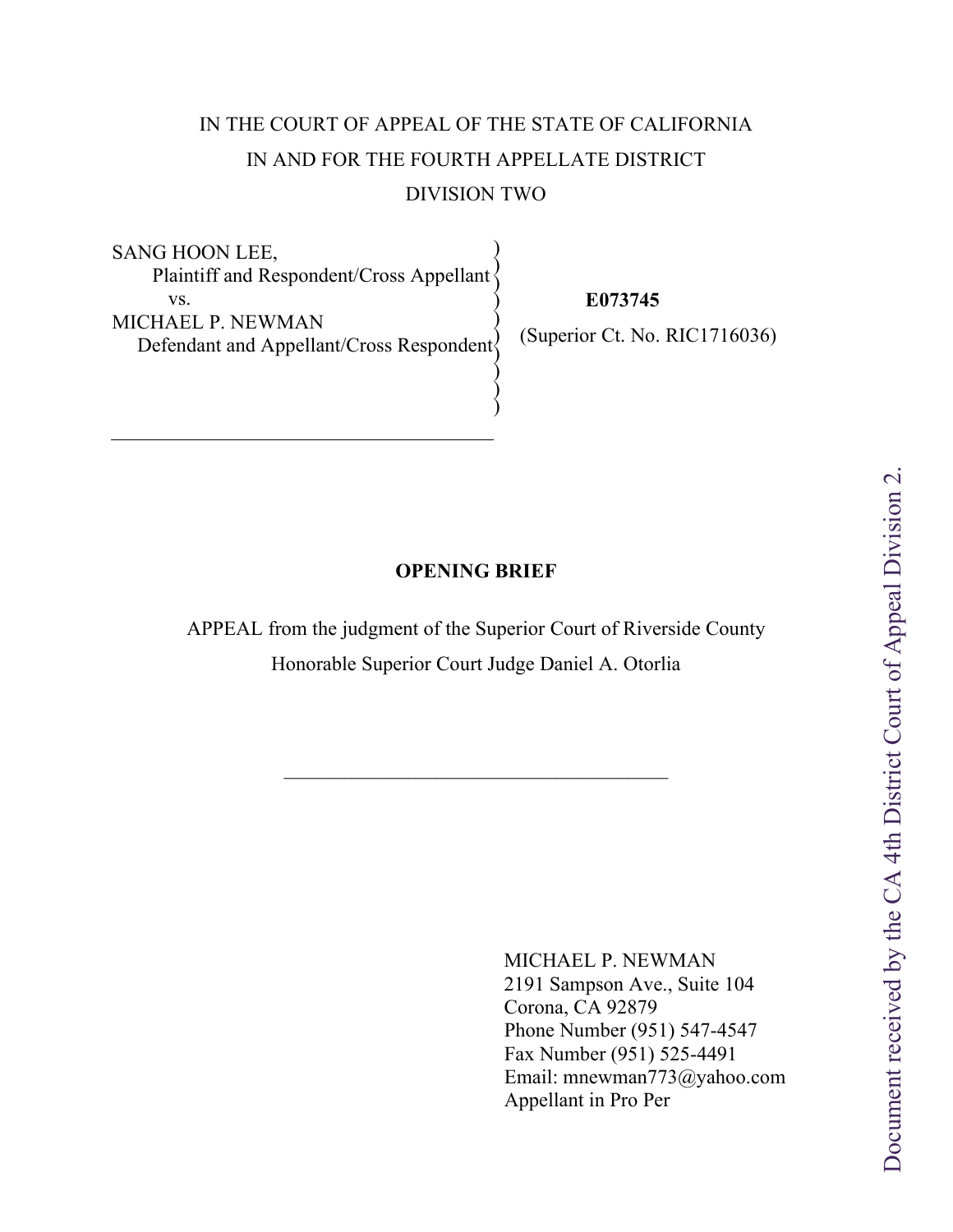| <b>COURT OF APPEAL</b>                                     |                                                                                                                                                                                                                                                                                                                                                                                                                                                                                           | APP-008<br>COURT OF APPEAL CASE NUMBER: |
|------------------------------------------------------------|-------------------------------------------------------------------------------------------------------------------------------------------------------------------------------------------------------------------------------------------------------------------------------------------------------------------------------------------------------------------------------------------------------------------------------------------------------------------------------------------|-----------------------------------------|
|                                                            | FOURTH APPELLATE DISTRICT, DIVISION TWO                                                                                                                                                                                                                                                                                                                                                                                                                                                   | E073745                                 |
| ATTORNEY OR PARTY WITHOUT ATTORNEY:                        | <b>STATE BAR NUMBER:</b>                                                                                                                                                                                                                                                                                                                                                                                                                                                                  | SUPERIOR COURT CASE NUMBER:             |
| NAME: Michael P Newman                                     |                                                                                                                                                                                                                                                                                                                                                                                                                                                                                           | RID1716036                              |
| FIRM NAME:<br>STREET ADDRESS: 2191 Sampson Ave., Suite 104 |                                                                                                                                                                                                                                                                                                                                                                                                                                                                                           |                                         |
| CITY: Corona                                               | STATE: CA<br>ZIP CODE: 92879                                                                                                                                                                                                                                                                                                                                                                                                                                                              |                                         |
| TELEPHONE NO.: 951-547-4547                                | FAX NO.: 951-525-4491                                                                                                                                                                                                                                                                                                                                                                                                                                                                     |                                         |
| E-MAIL ADDRESS:                                            |                                                                                                                                                                                                                                                                                                                                                                                                                                                                                           |                                         |
| ATTORNEY FOR (name): Appellant in Pro Per                  |                                                                                                                                                                                                                                                                                                                                                                                                                                                                                           |                                         |
| APPELLANT/ Michael P Newman<br>PETITIONER:                 |                                                                                                                                                                                                                                                                                                                                                                                                                                                                                           |                                         |
| <b>RESPONDENT/</b><br><b>REAL PARTY IN INTEREST:</b>       | Sang Hoon Lee                                                                                                                                                                                                                                                                                                                                                                                                                                                                             |                                         |
|                                                            | <b>CERTIFICATE OF INTERESTED ENTITIES OR PERSONS</b>                                                                                                                                                                                                                                                                                                                                                                                                                                      |                                         |
| (Check one):                                               | $x$ INITIAL CERTIFICATE<br>SUPPLEMENTAL CERTIFICATE                                                                                                                                                                                                                                                                                                                                                                                                                                       |                                         |
|                                                            |                                                                                                                                                                                                                                                                                                                                                                                                                                                                                           |                                         |
|                                                            | 1. This form is being submitted on behalf of the following party <i>(name)</i> : Michael P Newman<br>$\overline{x}$ There are no interested entities or persons that must be listed in this certificate under rule 8.208.                                                                                                                                                                                                                                                                 |                                         |
| b.                                                         | Interested entities or persons required to be listed under rule 8.208 are as follows:                                                                                                                                                                                                                                                                                                                                                                                                     |                                         |
|                                                            | <b>Full name of interested</b><br>entity or person                                                                                                                                                                                                                                                                                                                                                                                                                                        | <b>Nature of interest</b><br>(Explain): |
| (1)                                                        |                                                                                                                                                                                                                                                                                                                                                                                                                                                                                           |                                         |
| (2)                                                        |                                                                                                                                                                                                                                                                                                                                                                                                                                                                                           |                                         |
| (3)                                                        |                                                                                                                                                                                                                                                                                                                                                                                                                                                                                           |                                         |
| (4)                                                        |                                                                                                                                                                                                                                                                                                                                                                                                                                                                                           |                                         |
| (5)                                                        |                                                                                                                                                                                                                                                                                                                                                                                                                                                                                           |                                         |
|                                                            | Continued on attachment 2.                                                                                                                                                                                                                                                                                                                                                                                                                                                                |                                         |
|                                                            | The undersigned certifies that the above-listed persons or entities (corporations, partnerships, firms, or any other<br>association, but not including government entities or their agencies) have either (1) an ownership interest of 10 percent or<br>more in the party if it is an entity; or (2) a financial or other interest in the outcome of the proceeding that the justices<br>should consider in determining whether to disqualify themselves, as defined in rule 8.208(e)(2). |                                         |
| be disclosed.<br>2. a.<br>Date:                            | <b>February 25, 2020</b>                                                                                                                                                                                                                                                                                                                                                                                                                                                                  |                                         |
| Michael P Newman                                           |                                                                                                                                                                                                                                                                                                                                                                                                                                                                                           |                                         |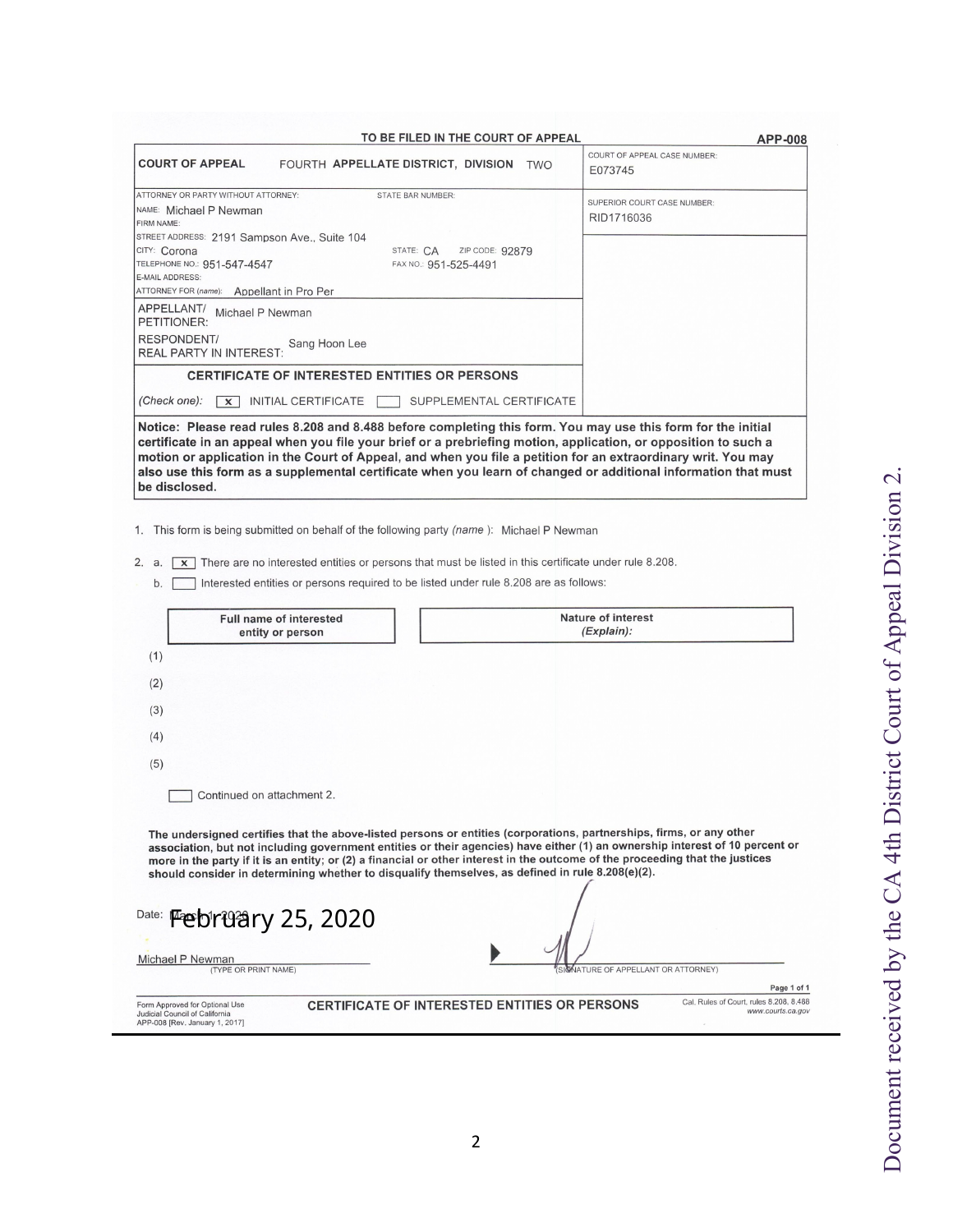# **TABLE OF CONTENTS**

<span id="page-2-0"></span>

| A. The one-year statute of limitations in C.C.P. 340.6 time-bars a former<br>client's fee dispute arising out of an attorney's disbursement of legal fees<br>out settlement proceeds pursuant to a written retainer in a personal injury |
|------------------------------------------------------------------------------------------------------------------------------------------------------------------------------------------------------------------------------------------|
| 1. The instant fee dispute alleges a wrongful act or omission arising<br>in the scope of professional services rendered, and subject to the                                                                                              |
| 2. An attorney's collection and distribution of settlement funds is<br>part of the performance of the legal service of settling a lawsuit33                                                                                              |
| 3. A genuine fee dispute does not give rise to a claim of conversion<br>because the property does not clearly belong to the client34                                                                                                     |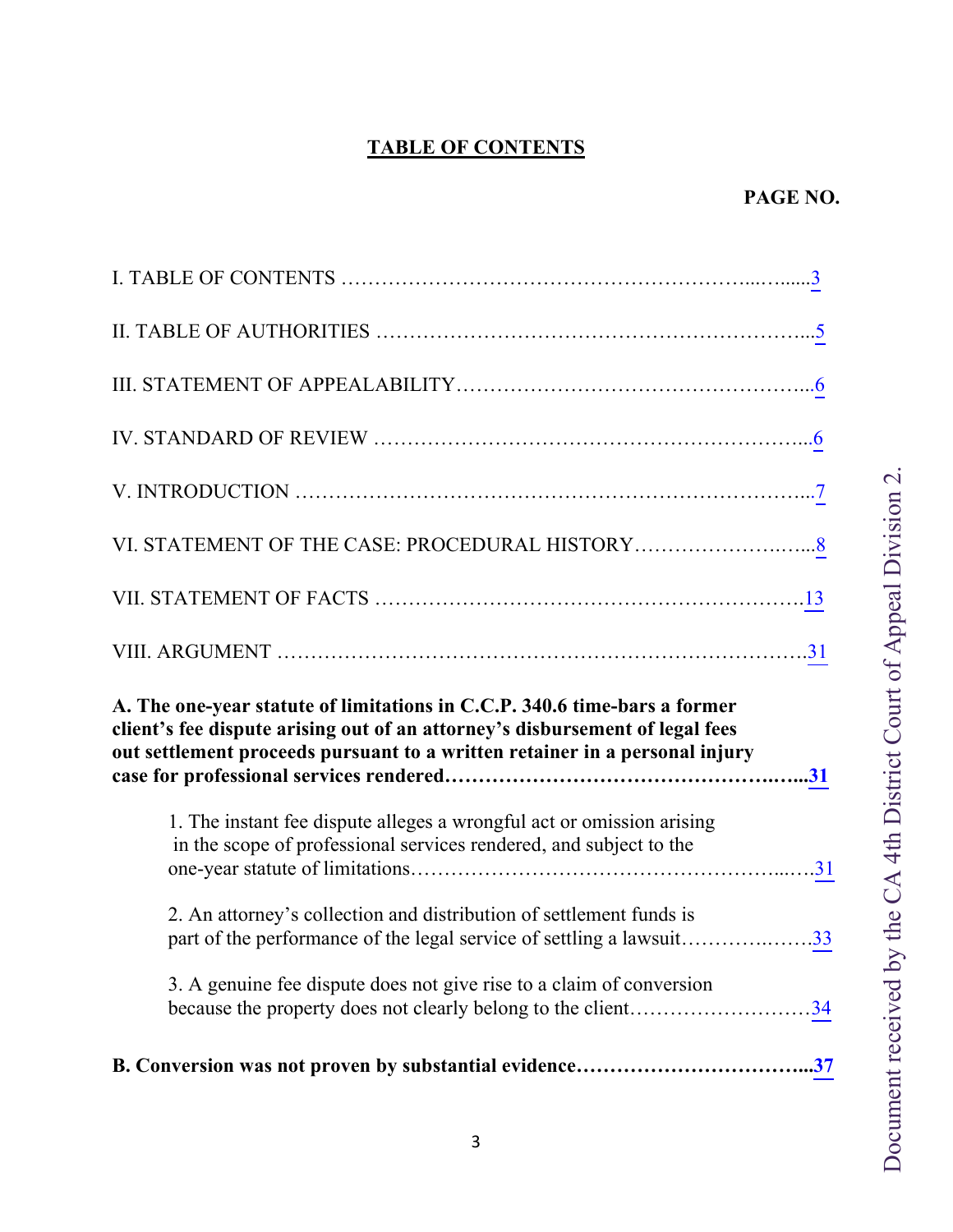| 1. The evidence does not prove conversion; only that CLIENT may<br>have been misled by PARK, or he is the victim of his own mistakes37 |  |
|----------------------------------------------------------------------------------------------------------------------------------------|--|
| 2. Failure to prove the allegation in Paragraph 8 of the Complaint38                                                                   |  |
|                                                                                                                                        |  |
|                                                                                                                                        |  |

| C. A client's option to declare an attorney's retainer agreement void,<br>pursuant to California Business and Professions Code Section 6147(b),<br>exercised over one year after the attorney-client relationship ended, was<br>untimely and bared by the one-year statute of limitations41                      |  |
|------------------------------------------------------------------------------------------------------------------------------------------------------------------------------------------------------------------------------------------------------------------------------------------------------------------|--|
| 1. The attempt to exercise the option to void the 15% retainer over one<br>year after the attorney-client relationship ended was untimely, and                                                                                                                                                                   |  |
| 2. The statutory exercise to void the retainer was triggered by a breach<br>of professional ethics—failure to include language that attorney's fees<br>are negotiable—which is in the "performance of professional ethics",<br>and squarely a wrong or omission governed by section 340.6(a), and Lee42          |  |
| D. The trial court's admission of evidence of legal malpractice and breaches<br>of professional ethics, and making gratuitous findings of professional errors<br>in the final judgment, was prejudicial error, tainting the findings of fact<br>supporting the judgment for conversion, warranting a new trial42 |  |
|                                                                                                                                                                                                                                                                                                                  |  |
|                                                                                                                                                                                                                                                                                                                  |  |
|                                                                                                                                                                                                                                                                                                                  |  |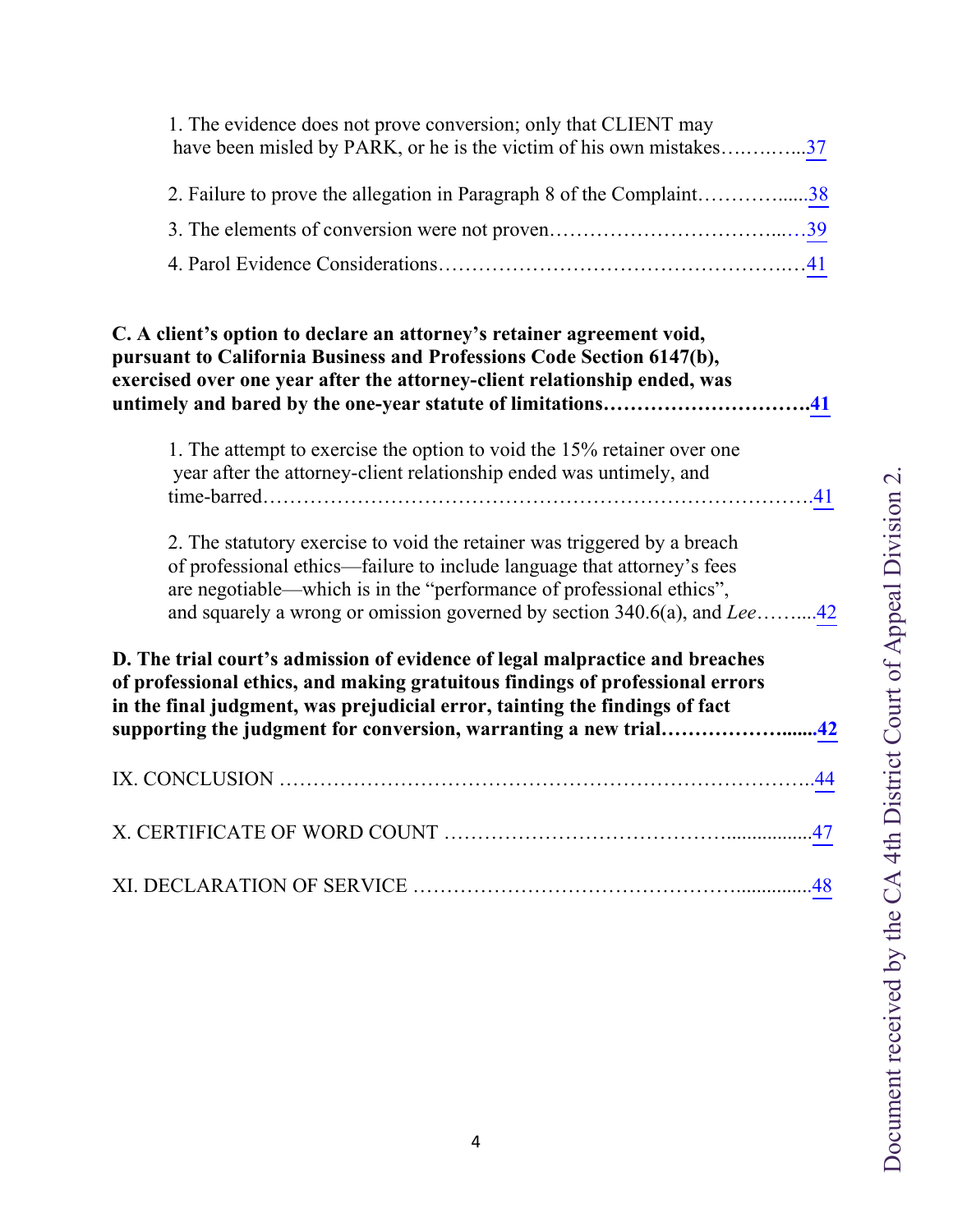# **II. TABLE OF AUTHORITIES**

<span id="page-4-0"></span>

| Cases                                                                                               |
|-----------------------------------------------------------------------------------------------------|
| R & P Capital Recourses, Inc. v. California State Lottery (1985) 31 Cal. App. 4 <sup>th</sup>       |
|                                                                                                     |
|                                                                                                     |
|                                                                                                     |
|                                                                                                     |
| Crocker National Bank v. City and County of San Francisco (1989) 49 Cal. 3rd                        |
|                                                                                                     |
|                                                                                                     |
| <i>Pannu v. Land Rover North America, Inc.</i> (2011) 191 Cal. App. 4 <sup>th</sup> 1298, 13177     |
| Prakashpalan v. Engstrom, Lipscomb & Lack (2014) 223 Cal. App. 4th 110534, 36, 44                   |
|                                                                                                     |
| PCO, Inc. v. Christensen, Miller, Fink, Jacobs, Glasre, Weil & Shapiro (2010)                       |
|                                                                                                     |
| Farrington v. Smith Booth Usher Co. (1942) 56 Cal. App. 2d. 23, 27-2840                             |
|                                                                                                     |
|                                                                                                     |
| Riverisland Cold Storage, Inc. v. Fresno-Madera Production Credit Association                       |
|                                                                                                     |
| <i>Winfred D. v. Michelin North America, Inc.</i> (2008) 165 Cal. App. $4^{\text{th}}$ 1011, 104043 |
| <b>Statutes</b>                                                                                     |
| California Code of Civil Procedure 340.6(a)6, 7, 8, 10, 13, 31, 32, 33, 35, 42, 44                  |
| California Business and Professions Code ß 6147                                                     |
|                                                                                                     |
|                                                                                                     |
| <b>Rules</b>                                                                                        |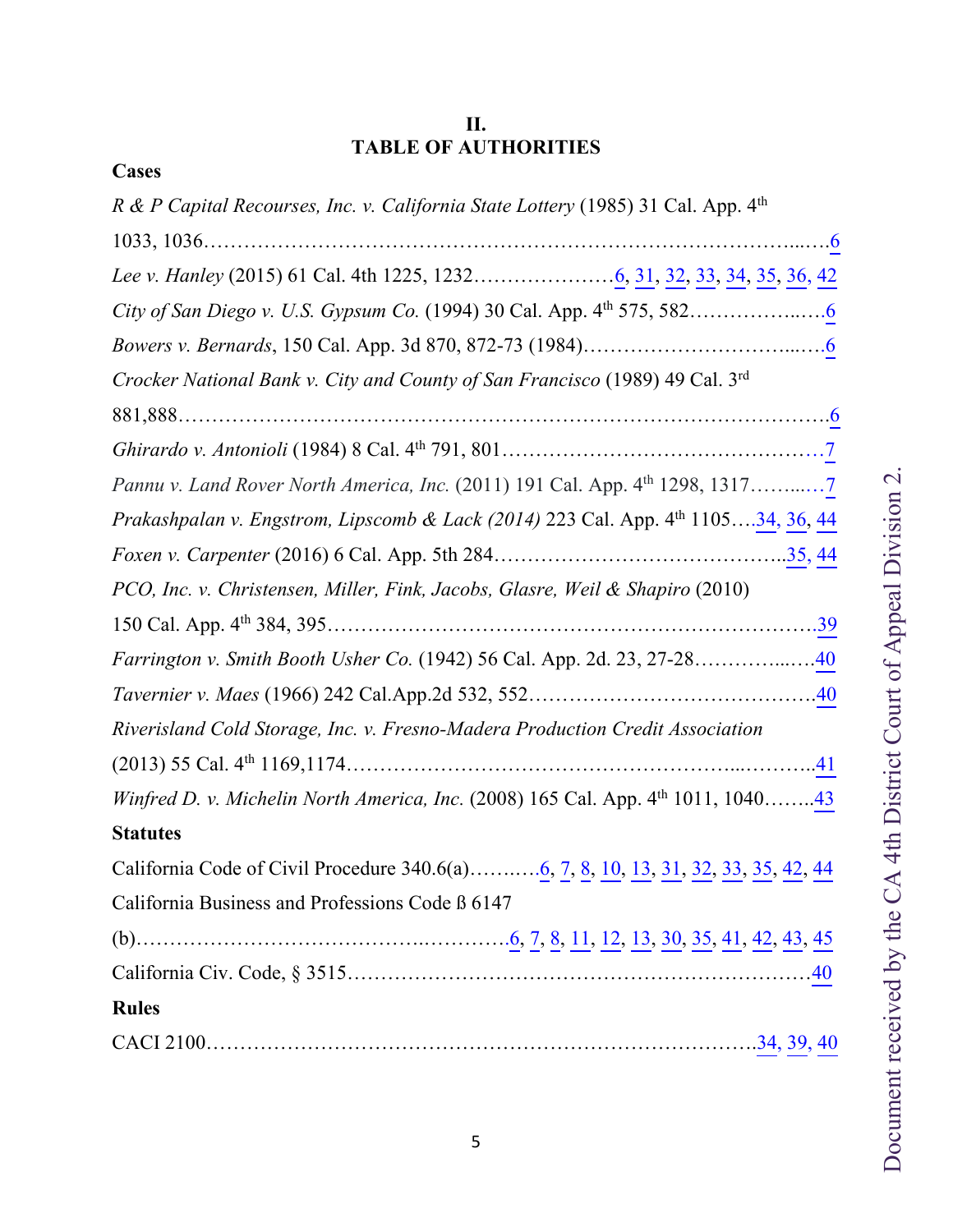# **III. STATEMENT OF APPEALABILITY**

<span id="page-5-0"></span>This is an appeal of a "final judgment" entered and filed on January 7, 2020 in the Superior Court, County of Riverside, finding the Appellant committed conversion, and awarding the Respondent \$130,000.00. The final judgment is appealable pursuant to California Rules of Court 8.104.

#### **IV. STANDARD OF REVIEW**

Statute of limitations issues can involve mixed questions of law and fact, with different standards of review. The statutes at issue here are C.C.P. 340.6(a)–the one-year statute of limitations applicable to attorneys; and California Business and Professions Code ß 6147 (b).

The interpretation of the meaning and scope of a statute is a question of law, and the standard of review *is de novo*. *R & P Capital Recourses, Inc. v. California State Lottery* (1985) 31 Cal. App. 4<sup>th</sup> 1033, 1036.

*Lee v. Hanley* (2015) 61 Cal. 4th 1225, 1232 (hereinafter *"Lee"*), is the leading on point Supreme Court decision interpreting scope of section 340.6(a). The Court wrote that "[w]e review de novo questions of statutory construction."

The resolution of the statute of limitations defense as to the facts presented can involve factual questions, *City of San Diego v. U.S. Gypsum Co.* (1994) 30 Cal. App. 4<sup>th</sup> 575, 582, subject to the "substantial evidence" test. See *Bowers v. Bernards*, 150 Cal. App. 3d 870, 872-73 (1984).

The de novo standard of review also applies to mixed questions of law and fact when legal issues predominate. *Crocker National Bank v. City and County of San Francisco* (1989) 49 Cal. 3rd 881,888.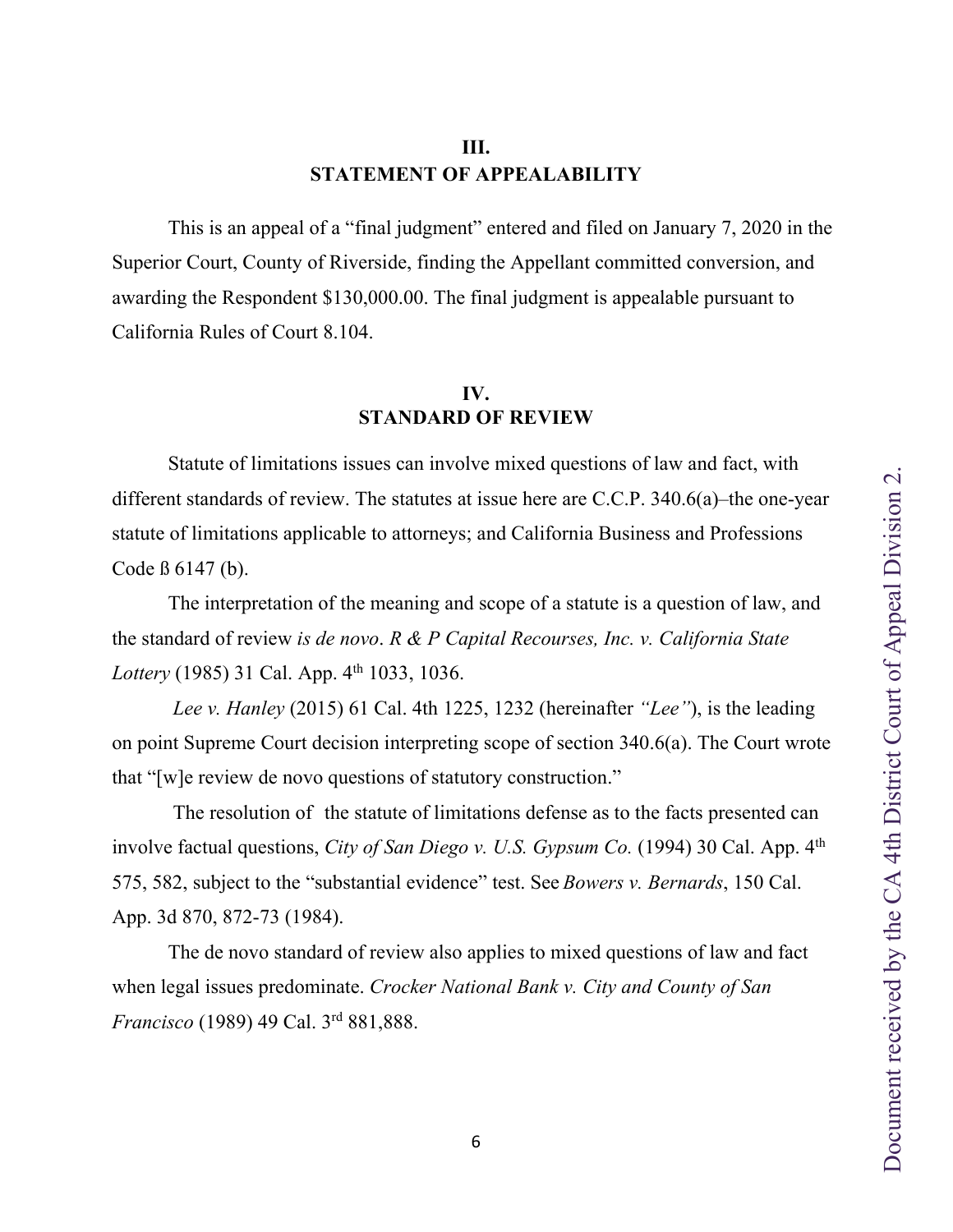<span id="page-6-0"></span> The application of the law to a set of facts is also the subject of independent review when the issue can have a practical significance beyond the confines of the case then before the court. *Ghirardo v. Antonioli* (1984) 8 Cal. 4<sup>th</sup> 791, 801.

 It is Appellant's position that the applicable standard of review is *de novo*, because the statute of limitations issue here that "predominates" involves the interpretation of C.C.P. section 340.6(a), specifically the statutory language "arising in the performance of professional services"; as well as the statute California Business and Professions Code ß 6147 (b).

 There is an admissibility of evidence, and sufficiency of the evidence issue raised on appeal in issues "B"  $\&$  "D." below. <sup>[1](#page-6-1)</sup> As to those issues, the standard of review is "abuse of discretion." See *Pannu v. Land Rover North America, Inc.* (2011) 191 Cal. App. 4<sup>th</sup> 1298, 1317.

# **V. INTRODUCTION**

 The Appellant, Defendant below, Michael Newman (hereinafter "ATTORNEY") represented Appellee, Plaintiff below, Sang Hoon Lee (hereinafter "CLIENT), for personal injury damages arising out of an automobile accident which resulted in a 1 million-dollar settlement.

 More than one year after ATTORNEY closed the case and the settlement proceeds were disbursed pursuant to a written 15% contingency retainer agreement, CLIENT brought a civil suit, including a cause of action for conversion, claiming that the

<span id="page-6-1"></span><sup>&</sup>lt;sup>1</sup> "B": Whether the elements of conversion were not proven by substantial evidence;

 <sup>&</sup>quot;D": Whether the trial court's admission of evidence of legal malpractice/breach of professional ethics was prejudicial error, warranting a new trial on findings of fact supporting a judgment for conversion?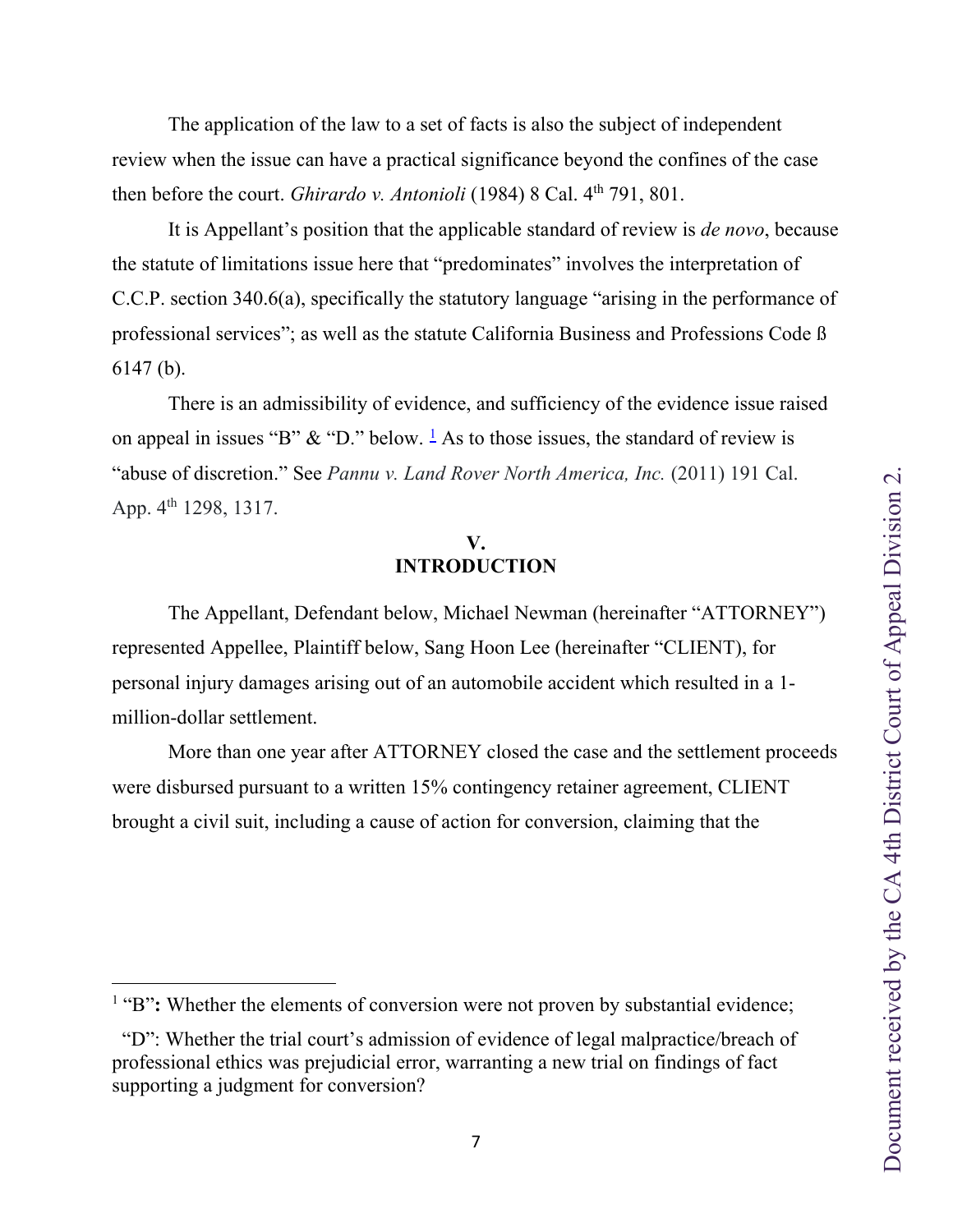<span id="page-7-0"></span>15% contingency fee charged did not reflect his understanding. [2](#page-7-1) ATTORNEY denied the allegations of the complaint, and raised the one-year statute of limitations—C.C.P. 340.6 (a)-- as an affirmative defense.

 CLIENT also sought to declare the parties' contingency fee retainer agreement void over one-year after the attorney-client relationship ended, pursuant to California Business and Professions Code ß 6147 (b).

 A bench trial followed, and the trial Court found that (a) the CLIENT exercised his option to declare the parties' retainer agreement "void", and (b) ATTORNEY committed "conversion", and issued a final judgment for \$130,000.00. ATTORNEY appealed; and CLIENT filed a cross-appeal.

 This issues on appeal are (a) whether an attorney-client fee dispute constitutes a "theft" or conversion that obviates the applicability of the one-year statute of limitations; (b) whether there is substantial evidence supporting the finding of "conversion'; (c) whether a client's exercise of the option to declare a retainer agreement "void" more than one-year after the attorney-client relationship ended, pursuant to California Business and Professions Code ß 6147 (b), is subject to the one-year statute of limitations; and (d) whether the court committed reversible error admitting evidence of malpractice and breaches of professional ethics which were time barred.

#### **VI.**

## **STATEMENT OF THE CASE: PROCEDURAL HISTORY [3](#page-7-2)**

 References to the Appellant's Appendix and Reporters Transcript will be cited in this format:

<span id="page-7-1"></span> $2$  The complaint also contained counts for malpractice and fraud. The malpractice cause of action was non-suited; and on the fraud count, the Court found the CLIENT failed to meet his burden of proof, and entered judgment for the ATTORNEY.

<span id="page-7-2"></span><sup>&</sup>lt;sup>3</sup> In the first 3 paragraphs of the "Procedural History", to give the Court context, there is a short summary of some of the facts of the case without citations to the record, which are cited in the detailed "Statement of Facts" that follows.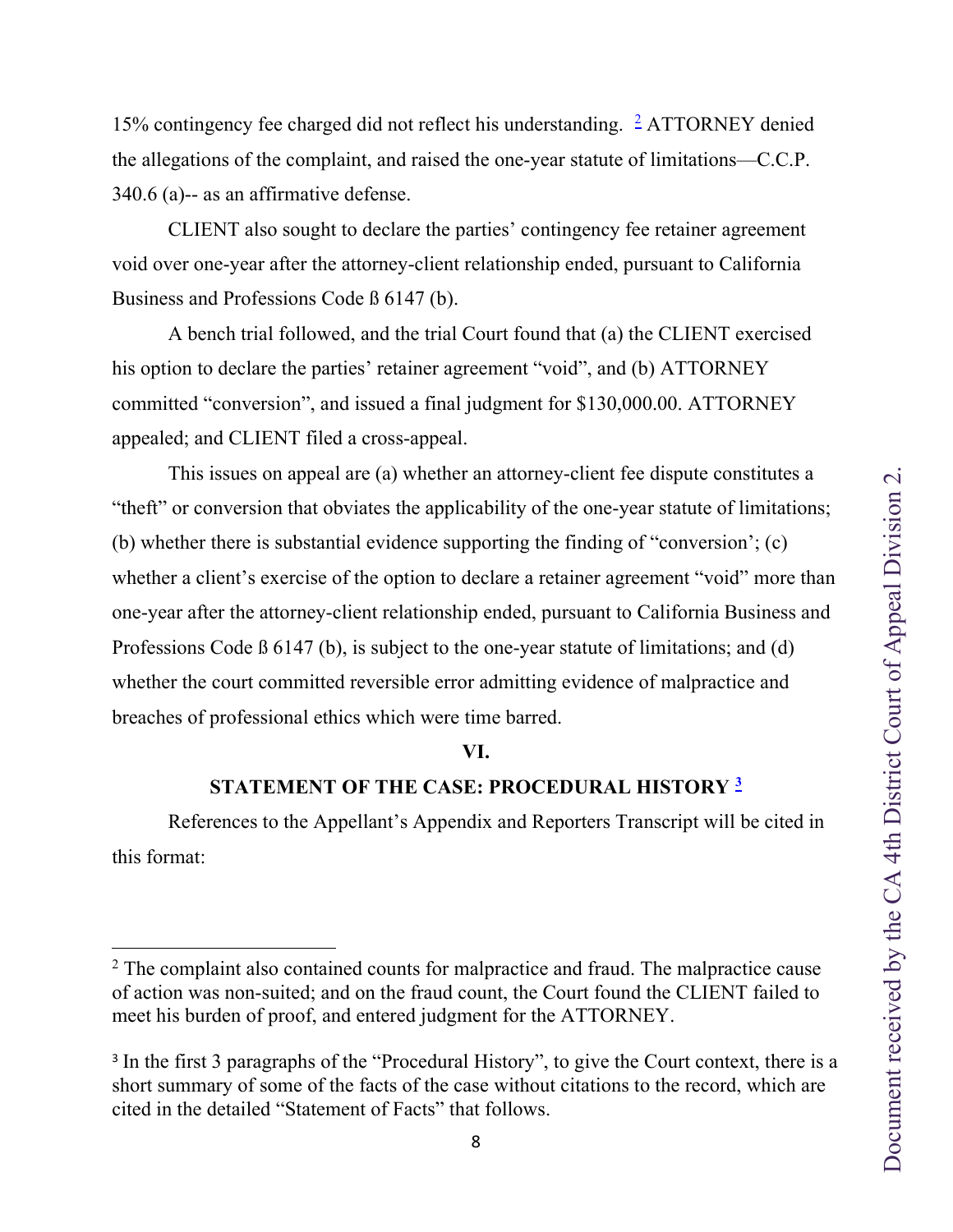1. Appellant's Index ("AA"), followed by the page number(s). The description may be included. For example: (AA 25) or (AA 7-10; Complaint).

2. Reporters Transcript ("RT"), preceded by the Volume Number, and followed by the page number(s), and starting and ending line number(s), if applicable. For example: (I RT 4-6) or (III RT 48, 8-17) or (II RT 12-13, line 2/line 8)

ATTORNEY worked as a contract attorney for the same logistics company, Arms Trans, Inc. (hereinafter "ARMS') as CLIENT, who operated a truck and was classified as an independent contractor by in a written agreement entered with ARMS. During and within the scope of his employment, CLIENT was involved in a motor vehicle accident. Lindy Park (hereinafter "PARK"), co-owner and operator of ARMS, referred CLIENT'S resulting personal injury case to ATTORNEY.

During the scope of ATTORNEY'S representation with the at fault insured's insurance carrier, a policy limits settlement offer of \$1,000,000.00 (one million dollars) was made and accepted by CLIENT. The attorney-client relationship ended on August 2, 2016, when ATTORNEY hand-delivered to CLIENT a disengagement letter {AA -13; Disengagement Letter}, and he disbursed to CLIENT the net settlement proceeds, after payment of legal fees and medical expenses. ATTORNEY was paid a 15% contingency fee consistent with a retainer agreement the CLIENT both signed and initialed each page. {AA - 4; 15% Retainer}

On August 28, 2017, more than one year after the disengagement, CLIENT filed a civil complaint against ATTORNEY with 3 causes of action: Fraud, Legal Malpractice and Conversion {AA-16; Complaint}. He alleged that, notwithstanding the signed retainer agreement's terms, he only intended to pay ATTORNEY \$20,000.00 {AA-16; page 36, paragraph # 13 of the Complaint}, and that ARMS, and not his ATTORNEY, was entitled to receive 15% of his settlement proceeds. At trial, CLIENT maintained that, based on his conversations he had with PARK, his employer--to which ATTORNEY was not privy--it was his understanding that ATTORNEY performed legal services on his behalf in his capacity as ARM'S corporate attorney, and they had no personal attorneyclient relationship.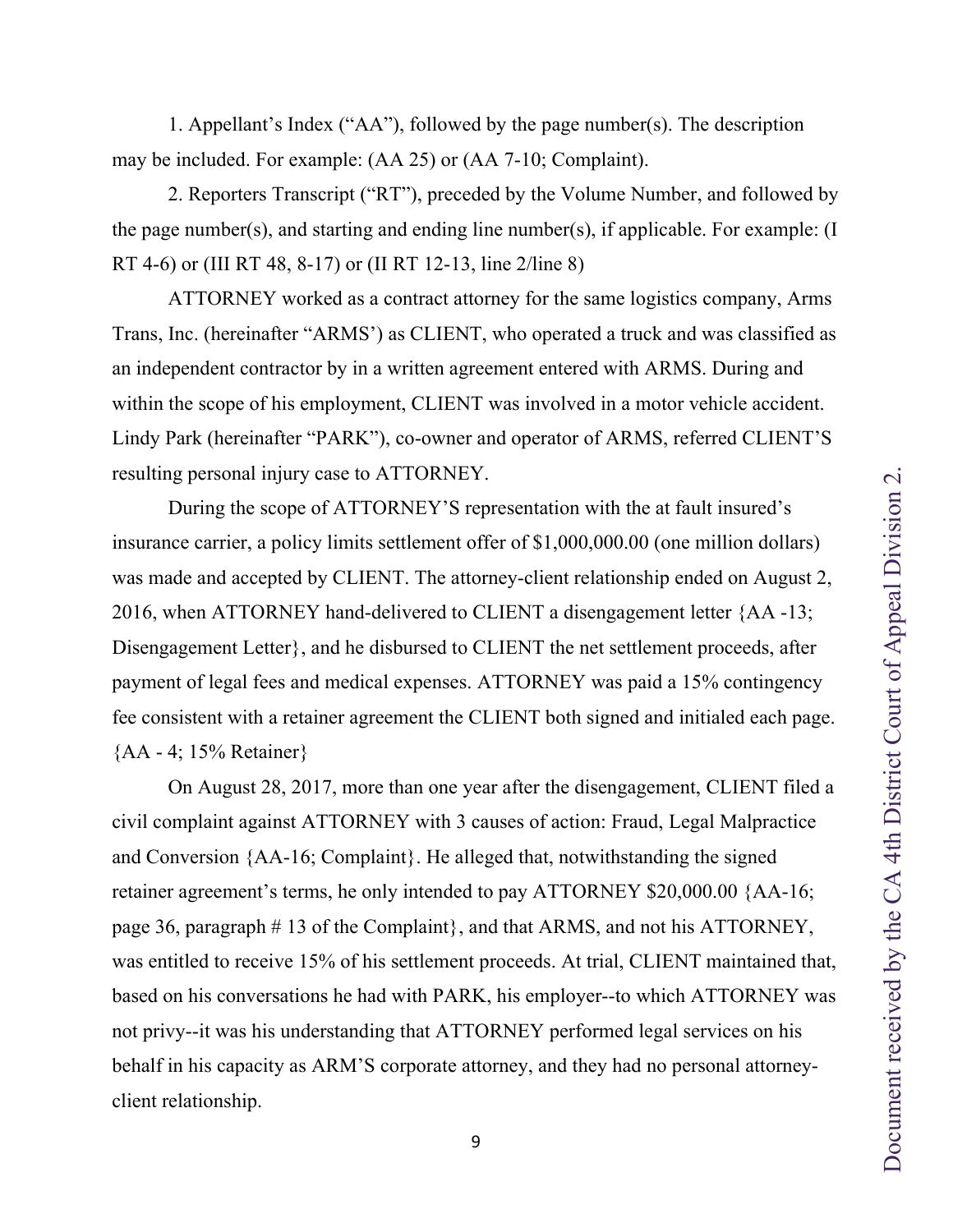<span id="page-9-0"></span>ATTORNEY filed an Answer, generally denying the complaint's allegations, and he raised the Statute of Limitations as his second affirmative defense {AA 17; Answer}

A 5-day bench trial was held before Riverside Superior Court Judge Daniel A. Ottolia (Dept. 4). At the close of CLIENT'S case-in-chief, ATTORNEY moved for nonsuit on all 3 causes of action. The Court denied nonsuit on the Complaint's counts of Fraud and Conversion, and granted nonsuit on the claim of Legal Malpractice, based on three grounds: (1) the one year statute of limitations had run (See C.C.P. ß 340.6); (2) Plaintiff's failure to meet his burden of proof; and (3) absence of any expert witness testimony on the standard of care {II RT? 443, line 11 to 444, line 17}. The Court held:

"With respect to the legal malpractice, I do think that defense has a good argument with respect to the statute of limitations. Mr. Lee ["Client"] obviously understood there was a problem well before one year of the filing of the complaint, which was filed on August 28, 2017. And in addition, I don't think the plaintiff has met his burden of proof with respect to the legal malpractice", also noting that there was no testimony of experts on the requisite standard of care." [bracketed word added]  $\{$ II RT pages 443 $\}$ 

At trial, CLIENT testified that he considered suing ATTORNEY both *before*  August 10, 2016 and before August 23, 2016, when he emailed ATTORNEY asking questions about his fee {AA 15; Letter dated August 23, 2016} {II RT Page 389, lines 16-26; page 401, lines 1-10}.

After ATTORNEY rested, the Court made the following observations:

"Mr. Newman, I understand you were not very experienced in field of personal injury. In fact, this was your first case. I think you made a lot of rookie mistakes …I understand in this case it was very difficult because we're dealing with people whose primary language was not English, and that adds a layer of complexity, you know, you have to have everything translated…So with respect to the overall picture of the case, Mr. Lee was charged 15% ...that is well below the standard for personal injury cases …So in that sense, Mr. Lee was probably paying under what the going rate was for a contingency fee contract …Mr. Lee is here … requesting that he be reimbursed the 150,000 that Mr. Newman has received; however, Mr. Lee needs to understand that 15% is really a very reasonable amount" {III RT pages 605-607}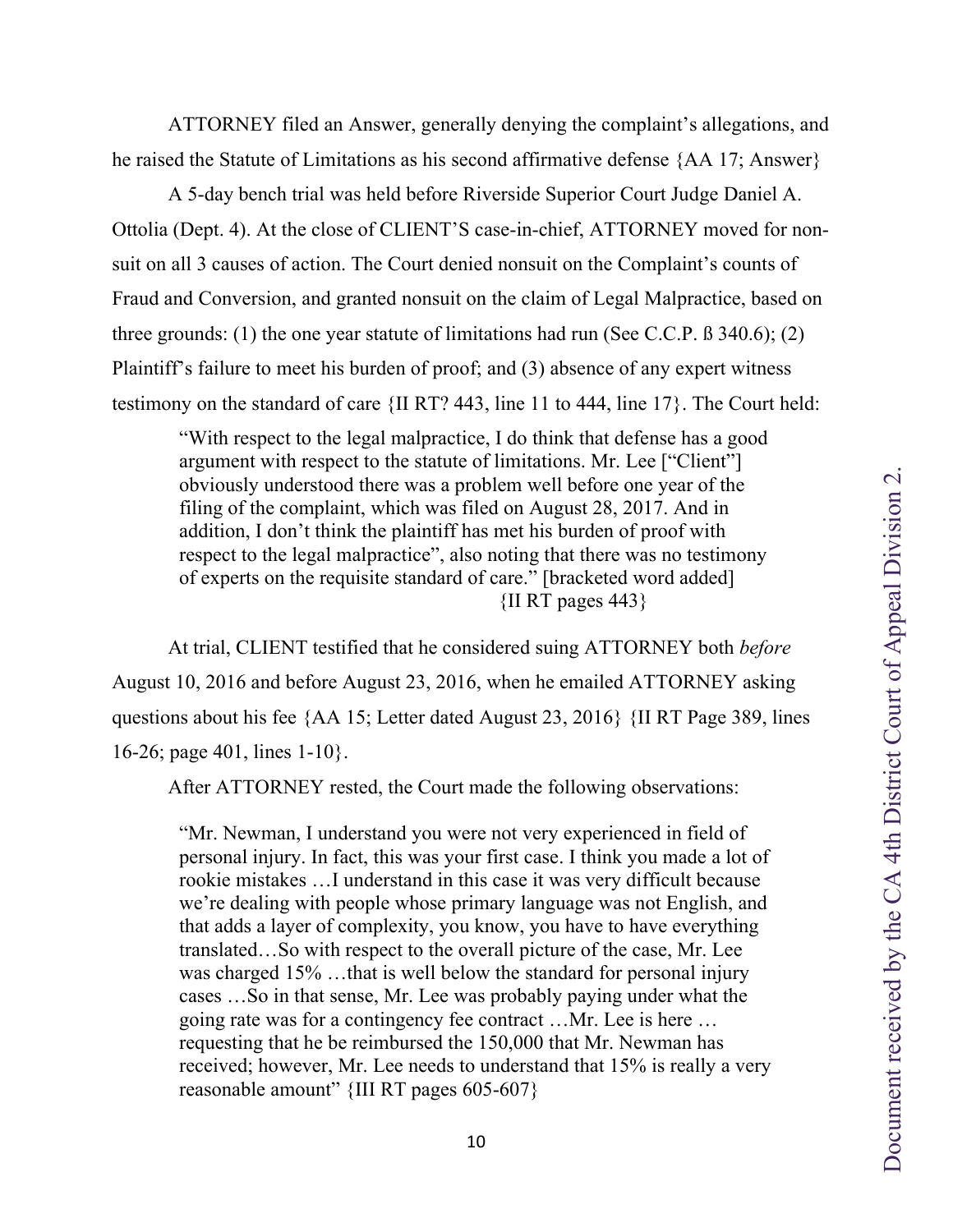<span id="page-10-0"></span>The Court issued a 14-page Statement of Decision on July 25, 2019. A Final Judgment was entered on January 7, 2020, incorporating the statement of decision by reference. The final judgment was filed by the Appellant and Respondent in the Court of Appeals on January 17, 2020. {AA-21; Final Judgement}

The trial Court ruled and made the following findings:

1. During his representation, ATTORNEY committed various beaches of professional ethics including, (a) having a conflict of interest, and failure to obtain written disclosure and obtaining informed consent; (b) failing to provide client with a fully filled out contingency fee contract prior to obtaining his signature; failing to inform client that the fee was negotiable; failing to inform client that he did not carry malpractice insurance; and failing to inform client of the contingency fee that was applicable to his case {AA 20; Statement of Decision, page 89-92}. ATTORNEY filed a motion in limine to preclude the admission of evidence of legal malpractice and professional breaches committed "in the performance of professional services" on the grounds that the cause of action was time barred; and it would be prejudicial, which was denied. {AA 18; Motion in Limine} {AA 19; Minute Entry Denying Motion}

These findings of ethical rule violations were made notwithstanding that the Court previously non-suited the cause of action for professional malpractice  $\{II RT \ @\ Pages$ 443-444}. Moreover, there was no finding or evidence presented that any of these ethical breaches, which the Court characterized as "rookie errors" {III RT page 605, lines 7-8}, (a) proximately caused CLIENT damages; or (b) formed a basis to conclude that the ATTORNEY committed the requisite elements of "conversion." At trial, the ATTORNEY did not defend or deny that he committed breaches of the professional code of ethics; and he acknowledged that he did not understand the ethical rules which govern the clauses required in a contingency fee retainer agreement. {I RT page 47, line 20-22}

2. CLIENT, "by his actions and communications with NEWMAN after settlement, has exercised his option to declare the retainer agreement void pursuant to California Business and Professions Code B 6147 (b)." {AA 20; Statement of Decision, page 92}

11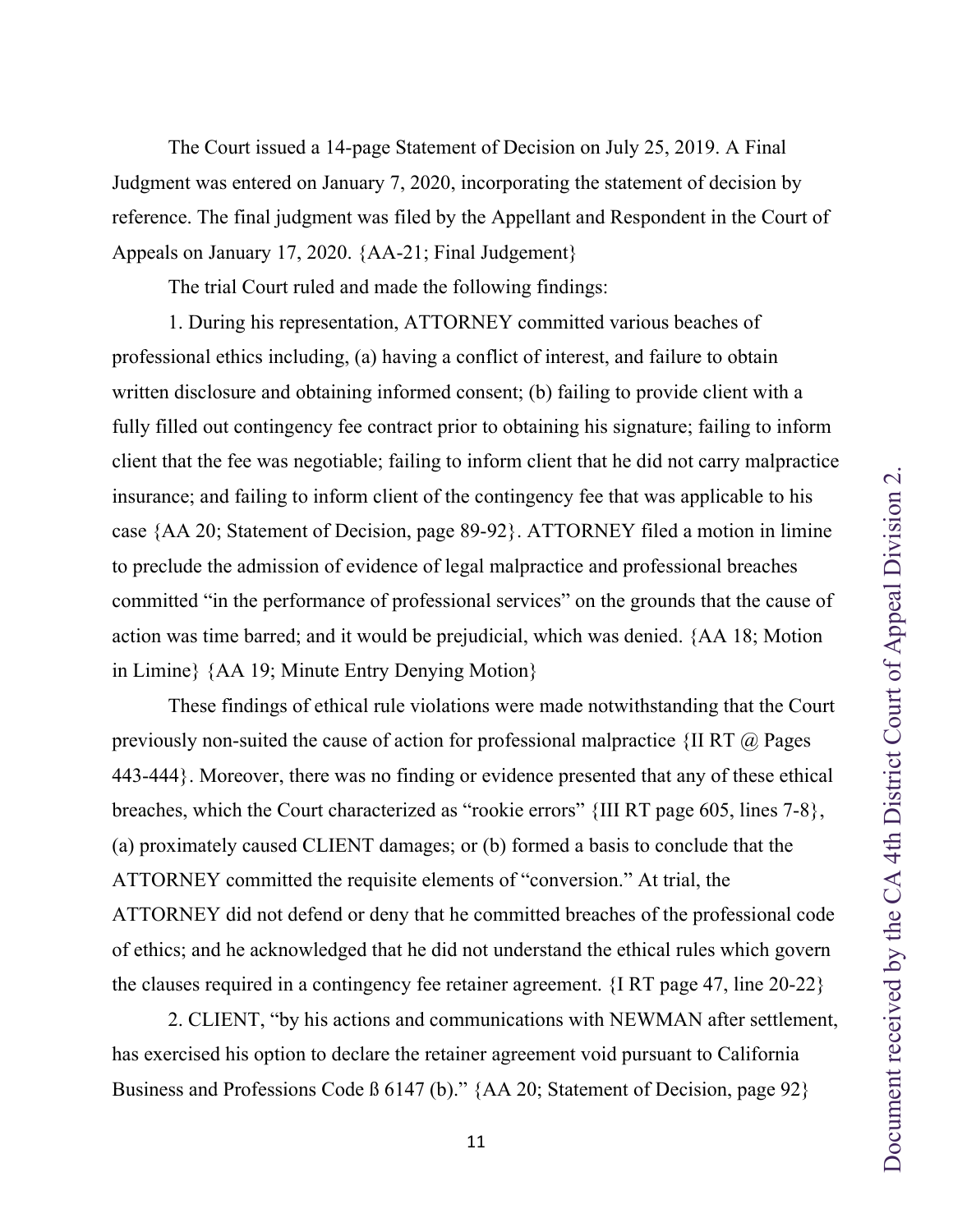<span id="page-11-0"></span>There is no "substantial evidence"—indeed no evidence—to support this finding, and many others in the Statement of Decision. This brief will not controvert each instance because it may not become a live issue, opting instead to see if the opposing counsel seeks to rely on unsupported conclusions in his briefing.

3. FRAUD.

The Court finds that Plaintiff failed to meet its burden of proof, by a preponderance of evidence, that NEWMAN committed fraud in this matter, and renders judgment in favor of Defendant on this cause of action. {AA 20; Statement of Decision, page 93}

4. CONVERSION.

"LEE PROVED at trial that NEWMAN agreed that ARMS would be paid reimbursement of \$130,000 and NEWMAN would accept a flat fee of \$20,000 from LEE's settlement. LEE adopted and agreed to this in executing the reimbursement agreement with ARMS and through various email communications and demanded the return of the \$130,000. NEWMAN took \$150,000 from the settlement proceeds while, at the same time, exposing LEE to liability to ARMS for \$130,000. LEE demanded the return of the specifically identified sum of \$130,000., and NEMAN refused. For the conversion claim, LEE proved (1) he had the right to possess the \$130,000; (2) NEWMAN converted the \$130,000 by wrongful act; and (3) LEE has suffered damages of \$130,000. Defendant NEWMAN acted intentionally and wrongfully in acquiring and retaining LEE's money. {AA 20; Statement of Decision, page 93}

#### 5. REASONABLE FEE

LEE has opted to declare the contingency fee agreement as void pursuant to California Business Code ß 6147 (b), and the Court finds the agreement is void.

The Court finds that NEWMAN's services did have value, and that he is entitled to receive the reasonable, quantum meruit value of his services.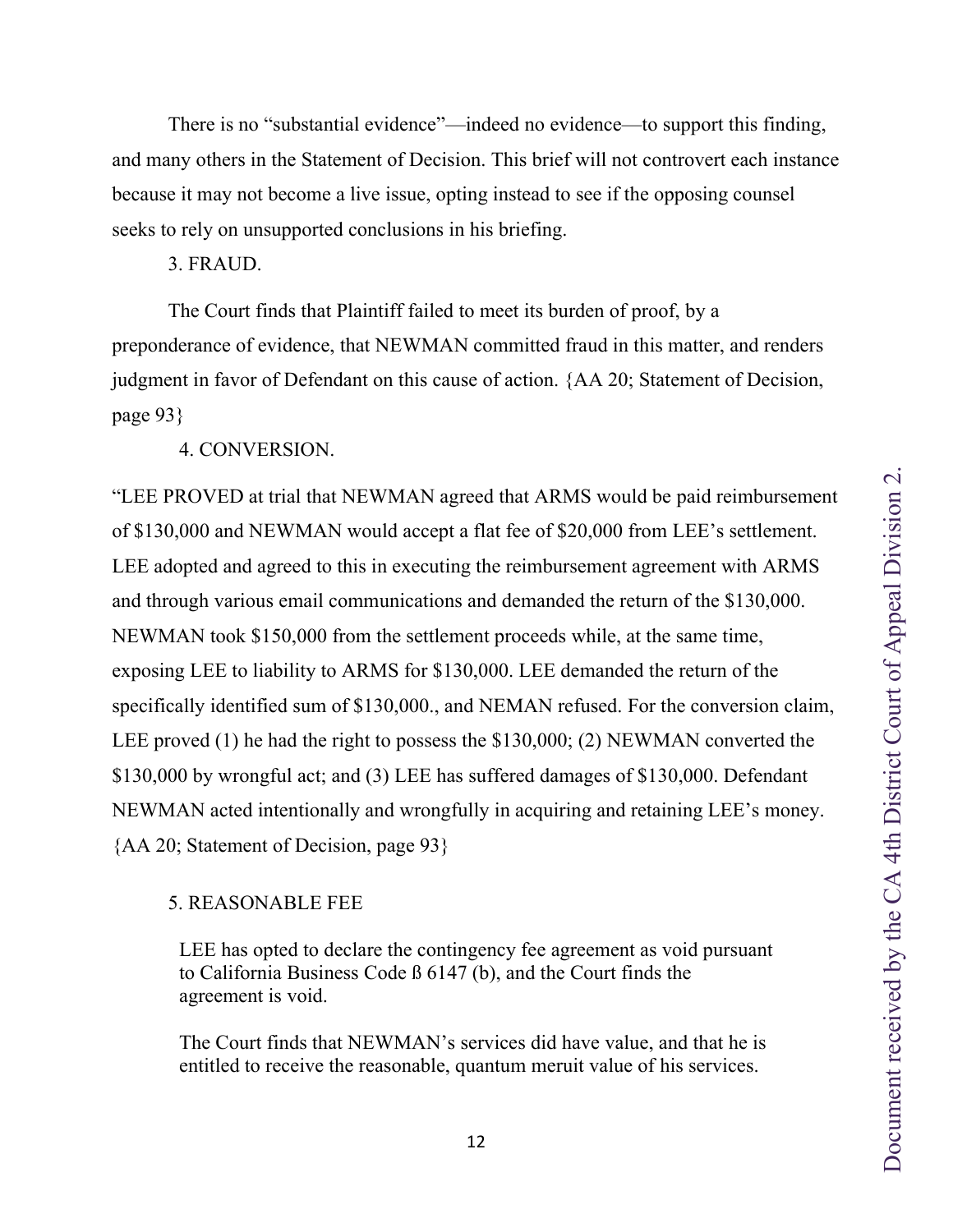<span id="page-12-0"></span>The Court finds the reasonable value of his services to be \$20,000.00. {AA 20; Statement of Decision, pages 93-94}

 ATTORNEY appeals the Court's finding and judgment he in fact committed "conversion"; and, that CLIENT timely voided the retainer agreement pursuant to California Business and Professions Code ß 6147 (b). Alternatively, ATTORNEY seeks reversal because both the cause of action for conversion, and the relief of voiding the parties' written retainer, are barred by the applicable one-year statute of limitations. C.C.P. ß 340.6(a). CLIENT filed a cross-appeal.

## **VII. STATEMENT OF FACTS [4](#page-12-1)**

 As set forth below, while the testimony at trial is often in dispute, it is *undisputed* that: (1) ATTORNEY represented CLIENT in a personal injury claim that was settled for \$1,000.000.00; (2) CLIENT agreed to pay 15% of the settlement proceeds for services rendered; and (3) there was a *genuine dispute* as to the amount of attorney's fees due, and owing and to whom the 15% would be paid:

 A. ATTORNEY, per the 15% retainer agreement {AA-4; 15% Retainer Agreement}

 B. ARMS, based on CLIENT'S conversation and agreement with PARK to which ATTORNEY was not privy.

 PARK and David Hudrlik (hereinafter "HUDRLIK") were to co-owners and operators of two corporations that provided logistics services: Arms Trans d/b/a Arms Logistics and Caravan (hereinafter collectively referred to as "ARMS") {I RT page 191, line 11- page 192, line 2}.

<span id="page-12-1"></span><sup>&</sup>lt;sup>4</sup> The statement of facts is extensive, including disputed facts and testimony, erring on the side of caution by being over-inclusive, seeking to avoid Respondent—whose evidence at trial went down many rabbit holes-- from genuinely controverting the completeness of the statement.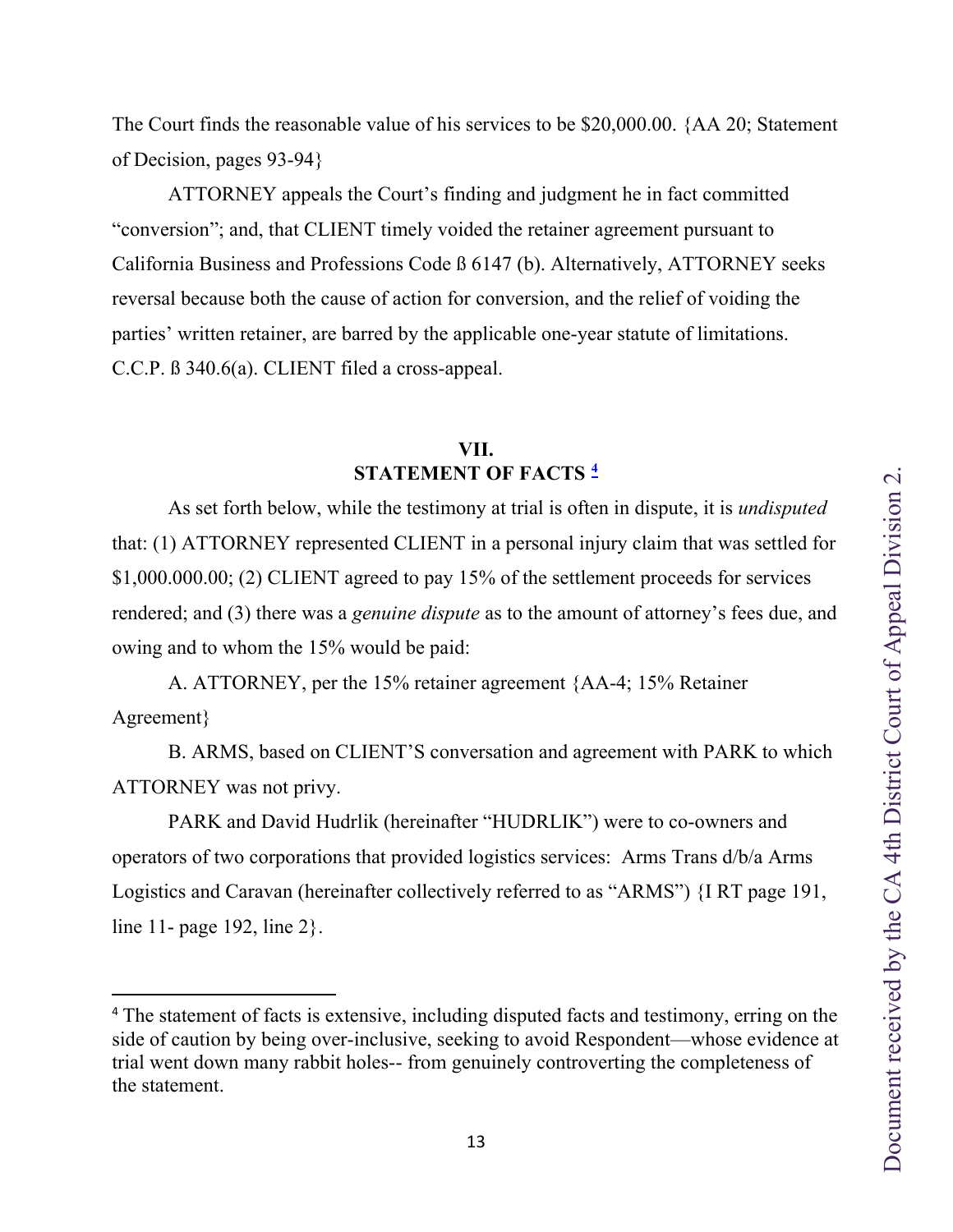Before being admitted to practice law, ATTORNEY began to work for ARMS as an employee in human recourses/warehouse manager in 2008, earning \$85,000.00 annually. He was laid off in 2012. Thereafter, (having previously graduated from law school, studied for, took the bar exam)<sup>[5](#page-13-0)</sup> he was admitted to the California Bar in December 2013. HUDRLIK re-hired him as a contract-1099 attorney for ARMS in February 2014, as "in-house counsel", and he was paid \$64,999.00 yearly {RT, pages 18- 20; 106-107; 192-193; 321}. Because ATTORNEY would be earning substantially less than before he was laid off, it was agreed that while working for ARMS as an attorney, he could also represent private, paying clients. {II RT page 320, lines 4-19}

 CLIENT operated a truck for ARMS, as an "independent contractor", pursuant to a written agreement prepared by ATTORNEY for ARMS before he represented CLIENT. As such, ARMS did not maintain worker's compensation insurance for CLIENT. Based on a subsequent Supreme Court decision, there was uncertainty whether CLIENT was misclassified and should have been deemed an "employee", requiring ARMS to provide him worker's compensation insurance. {I RT page 24, line 17-24, page 34, line 5-9;}.

 CLIENT, while operating a truck in the scope of his employment, was involved in a serious motor vehicle accident on December 10, 2014. He was unable to work. {II RT page 284, lines 10-12; I RT, page 195}

 CLIENT was concerned about his lost income, and he and PARK discussed his financial situation. PARK testified that they spoke--before ATTORNEY was retained- and per her testimony, she gave him two options.

 First. He could hire an attorney, who she said would likely sue ARMS (presumably seeking to void the independent contractor agreement), and the at fault party for negligence.

 Second. PARK offered to pay him \$1000.00 a week, and the use of the company's in-house attorney with his personal injury claim, as well as providing him with

<span id="page-13-0"></span><sup>&</sup>lt;sup>5</sup> The language in parenthesis is not in the record and stated to avoid time-frame confusion.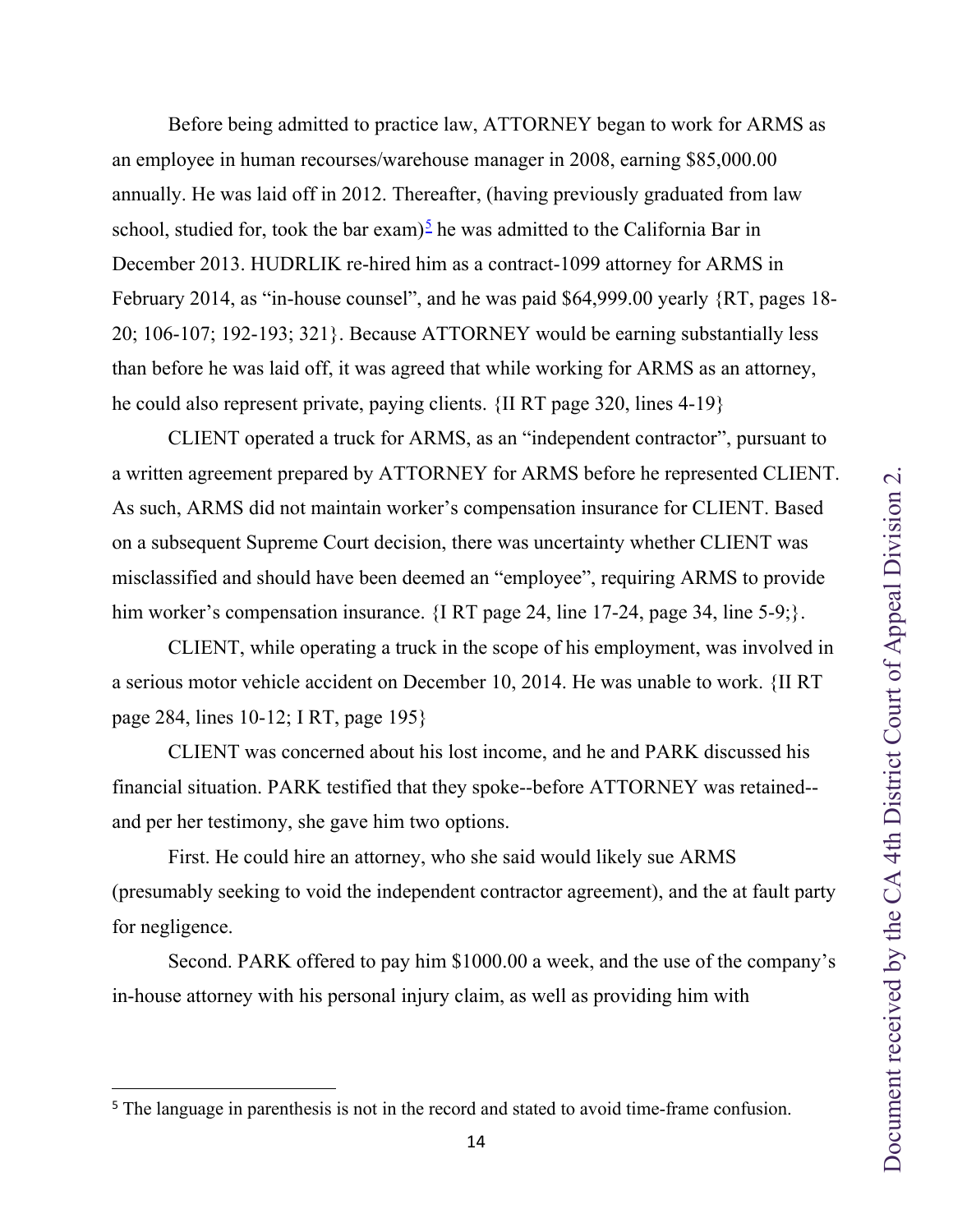transportation to medical appointments and translation services, if he did not hire outside counsel. CLIENT said he didn't want to sue ARMS, and he agreed.

PARK testified that she did not discuss attorney's fees with CLIENT at that time {I RT page 199, lines 2-4}. PARK also claimed that it was mutually, orally agreed that CLIENT would reimburse ARMS for its expenses out of any personal injury proceeds he received.

{Generally, as to above facts: I RT, pages 195-198; 205-206}

At trial, CLIENT confirmed his agreement not to sue ARMS in consideration of the company's assistance, but he disavowed promising to reimburse ARMS any money in his initial conversation with PARK. {II RT page 341, line 27-page 342, line 19, page 399, line 22-25}

CLIENT testified that his agreement with PARK to pay any money to ARMS, in fact did not occur until about one year after ATTORNEY was retained, when the milliondollar settlement offer was made or just prior thereto. At that time, he agreed to pay ARMS 15% of his settlement proceeds {II RT page 347, lines 3-22}. PARK corroborated his testimony {II RT, pages 225-226}.

PARK testified that after her initial conversation with CLIENT, she met with ATTORNEY and asked him to represent CLIENT. She testified that attorney's fees were not discussed {IRT page 199, lines 2-4}at the outset, but that sometime thereafter, "there was some discussion about giving him compensation" {IRT page 198, pages 23-26}; and that the terms of the ATTORNEY'S retainer agreement with CLIENT and his compensation for his legal services were negotiated by HUDRLIK, and not her. {II RT page 298, lines 7-11}.

ATTORNEY disputed PARK'S version of the events. He testified that when PARK first came to him to discuss his taking CLIENT'S case, she said she had another attorney who would do it for free. ATTORNEY told her that he would not take the case under those terms, and they agreed that, subject to CLIENT'S approval, he would represent CLIENT for a 15% contingency fee, which was less than one-half of a "normal" contingency fee. A few days later, she confirmed that CLIENT had agreed. At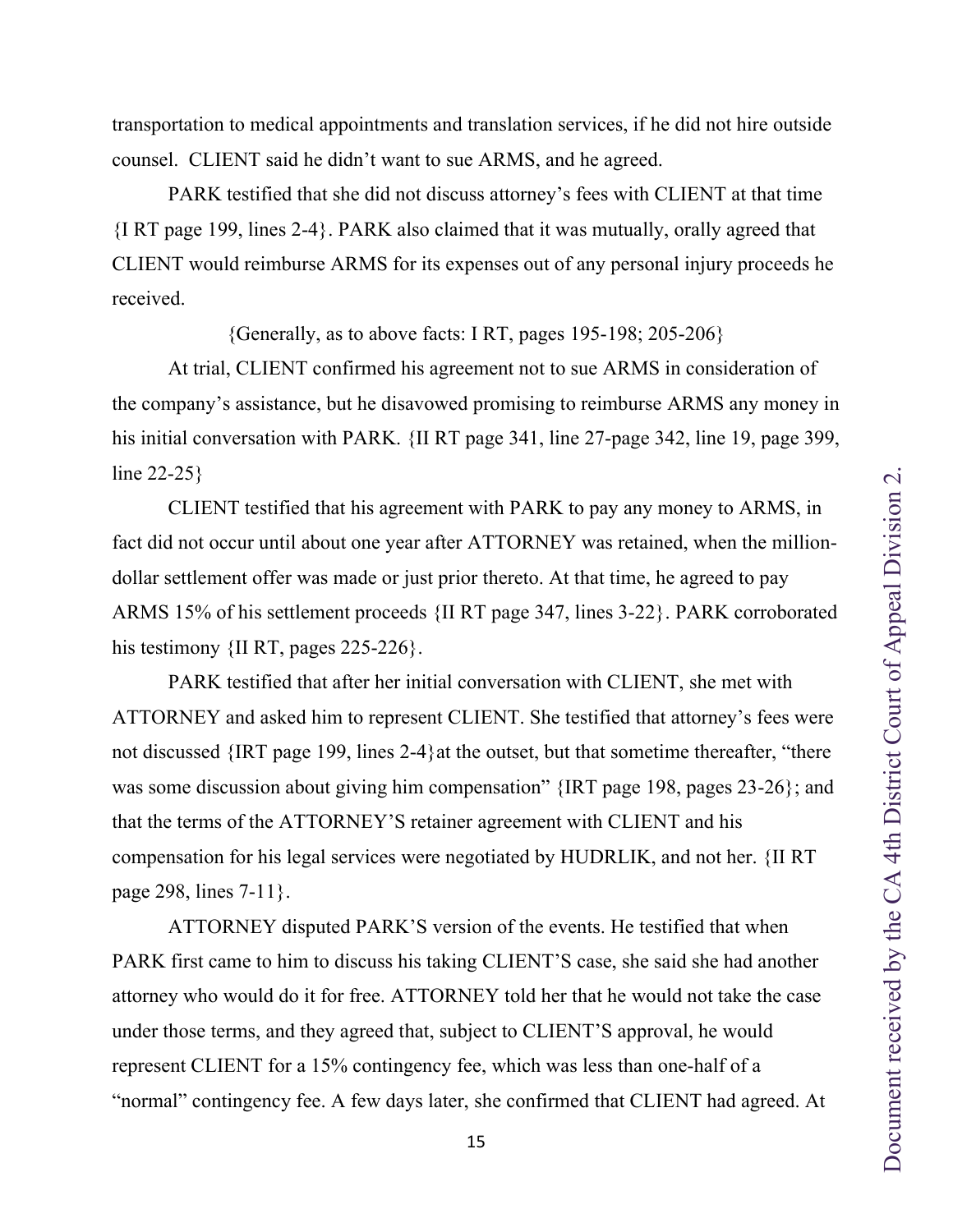that time, the 15% fee agreement was not reduced to writing, and ATTORNEY did not discuss his representation directly with CLIENT. {I RT page 35, lines 6- page 26 line 3; III RT page 506, lines 1-18; page 505, line 25 to page 506, line 24}

While CLIENT spoke English, Korean is his native language. He testified: "I understand basic English, but I didn't understand some-some legal terms" {II RT at page 340, lines 9-10)}. ATTORNEY relied on PARK who acted CLIENT'S agent or representative, and as a translator {I RT at page 34, lines 10-16}. PARK testified that the communications between ATTORNEY and CLIENT were conducted exclusively through her during the early part of his representation, and it was generally their ongoing practice during his representation of CLIENT {I RT page 199, lines 17-27; page 205, lines 27 to page 206, line  $4$ .

In instances cited in detail below, CLIENT communicated by email with ATTORNEY and letters to the California Bar Association in English, and responded to his communiques in English, through his own capacity, and or with the acknowledged assistance of PARK or other 3rd parties.

CLIENT confirmed PARK'S testimony and that he did in fact authorize PARK to act on his behalf, and as his representative with ATTORNEY {II RT page 367, line 26 to page 368, line 8}; and that he relied on and trusted her to always be truthful with him concerning ATTORNEY'S representation {II RT page 342, lines 24-page 343, line 5}.

When ATTORNEY undertook to represent CLIENT, it was his first personal injury and contingency fee case, and he had no prior trial experience. He admitted he didn't understand the ethical rules regarding contingency fee retainers. {I RT page 45, lines 19-23; page 47, line 20-22}

ATTORNEY sent the at-fault party's insurance company a demand letter on his "Law Office of Michael P. Newman" letterhead, offering to settle the case for 2.5 million dollars, after consulting with personal injury attorney, colleagues about properly valuing the case for settlement purposes. {AA-1; Demand Letter} {IRT page 134, lines 11-22}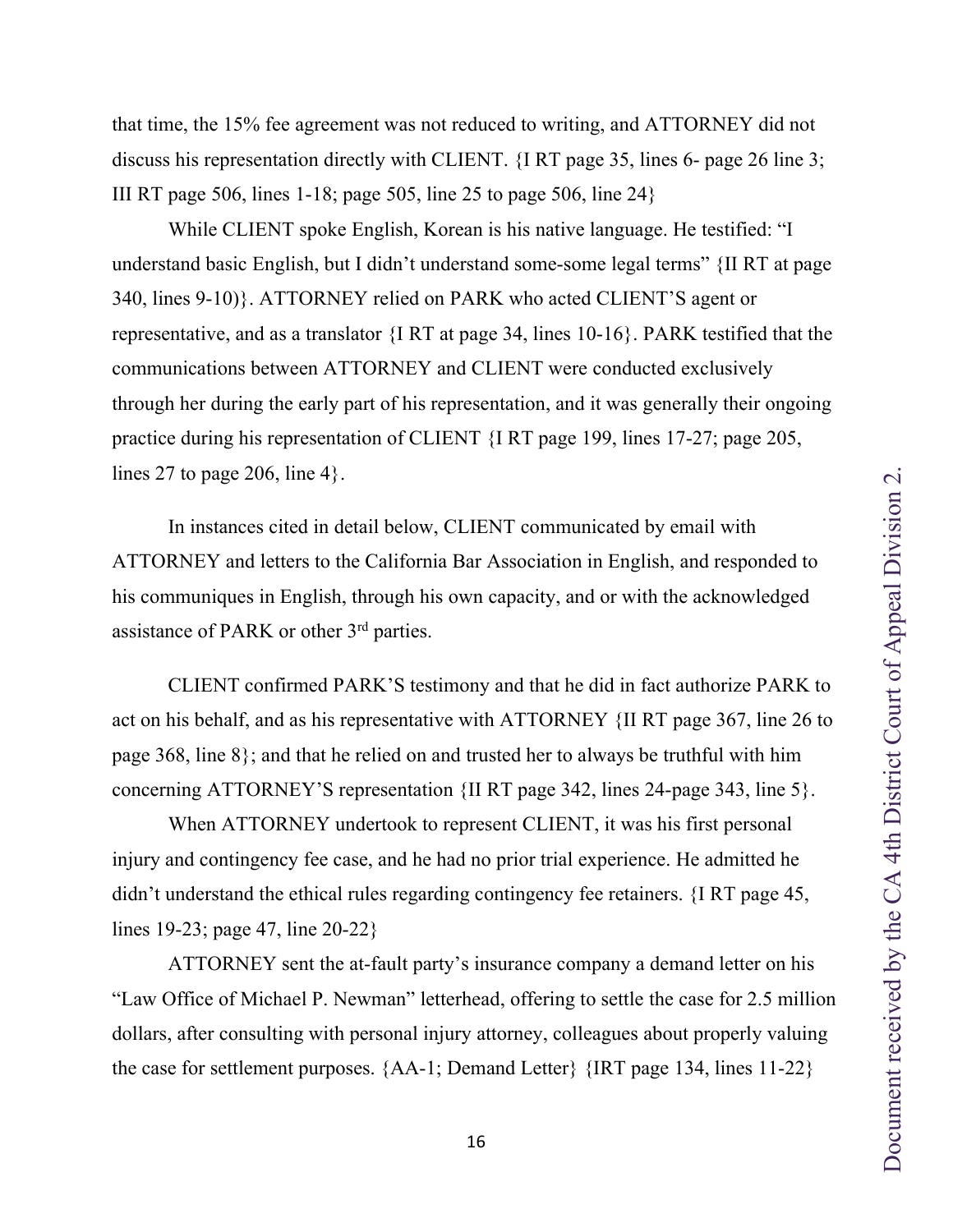The insurance company advised ATTORNEY they needed a "retainer letter" to continue settlement negotiations with him. ATTORNEY did not know what a retainer letter meant. {I RT page 47, line 27-page 48, line 8}

To satisfy the insurance adjuster, he prepared a *pro forma* retainer agreement {AA 3; Pro Forma Retainer} on his law office letterhead with the contingency fee percentage left blank intended as a "retainer letter', which CLIENT signed, for the sole purpose of his being able to negotiate with the insurance company on his behalf. {I RT page 48, lines 21-22; page 51, lines 28 to page 52, line 15}

ATTORNEY testified that he inserted a 5% (if settled before a law suit) and 10% as contingency fee (if litigation ensues) percentages because he had not previously, personally confirmed with CLIENT the prior, oral 15% agreement he had with PARK; and the *pro forma* retainer was only intended as an authorization to negotiate with the insurance company as they had requested. It was not intended as a binding agreement between the parties {I RT page 52, line 25 -page 53 line 10}. This point is undisputed.

Up until then, (a) there had been no written memorialization of the oral agreement that ATTORNEY testified he made with PARK to be paid a 15% contingency fee when he first agreed to undertake representation; and (b) he had not personally discussed the contingency, percentage term with CLIENT {IRT page 169, lines 16-21}.

The insurance company, while acknowledging fault of their insured, claimed that CLIENT was 50% comparatively negligent {I RT page 43 line 7 to page 44, line 3; III RT page 511, lines 14-23}. In anticipation of litigation, ATTORNEY began to prepare a rough draft of a civil complaint {I RT page 44, line 26 to page 45, line 11}.

As ATTORNEY'S settlement negotiations continued, he wanted to confirm in writing his prior 15% oral agreement with PARK (per his testimony) to represent CLIENT, with a duly executed retainer. He emailed another retainer to PARK on or about January 20, 2016. He testified that he left the percentages blank {III RT page 512, line 27 to page 513, line 1} because he wanted ARMS and CLIENT to confirm his 15%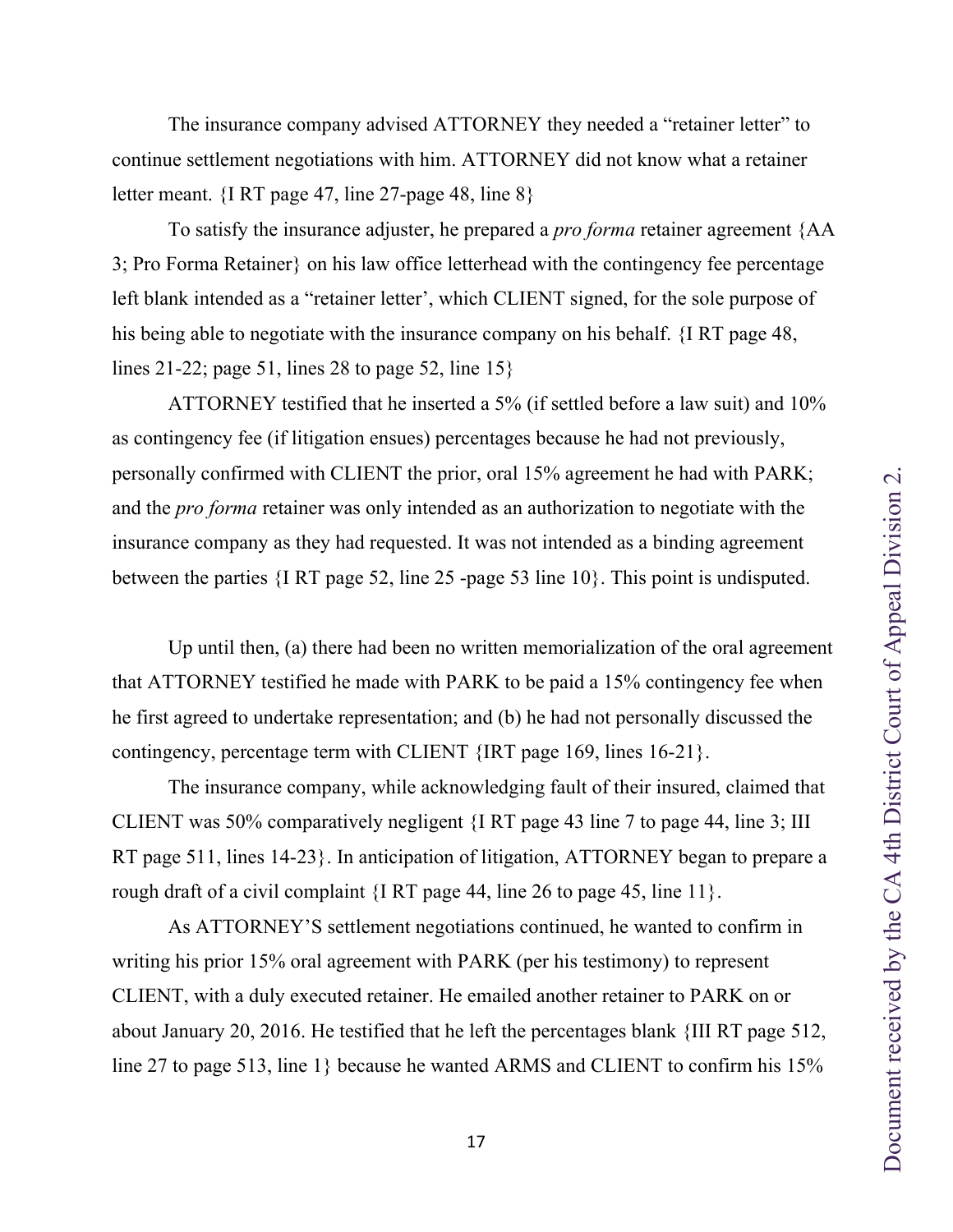oral agreement with PARK, by inserting the percentage themselves without his input {III RT page 566, line 14 to page 567, line 22}--which exactly what they did.

On January 21, 2016, PARK emailed Ilhwan (a/k/a Allen) Kim, a vice-president of ARMS), and Daniel Kim, the company's chief financial operator, a copy of the second retainer, and she wrote in pertinent part:

"This is what I want done:

1. **In Newman's contract, put 15% …Newman keeps** and between Arms and Caravan, they will decide how to credit this amount.

2. Make a separate contract for Sang Hoon Lee and ARMS for the salary we've been giving him to be paid back to ARMS by Sang from the winnings ..." {AA-7; Email from Park to Allen and Daniel,  $1/21/2016$ } [Emphasis added]

PARK claimed at trial that "Newman keeps" meant that, because he was paid by Caravan (an Arms related company) and Lee was paid by Arms, if the case settled, they would have to reconcile the payments between the two companies. {I RT page 212}

The 15% retainer was prepared as requested by PARK, and translated for CLIENT by Ilhwan (a/k/a "Allen") Kim, the vice president of ARMS. CLIENT signed and initialed each page {AA 4; 15% retainer} {I RT page 58, line 22 to page 59, line 3; II RT page 449, lines 5-9}. Allen Kim testified that he told CLIENT that the retainer stated that ATTORNEY would receive 15% of the proceeds; and that CLIENT understood his translation {II RT page 449 line 28 to page 450, line 2; 452, lines 13-18}. The 15% retainer was signed before the insurance company made an offer to settle for one million dollars {I RT page 141, lines 13-15}. CLIENT claimed at trial that he: "had talks with Lindy Park about 15 percent. So—and I didn't really pay attention to the 15% in this particular retainer agreement." {II RT page 413, lines 19-22}

DAVID STRAIT, a private investigator since 1998 and who was retained by ATTORNEY, testified that he spoke with Allen Kim, who told him that CLIENT understood the translation; agreed to its terms; and when asked if he had any questions, the CLIENT said "no" {II RT page 468, lines 5-9; 13-21; 469, lines 15-27}.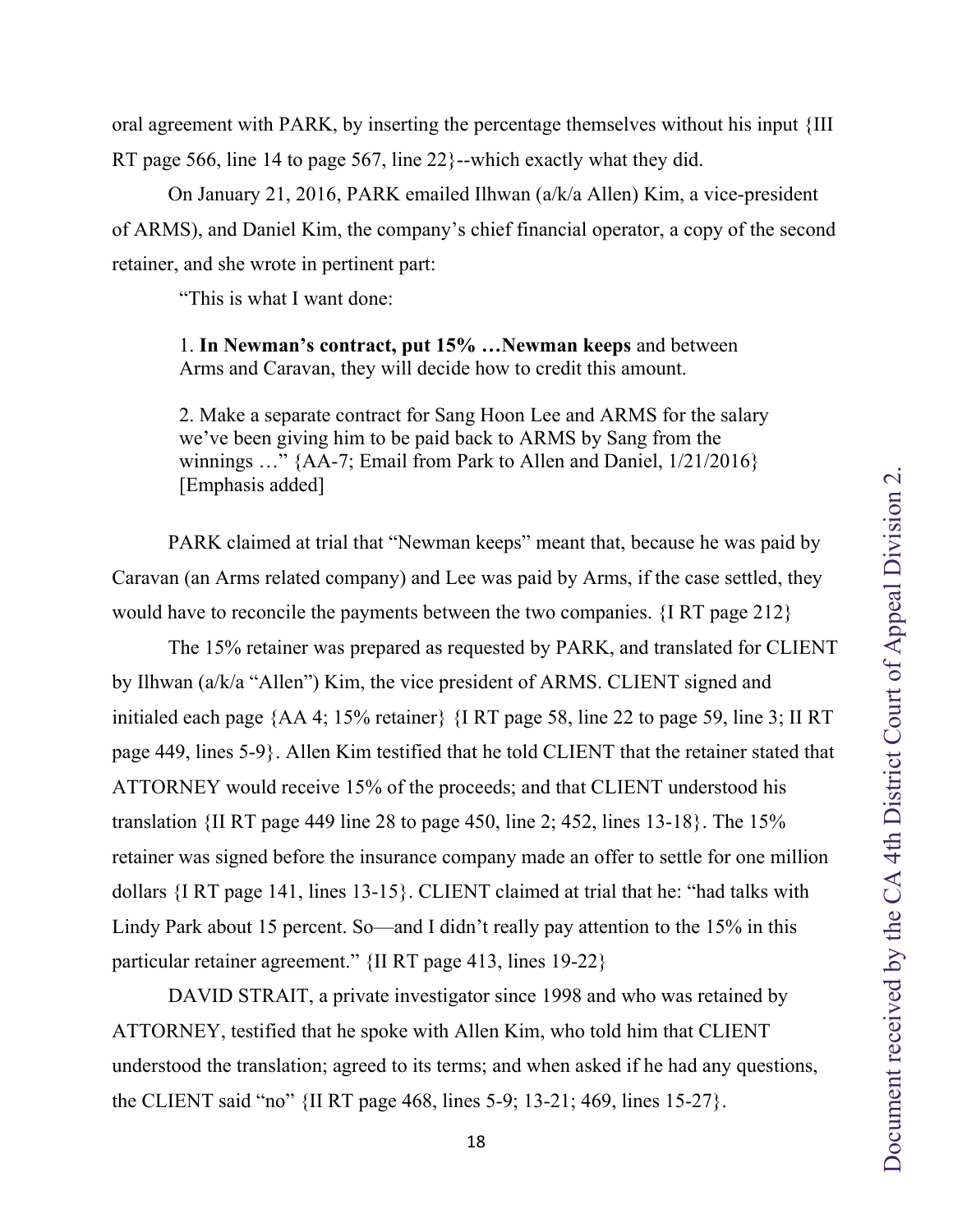At that time, there was an outstanding medical bill of \$452,000.00 and lien, which had not been reduced. On February 25 (or 26<sup>th</sup>), 2016, PARK and ATTORNEY emailed each other in pertinent part:

PARK TO ATTORNEY: {AA 8; Email Park and Attorney Chain dated 2-25-26, 2016}

Do we need to change the agreement between you and SANG as it currently says 15% on that agreement."

ATTORNEY replied: {AA 8; Email Park and Attorney Chain dated 2-25-26, 2016} "I wouldn't have taken the 15% anyways, better to leave to show discount"

Giving context to this email exchange, ATTORNEY testified he told PARK that he would consider reducing his fee if a substantial medical bill reduction wasn't achieved {I RT page 59, line 25- page 60, line 24}; and that he told HUDRLIK that, although he expected to be paid 15% of any recovery, he could end up with as little as a \$20,000.00 fee if he wasn't unable to reduce the outstanding medical bills {III RT page 542, pages 5- 18}. Thereafter, all medical bills were substantially reduced, and fee reduction was no longer an issue.

ATTORNEY'S work on the case resulted in an offer from the insurance company to settle for their policy limits of \$1,000,000.00. CLIENT mulled the offer over for one week, and then accepted the offer on March 16, 2017 {II RT page 348, lines 1-3}.

The insurance company sent ATTORNEY a release to be signed by CLIENT. ATTORNEY met with CLIENT for him to sign the release, along with ARMS' vicepresident, Allen Kim, who acted as a translator. After signing the release {AA 9; Insurance Co. Release}, ATTORNEY testified that Allen Kim slipped another document in front of CLIENT {AA 10; Reimbursement Contract \$130,000}, and he spoke a few words in Korean. CLIENT signed the document titled "Repayment Agreement Between Sang Hoon Lee and Arms Trans, Inc., but ARMS did not. {III RT page 522 line 3 to page 523, line 1}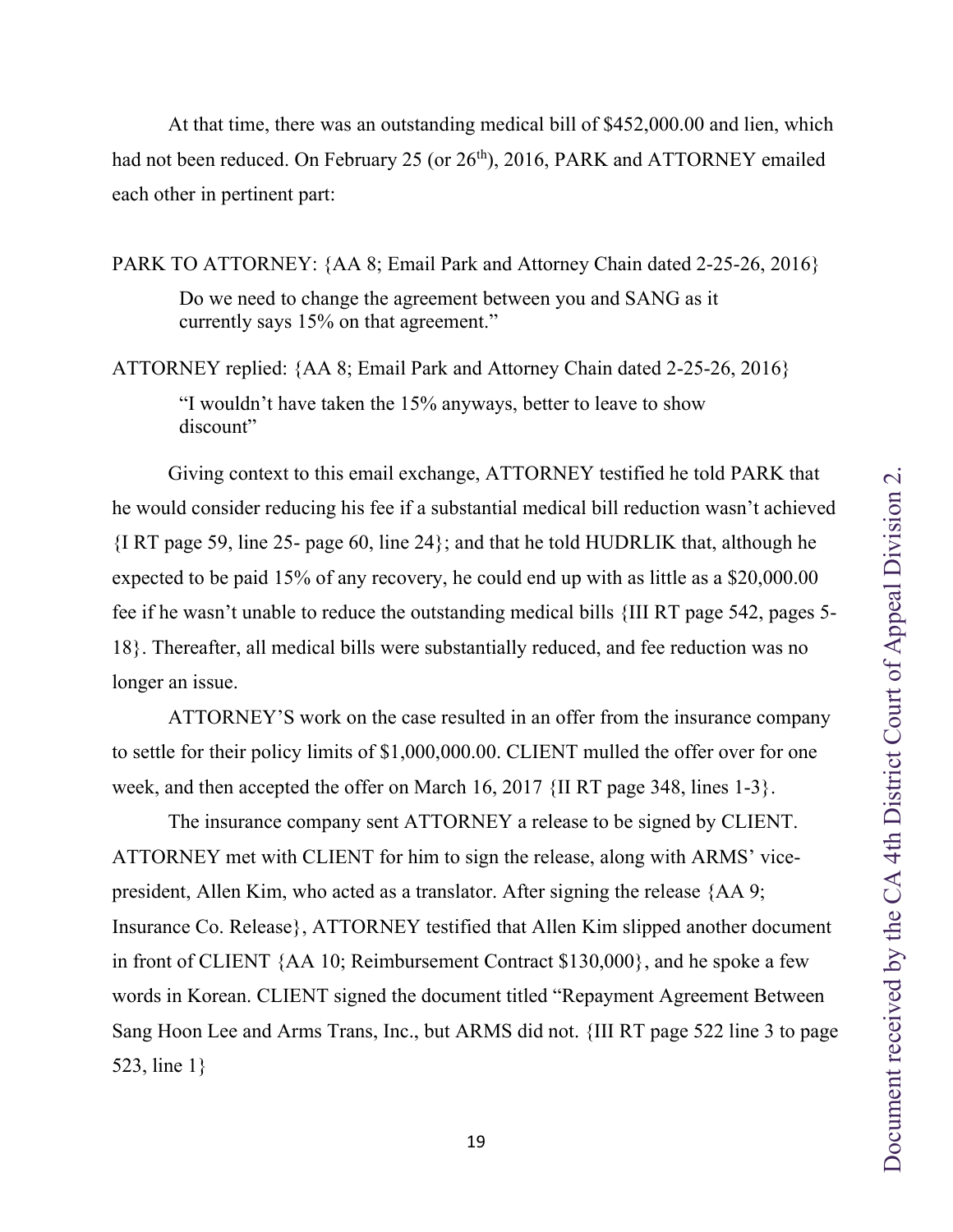ARMS" ("salary, English to Korean translation, transportation"), CLIENT would make a "lump sum payment directly to ARMS from the settlement" in the amount of \$130,000.00" (15% of the settlement). ATTORNEY testified that he asked, "what's that document", and seeking to protect his client's interests, he took possession of the original document.  $\{I \right| RT$  page 63; III RT Page 523, lines 1-2 $\}$ . David Strait, ATTORNEY'S investigator, testified that he spoke with Allen Kim. who told him that he submitted the document to CLIENT as a favor to HUDRLIK; and it was grabbed off the table {II RT page 469 line 28 to page 471, line 2}.

ATTORNEY testified that he never saw any agreement whereby CLIENT would pay ARMS \$130,000.00 until it was handed to CLIENT by the translator, Allen Kim, at the insurance company's release signing {I RT page 88; pages 91-92; page 180}.

The reimbursement agreement states that, "in consideration of services from

The document was, *in part*, consistent with ATTORNEY'S understanding that ARMS agreed to pay CLIENT \$1000.00 weekly in consideration of his promise not to sue the company because, *before* he was retained to represent CLIENT, per PARK'S instructions, he drafted the original document whereby ARMS agreed to a \$1000.00 weekly salary continuation. {AA 2; Salary Continuation Agreement-Original}

Subsequently, also at PARK'S request, ATTORNEY testified that he amended the document to include a hold harmless (CLIENT'S promise not to sue ARMS), but that both iterations did not provide for repayment of any specific amount of money by CLIENT to ARMS. {I RT page 61, line 12 to page 62, line 10; Pages 145-147; III RT page 508}.

Apparently, PARK wanted the agreement to be amended to include the specific amount she expected CLIENT reimburse ARMS. On February 25, 2016, PARK emailed ATTORNEY asking for copy of the first salary continuation agreement the he drafted {AA 5; Salary Continuation Agreement-Amended}.

The email states in pertinent part:

20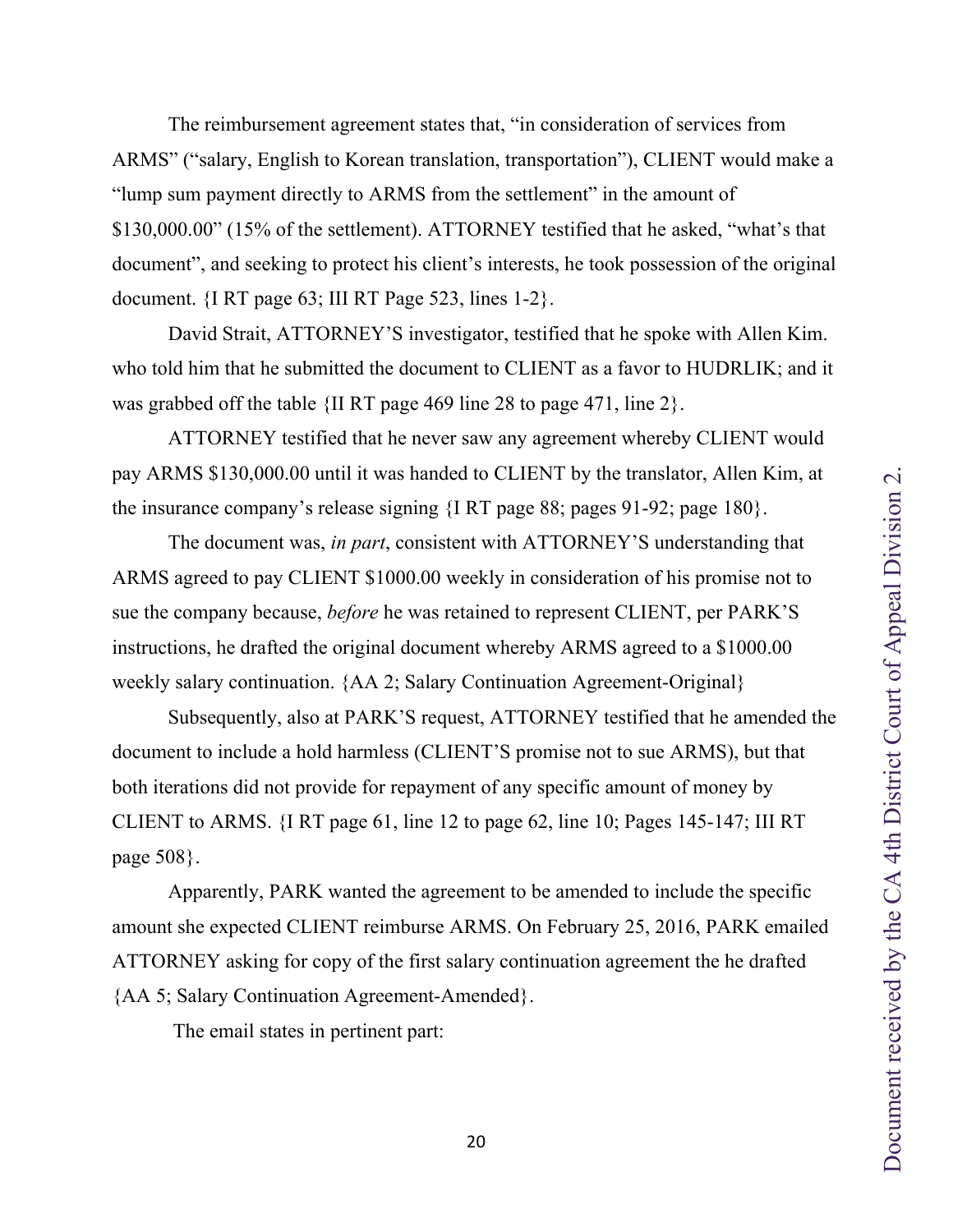"Can you please send me a copy of the agreement that Sang Lee originally refused to sign I will need to change the amount etc. ...but I need the contract please."

Up until then, CLIENT refused to sign the "original repayment agreement" to repay ARMS for salary continuation. {I RT page 61, line 8 to page 62, line 6}. PARK and HUDRLIK both testified that they did not know why CLIENT refused to sign the agreement. {I RT page 216, line 21 to page 217, line 3; II RT page 329, lines 2-3}

Thereafter, on January 21, 2016, PARK emailed Allen Kim and Daniel Kim, ARM'S vice president and CFO respectively, instructing them to "make a separate contract for the salary to be paid back from the winnings." {AA 7; Email from Park to Allen and Daniel dated January 21, 2016}

ATTORNEY was concerned the clause requiring CLIENT'S payment of \$130,000.00 to ARMS submitted by the translator at the insurance company's release signing, did not reflect his CLIENT'S intention and understanding. He wanted to ascertain if CLIENT knowingly agreed to pay both him 15% for legal services pursuant to their retainer agreement; and \$130,000.00 more to ARMS. {I RT pages 63-64}

ATTORNEY testified that, under the circumstances, he could no longer trust PARK as an intermediary, so he wrote a letter to CLIENT dated March 28, 2016 {AA 11; Letter dated March 28, 2016 from Attorney to Client}

ATTORNEY wanted to get CLIENT'S reaction {I RT page 63-64}. He listed 12 different claims (mostly medical lienholders) against the settlement proceeds, including both his 15% attorney's fee, and the \$130,000.00 ARMS inserted in the document presented at the release's signing:

Item # 11: Arm Trans, 130,000.00 (item # 11; and

Item  $\#$  12: The Law Offices of Michael P. Newman, 15%" (item  $\#$  12)

The gambit worked. ATTORNEY testified that, after receiving the March 28, 2016 letter, CLIENT came to ATTORNEY'S office to discuss the letter. Steve Kim, the operations manager for ARMS, was present as a translator. ATTORNEY testified that at the meeting CLIENT instructed him not to pay ARMS because he didn't owe them the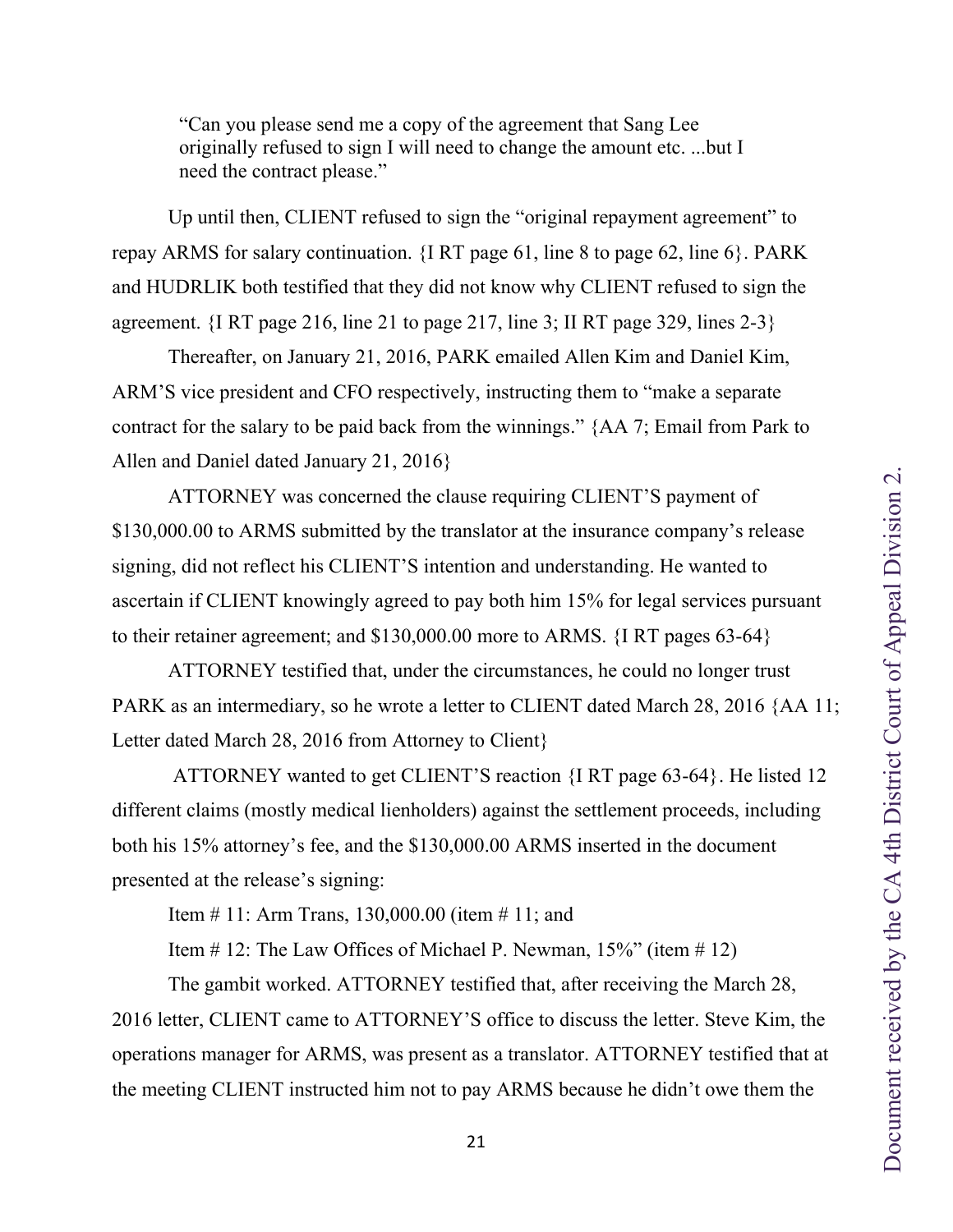money. CLIENT said that he had only received about \$60,000.00 in salary advances, and he didn't have to pay it back; and he did not object to the 15% contingency fee ATTORNEY charged. {I RT pages 235; III RT pages 524-527}

The translator, Steve Kim, testified that he knew HUDRLIK for over 20 years and was a friend of the family {III RT page 493, line 6-8}. He corroborated ATTORNEY'S account of what occurred and testified that (a) he translated the March 28, 2016 letter breakdown of the claims against the CLIENT'S recovery; (b) ATTORNEY explained the medical bills and his 15% legal fee; and (c) ARMS claim to entitlement to \$130,000.00.

Steve Kim testified that CLIENT did not object to the ATTORNEY'S legal fee and said "okay"; and that CLIENT said that he had only been paid about \$60,000.00 by ARMS, and instructed ATTORNEY not to pay ARMS because he wanted to speak with PARK before authorizing any payment to ARMS. {III RT page 477, lines 24-28; 481, lines 1-25; page 482, lines 16-27; page 483, lines 21-28; II RT page 373}.

CLIENT testified that ARMS attempt to be paid \$130,000 was overreaching:

"I had a lot of questions, how the \$130,000 came up …I mean it would be \$60,000 (referring to the weekly \$1000 salary payments), but—plus rides and medical expenses. To put it all together, it would have been much less than \$130,000." {II RT page 373, lines 2-8}

Thereafter, ATTORNEY testified that he told PARK & HUDRLIK that CLIENT had disavowed having to pay both ARMS and him, and they responded "don't worry about it" and "yeah, whatever" {I RT page 64; page 95, lines 14-19; page 154, lines 11- 24; II RT page 372, lines 16-20; page 373, lines 1-17; III RT page 525, lines 18-26; page 526, lines 12-21; page 527, lines 2-9 & 16-22; page 95, lines 10-19}.

PARK testified that she and CLIENT discussed the March 28, 2016 letter. She confirmed that, as testified by ATTORNEY, CLIENT acknowledged that he instructed ATTORNEY not to pay ARMS, because he objected having to pay both ARMS \$130,000.00 and ATTORNEY 15%. PARK told CLIENT that she considered that to be a "mistake" and a "miscommunication" {I RT page 235, lines 6-28}.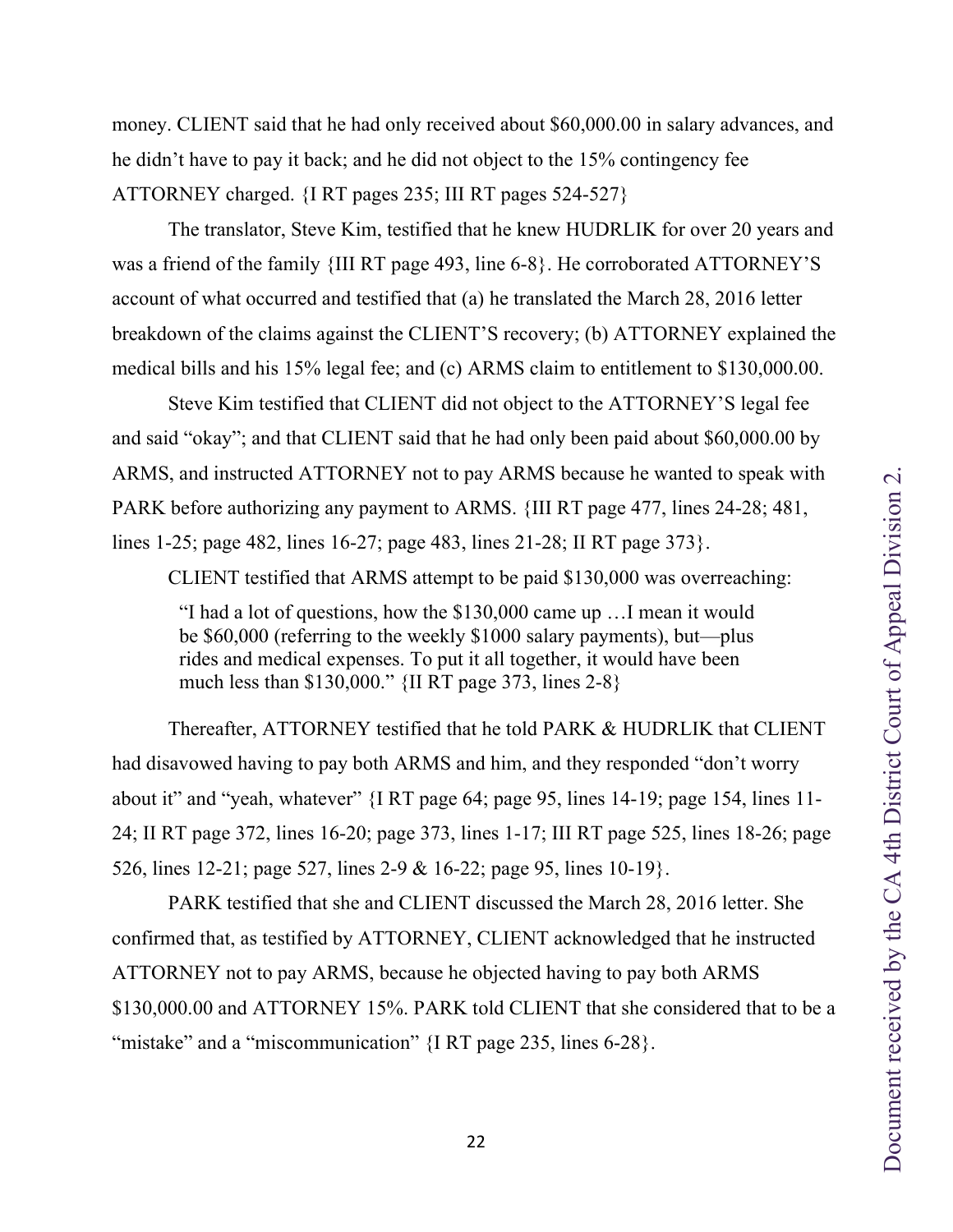PARK testified how and when she got CLIENT to agree to pay ARMS \$130,000.00 out of the 15%, he agreed to pay ATTORNEY in the retainer:  $\frac{6}{1}$  $\frac{6}{1}$  $\frac{6}{1}$ 

> **"As we were getting closer to a settlement and we finally found out that it was a million dollars—I'm sorry—right before we found out it was a million dollars, Sang ["Client"] and I and Allen Kim were in my office at Arms.** And I said, Okay. So far we can tally up all the advanced payments that we've made for you; all the expenses we've put out with people helping you with transportation, translation, talking to the hospital, getting your groceries for you. All this. I said we're going to have to come up with a number. And he said. Okay. What is the number? I said, I have no clue what that number would be. **Now, if you had gone to a lawyer, my understanding is they charge anywhere from 30 to 35 percent. So would 15% work out for you? You know I do have to pay Newman ["Attorney"] as well. He did kind of work on your case. He said, Yeah, 15% is fine. That's how we got that 15 percent.**  That 15% is different from the 15% that Newman put on his second retainer agreement. I don't know how he came to 15% on that, but that was that 15 percent. And my 15 percent that I spoke to Sang about are two completely different 15 percents (sic) {I RT page 225, line 17 to page 226, line 9} …we never really sat there and calculated everybody's time taken to translate, and transport, and, you know, their lunches, the gas that they spent. We never actually did all that. We never really needed to because Mr. Lee didn't have a problem with the \$130,000. [bracketed words "client" and "attorney", and emphasis added] {II RT page 287, lines 17-21}

CLIENT confirmed the substance and his reliance on this conversation:

"I remember her ("Park") saying that normally attorney's charge 30 percent or more. But this time, because we are using Michael ("Attorney"), 15 percent would include everything." {II RT page 369, lines 7-10}

 PARK testified that she never discussed ATTORNEY'S fee with CLIENT {II RT page 337, lines 6-8; I RT page 210, line 3 to page 211, line 5; page 221, lines 17 to page 222-18}, but she did discuss his fee with ARMS co-owner, HURDLIK. She testified that

<span id="page-22-0"></span><sup>6</sup> PARK'S testimony is cited in full because it tellingly explains the material, underlying issue in the litigation: how and when CLIENT came to understand to whom and for what the 15% would be paid, and the basis for his belief that the retainer's 15% covered both ARMS and ATTORNEY'S competing claims to the \$130,000.00.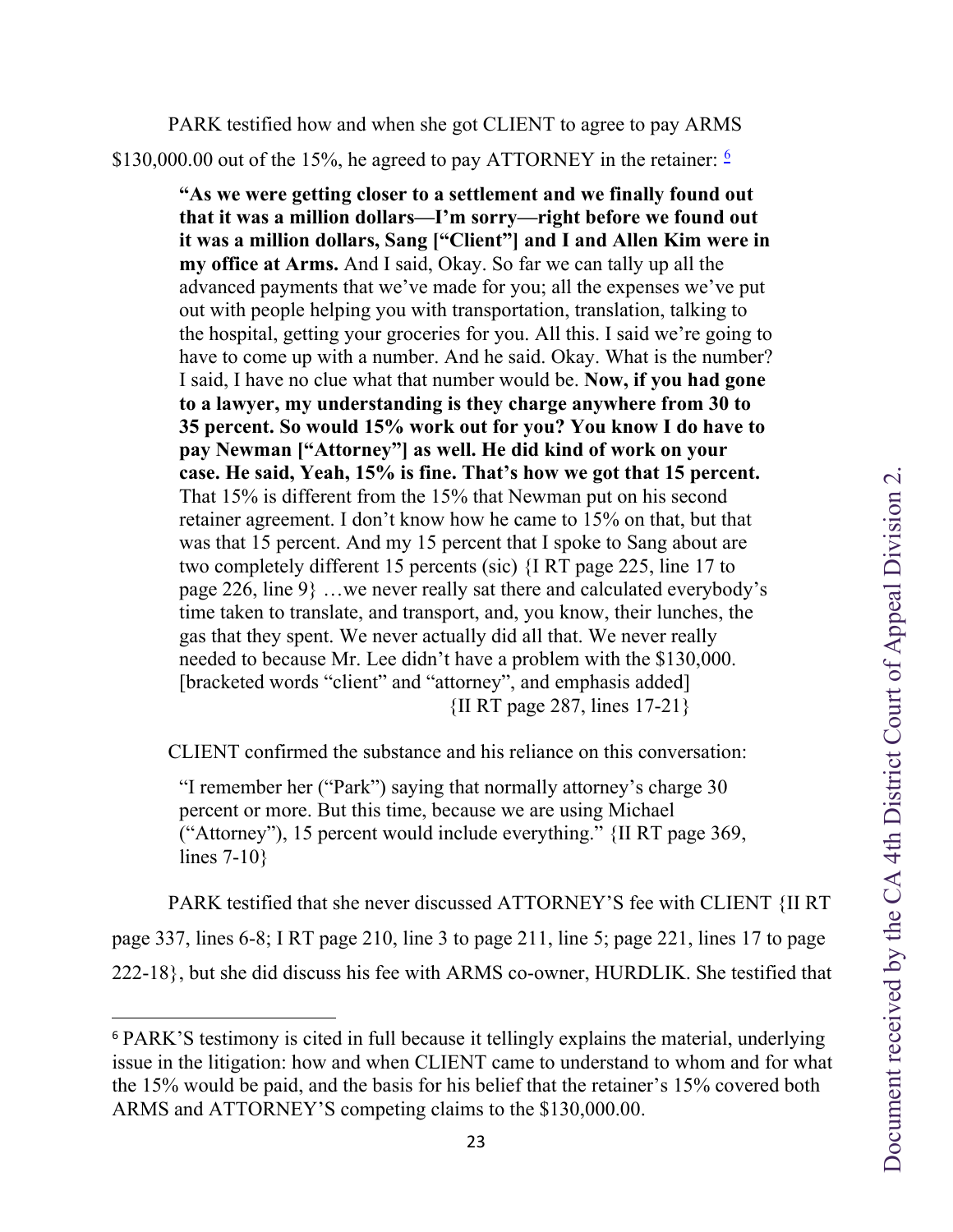HUDRLIK told her to put in 15% in the retainer, and that ATTORNEY agreed to accept a \$20,000.00 fee of that amount {II RT page 298, lines 7-11; page 300, lines 9-12}.

PARK testified she told CLIENT that the 15% in the retainer agreement was to authorize ATTORNEY to negotiate with the insurance company, and did not tell him how or why they arrived at 15%. {II RT page 211, line 18 to page 212, line 9}

HUDRLIK corroborated that aspect of PARK'S testimony, and further testified that the 15% figure was suggested by ATTORNEY for insurance company purposes, who indicated that he was appreciative to receive a \$20,000.00 fee  $\{$ II RT page 305, lines 2-20; page 311, lines 10-12}. ATTORNEY denied agreeing to accept less than the 15% in his conversation with HUDRLIK. {III RT pages 528-529}

In an email to ATTORNEY ON July 11, 2015, HUDRLIK acknowledged that CLIENT'S understanding as to whom the 15% would be paid was based on a conversation CLIENT had with PARK, *after* ATTORNEY sent CLIENT the March 28, 2016 letter (which he refers to as "account of statement").

The July 11, 2016 email states in pertinent part {AA 12; Email dated July 11, 2016 from Hudrlik to Attorney}

"Mike, meeting with Sang Hoon today and I think communication (sic) misunderstanding.

### **Below is what was discussed with Sang Hoon Lee Back (sic) in March/April. Per your response below, Lindy discussed the following with Sang Hoon:**

1. Arms to receive 130K

2. Newman to receive 20K (You did not want to write a new contract. you (sic) just to show a discount)

3. Sang Hoon to receive Balance of funds after all medical bills paid. Confusion happened when you showed Sang Hoon something called a (sic) "account of statement"

In your "account of statement you showed Sang Hoon Lee that you (Newman) charged him \$150,000.00 (15% of total settlement) plus Arms \$130,000.00 plus medical bills.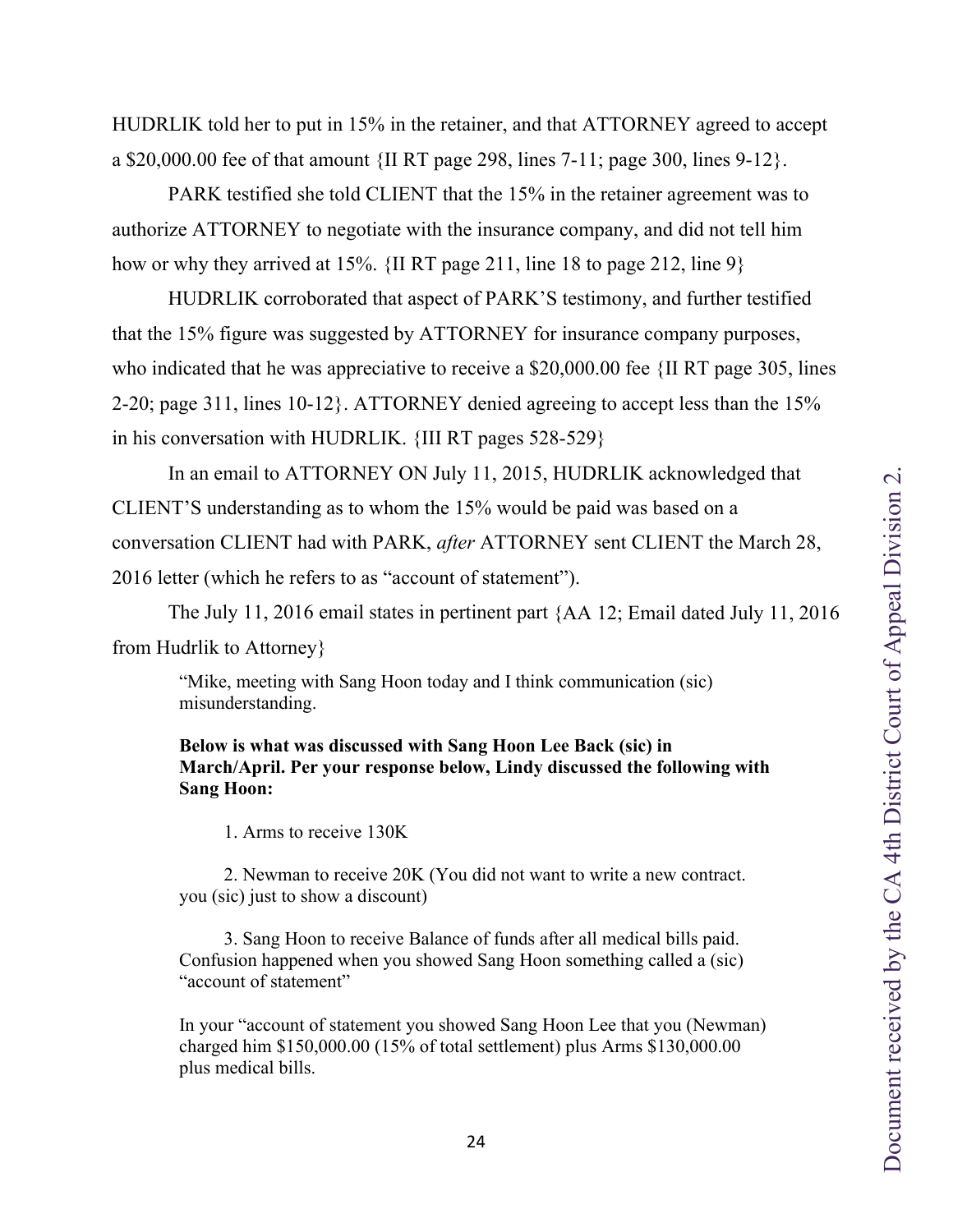HUDRLIK is the only person other than ATTORNEY who claimed to have any personal knowledge as to what attorney's fee was agreed upon, based on one disputed conversation he had with ATTORNEY. CLIENT'S understanding as to ATTORNEY'S compensation—to the extent it differs from his signed retainer--is solely based on his conversation at the time of settlement with PARK; and PARK testified that she never spoke to ATTORNEY about fees, relying solely on what she was allegedly told by HUDRLIK.

PARK, HUDRLIK and CLIENT all testified that ATTORNEY did not have an attorney-client relationship with CLIENT, and that he was acting as ARMS' attorney. {II RT page 221, lines 17- page 13; page 337 lines 6-8; and page 385 lines 2-10}

While ARMS, through PARK & HUDRLIK, disavowed ever agreeing on behalf of CLIENT to pay ATTORNEY 15%, Steve Kim, the company's operations manager, confirmed ATTORNEY'S testimony that the 15% oral agreement was made before any interested party had a motive to say otherwise.

Steve Kim testified that *prior to* ATTORNEY agreeing to represent CLIENT, they spoke about the circumstances of his engagement and the amount of his contingency fee. He said under oath that ATTORNEY told him that (a) he said he was approached by PARK and HUDRLIK to undertake the case; (b) he was reluctant to do so because he was too busy with other company work; (c) attorneys normally charge 30%, which PARK and HUDRLIK balked at; and (d) they settled on 15%. {III RT page 480 line 22 to 481 line 24}

Rajenera Karki, an employee of ARMS who notarized the insurance release, testified that ATTORNEY told him he wasn't going to get paid money from the onemillion-dollar settlement; that he was just helping; and he only made a couple of phone calls.  $\{I \right| RT \text{ page } 185$ , lines  $3-5\}$ 

When ATTORNEY realized that ARMS expected a 15% fee from CLIENT'S settlement proceeds, he vehemently objected and confronted both PARK and HUDRLIK,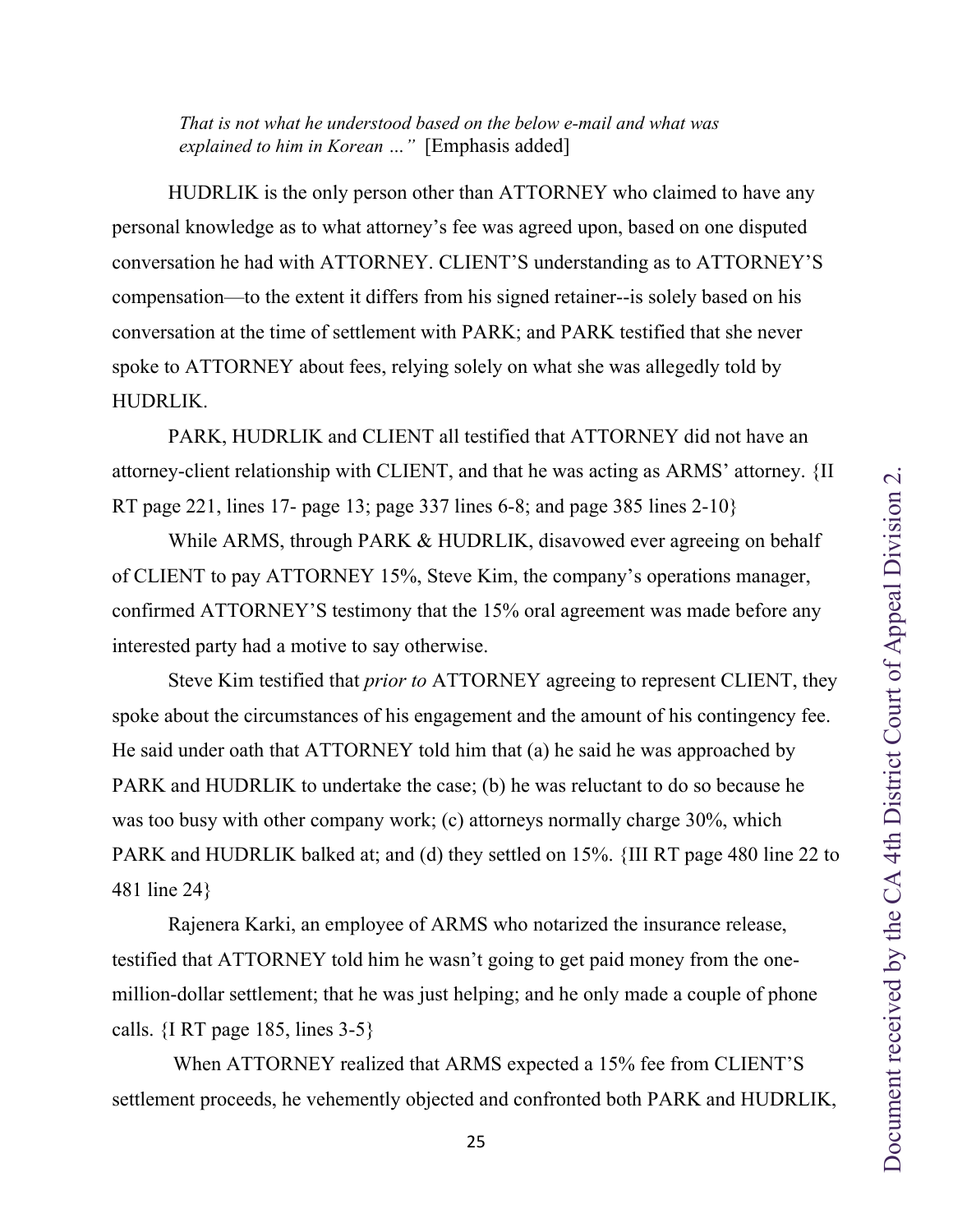because he believed what they were asking constituted "fee splitting" with a nonattorney, which would jeopardize his law license. ATTORNEY argued with HUDRLIK who told him that he would never have gotten the case but for "us" and that he didn't speak Korean {page 510, lines 19-27}. ATTORNEY refused to abide to "fee splitting." {I RT page 85; page 141-142; page 226; II RT page 315, lines 3-14}

To overcome ATTORNEY'S unwillingness to engage in "fee splitting",

HUDRLIK offered to create an invoice for non-existent expenses. He testified:

"I said, Well, why don't I just invoice you \$130,000 for office rent (sic) supplied, things of that nature, and you can just pay ARMS. I'll invoice you, you pay ARMS \$130,00.00. The conversation just abruptly ended, and mike left. The next morning, he shows up at 8:00 in the morning and he says, 'I'm not coming back.'" {II RT page 315, lines 19-26}

 HUDRLIK admitted that, in fact, ATTORNEY did not owe any "back rent" {II RT page 333, lines 7-8}, but claimed that invoicing him for \$130,000.00 was absolutely "legitimate" because:

"Absolutely. I would invoice, and I would bill him. And if he paid me \$130,000, I would pay the federal taxes on that, and I would pay city taxes on it, and, yes, it would have been a legitimate invoice." {II RT age 333, lines 16-23}

 PARK testified that CLIENT'S agreement with her to pay ARMS 15% of the settlement proceeds, applied to whatever the amount of the settlement {page 296}, even if the case settled for 10-million dollars  $\{$ II RT page 296, lines 1-9 $\}$ . <sup>[7](#page-25-0)</sup>

 ATTORNEY hand-delivered to CLIENT a "settlement and disengagement of personal injury claim" letter dated August 2, 2016 {AA 13; Disengagement Letter}, which stated:

Dear Mr. Lee,

<span id="page-25-0"></span> $<sup>7</sup>$  The admission to hypothetically entitle ARMS to up to 3-million dollars without regard</sup> to actual expenses to which they could justify reimbursement, on its face, constitutes unethical "fee splitting."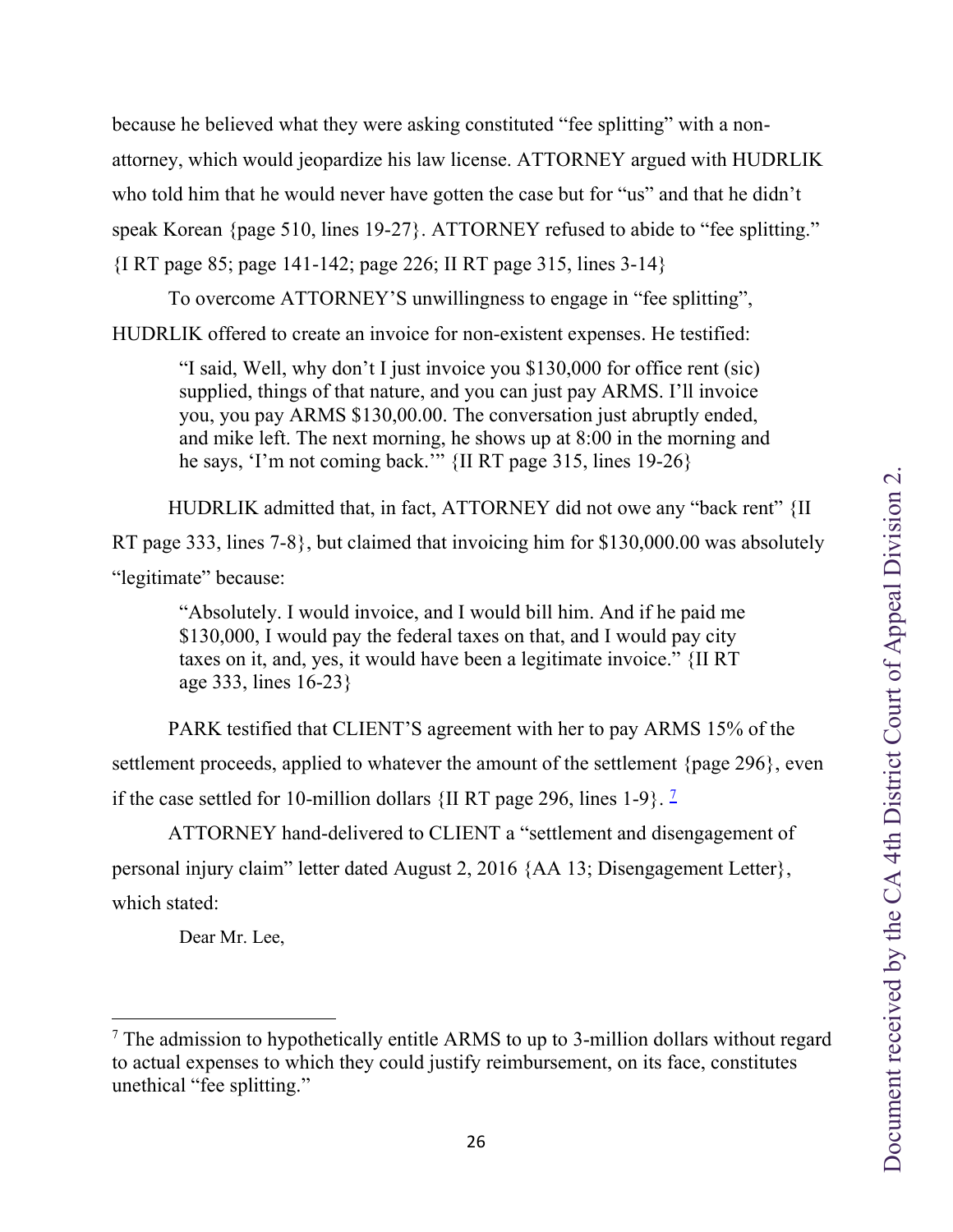It was a pleasure to represent you in your personal injury claim of December 10, 2014 through conclusion. Accordingly, the attorney-client relationship between us is now over and myself and this office is unable to render future legal advice on this, or any other matter, without specifically being retained to do so.

This office is closing the file pertaining to this matter and returning to you, under cover of this correspondence, the final settlement check related to your case. Specifically, you will find a cashier's check in the amount of \$608,808.45. A check for \$100,000.00 was given to you on April 7, 2016, making the total for your settlement after all liens were paid \$708,809.45. Should you request a final accounting, one will be provided to you.

ATTORNEY testified that, at the disengagement meeting on August 2, 2016, CLIENT again confirmed that he didn't have to pay ARMS \$130,000.00; he did not object to him taking his 15% fee; and that he was happy with the outcome. {I RT page 99-100; page 158; page 159, lines 2-7; III RT page 532, lines 14-18} After disengagement and disbursement of the settlement proceeds, on August 23, 2016, the following email exchange occurred between CLIENT and ATTORNE {AA 15; Email from Client to Attorney dated August 23, 2016}:

"Dear Attorney Newman:

I have some questions that have come up now that my case was settled. I would appreciate your giving me answers.

As part of the settlement, I understood that Arms was to be repaid \$130,000 from the settlement proceeds. After I received your breakdown, I noticed that you had deducted 15%, or \$150,000, as legal fees. I always understood that from that money Arms would be repaid.

Lately, I have learned otherwise. Arms tells me that they did not receive any money from you from the settlement funds. As I signed an agreement to repay them, I have done so myself from the money I received from your office.

It seems to me, however, that that (sic) money should have been paid by you and therefore you need to reimburse me \$130,000.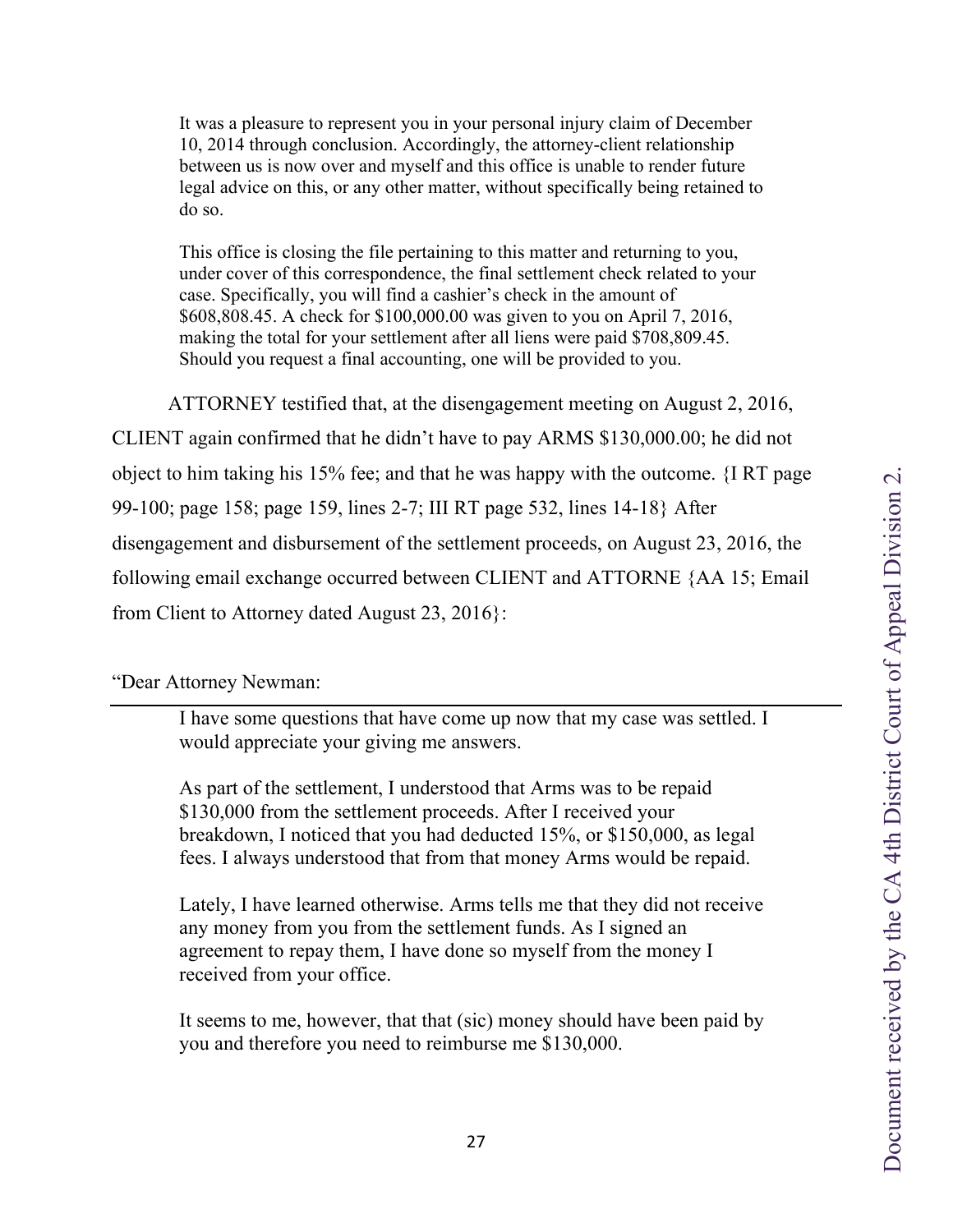I recall that I signed a letter which was notarized and given to you authorizing you to pay Arms from the settlement proceeds. I therefore do not understand why they were not paid by you and why I was forced to pay them.

 $\frac{1}{2}$  ,  $\frac{1}{2}$  ,  $\frac{1}{2}$  ,  $\frac{1}{2}$  ,  $\frac{1}{2}$  ,  $\frac{1}{2}$  ,  $\frac{1}{2}$  ,  $\frac{1}{2}$  ,  $\frac{1}{2}$  ,  $\frac{1}{2}$  ,  $\frac{1}{2}$  ,  $\frac{1}{2}$  ,  $\frac{1}{2}$  ,  $\frac{1}{2}$  ,  $\frac{1}{2}$  ,  $\frac{1}{2}$  ,  $\frac{1}{2}$  ,  $\frac{1}{2}$  ,  $\frac{1$ 

Please give me your explanation as quickly and clearly as you can."

"Dear Mr. Lee,

Sorry that you feel there is a problem with the fees. I would suggest that you Contact (sic) the fee arbitration services that is provided through the California bar. If you request it, it would be mandatory for me to participate and they would be able to answer your questions. They can be reached at 415-538-2020." {AA 14, page 33; Email from Attorney to Client dated August 23, 2016}:

 $\frac{1}{2}$  ,  $\frac{1}{2}$  ,  $\frac{1}{2}$  ,  $\frac{1}{2}$  ,  $\frac{1}{2}$  ,  $\frac{1}{2}$  ,  $\frac{1}{2}$  ,  $\frac{1}{2}$  ,  $\frac{1}{2}$  ,  $\frac{1}{2}$  ,  $\frac{1}{2}$  ,  $\frac{1}{2}$  ,  $\frac{1}{2}$  ,  $\frac{1}{2}$  ,  $\frac{1}{2}$  ,  $\frac{1}{2}$  ,  $\frac{1}{2}$  ,  $\frac{1}{2}$  ,  $\frac{1$ 

 ATTORNEY testified that HUDRLIK threatened to file a bar complaint against him  ${IRT}$  page 161}, which Steve Kim, ARMS' operations manager, confirmed  ${IIII RT}$ at page 487}

 CLIENT filed a Bar complaint and supplemental correspondence (hereinafter "bar complaint) against ATTORNEY. CLIENT testified that he did not write it; Park wrote the bar complaint with his "help." {I RT page 273, lines 19-21; II RT page 395, lines 14- 20; page 398, lines 17-22}. And together at times they did so with the participation of ARMS new in-house counsel in the company's offices [II RT 399-400]: [8](#page-27-0)

Q. Did you write this letter to the state bar?

A. No. I received help.

Q. Who helped you?

A. I discussed it with the Lindy Park.

Q. And she drafted this document for you?

A. My understanding is, yes, she drafted this letter

after discussion with me. [II RT 395, lines 14-20]

…

A. I guess she wrote this because she wrote this letter

<span id="page-27-0"></span><sup>&</sup>lt;sup>8</sup> Appellant does not have a legible copy of the bar complaint correspondence that was admitted into evidence, and therefore cannot include it in the appendix. He made a good faith effort to timely obtain a copy from opposing counsel which was unsuccessful.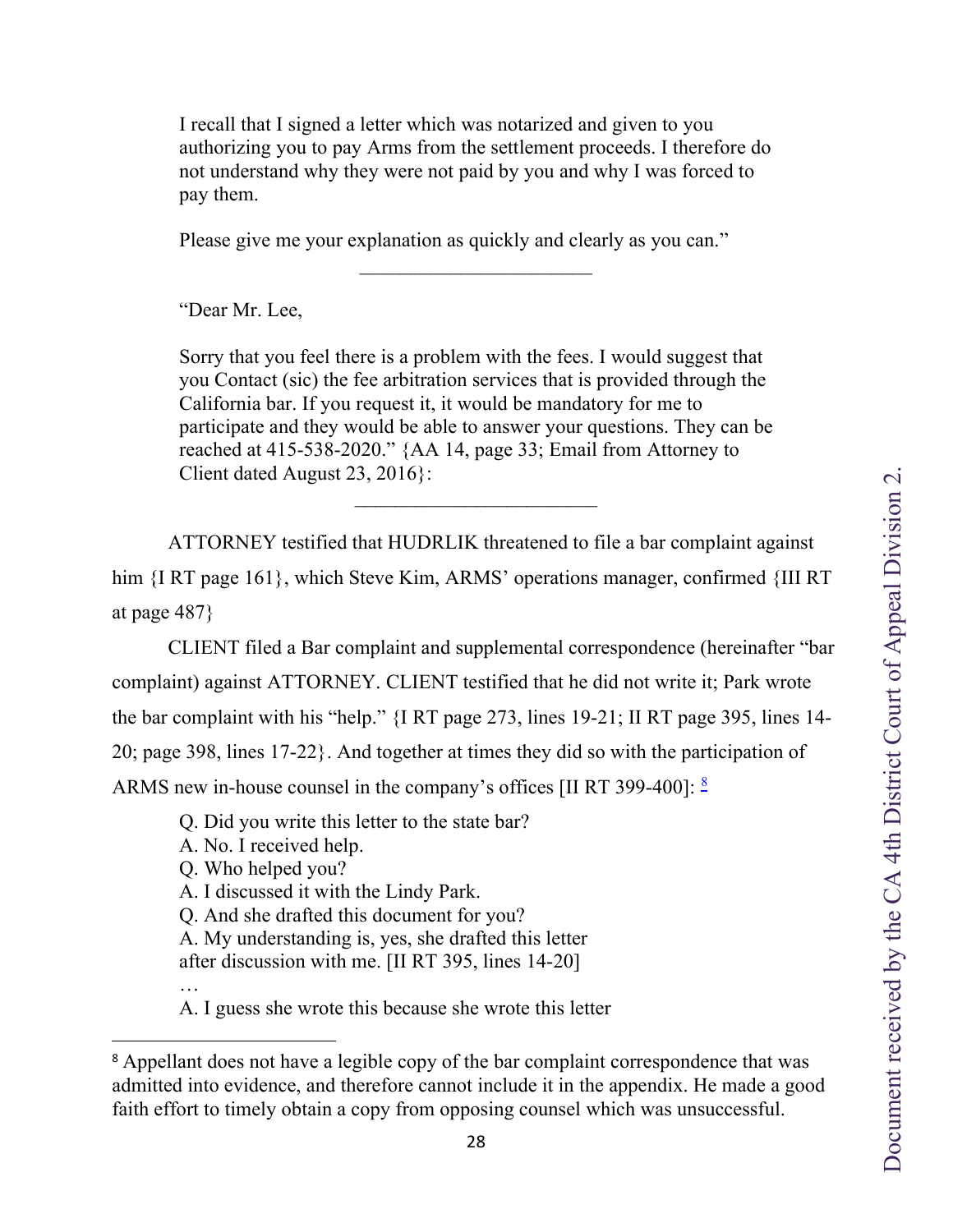on my behalf. Q. Is she an attorney? A. Not just Lindy Park, but there's a -- there's a company counsel. So I believe they discussed all together they providing this. Q. Okay. So you didn't really have a part in writing the bar complaint; is that correct? A. I did participate. So I gave my opinions while we were discussing on this.

[II RT 398-399]

Pursuant to a discovery demand, CLIENT produced Exhibit "57" {AA 6; Unexecuted contract between Arms and Client} which he "verified under penalty of perjury" {II RT page 370, line 25 to page 371 line 4}. The document, titled "Contract between Sang Hoon Lee and Arms Trans Inc.: \$130,000 FOR Advanced Pay and Miscellaneous Services." It purports to be an itemization and accounting of the \$130,000.00 ARMS sought from his settlement.

The document includes line items of \$74,209.00 (salary advances), and \$55,791.00 for "Miscellaneous services, Translation, transportation (medical and personal) and insurance processing assistance." The sum of the two items (salary advances and "services") equals \$130,000.00.

At trial, CLIENT testified that although he produced the document in discovery, he didn't know when this document it was prepared or by whom {II RT page 371, lines 5-15}. PARK testified the document wasn't created by her {I RT page 275, lines 24-28}; that she never itemized any of the actual expenses that would justify a 15% or \$130,000.00 {II RT page 287, lines 17-21}; and that she didn't know what "insurance processing assistance" was for. {I RT page 278, line 19 to page 279 line 4}

There was no documentary evidence or testimony presented at trial that:

1. CLIENT didn't understand the 15% retainer agreement's terms, or there was a problem with the 3rd party's translation of the retainer at the time he signed it and initialed each page.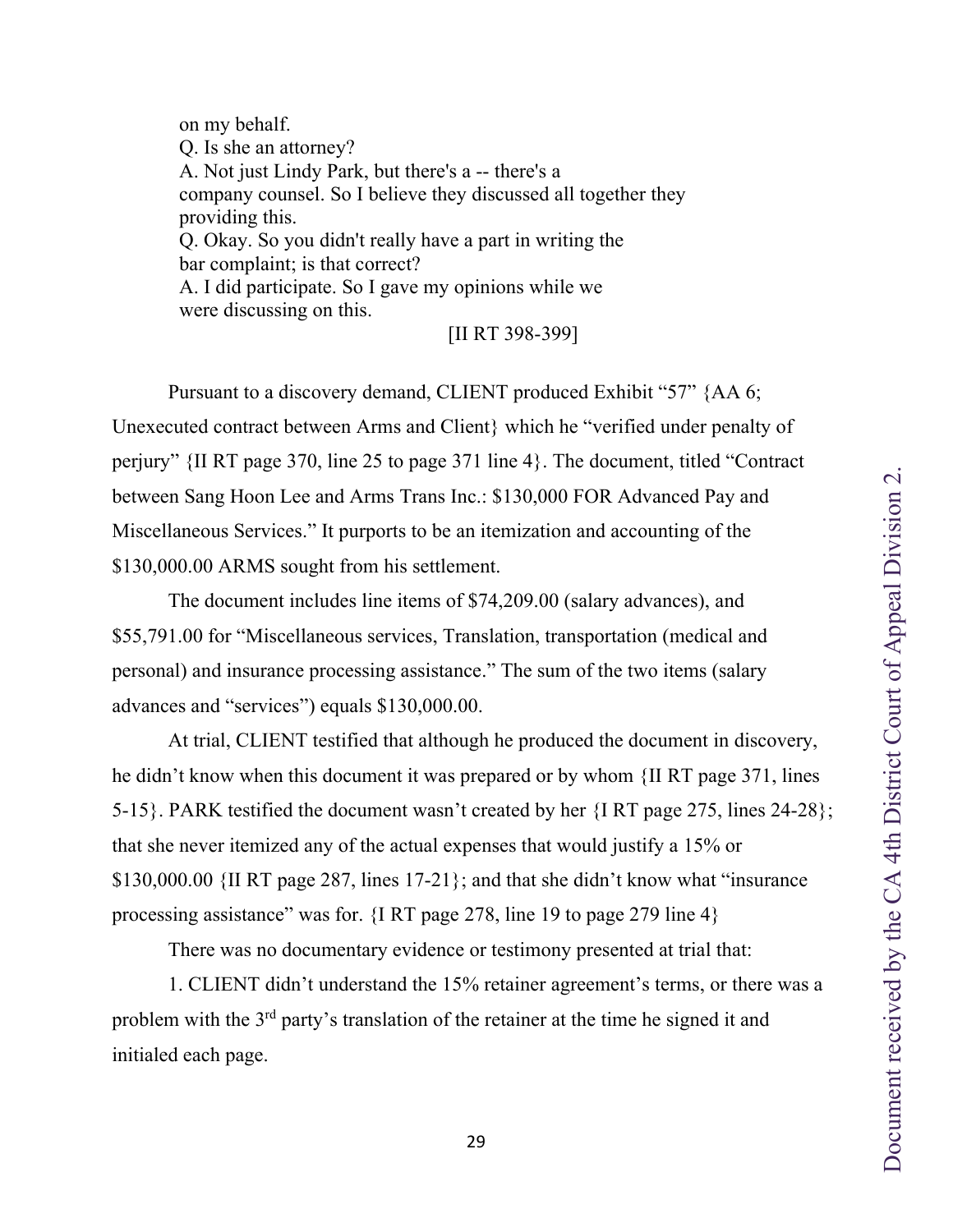<span id="page-29-0"></span>2. CLIENT never instructed ATTORNEY not to pay himself \$130,000.00 or objected to him doing so when he clearly had the opportunity to do so on the three separate occasions that the 15% attorney's fee was discussed: (1) when he signed the 15% retainer which was translated for him; (2) when he discussed ATTORNEY'S March 28, 2017 letter in the presence of a translator; and (3) when he met with ATTORNEY on August 2, 2017 when received his net proceeds.

Indeed, ATTORNEY, Steve Kim (the translator) and CLIENT (per PARK) all testified that CLIENT only instructed ATTORNEY not to pay ARMS, and he did not object to the payment 15% to ATTORNEY prior to or at the time of disbursement.

3. ATTORNEY never made any misrepresentation or omitted any material fact in his communications with CLIENT concerning his 15% attorney's fee, or any other aspect of their attorney-client relationship.

4. ARMS never confirmed or memorialized in any writing that ATTORNEY agreed to work for CLIENT for free (or for \$20,000.00) in his capacity as the company attorney. Indeed, PARK claimed that she never even discussed the payment of attorney's fees with ATTORNEY when she engaged his services on behalf of CLIENT, or anytime thereafter.

5. ATTORNEY was privy to or ever made aware of PARK and CLIENT'S oral agreement they made on the eve of the insurance company's settlement that ARMS would be paid 15%.

6. ARMS or CLIENT never itemized any of the items or expenses that would justify the payment by CLIENT of \$130,000.00 to ARMS.

7. CLIENT never sought to void the retainer agreement before he filed his civil complaint pursuant to California Business and Professions Code ß 6147 (b).

8. CLIENT never demanded or requested that ATTORNEY return the \$130,000.00 before he filed his civil complaint.

At the close of the evidence, the Court noted that the \$130,000.00 payment to ARMS by CLIENT were for benefits the company was probably obligated to provide to him under worker's compensation law; and questioned the motivation of ARMS: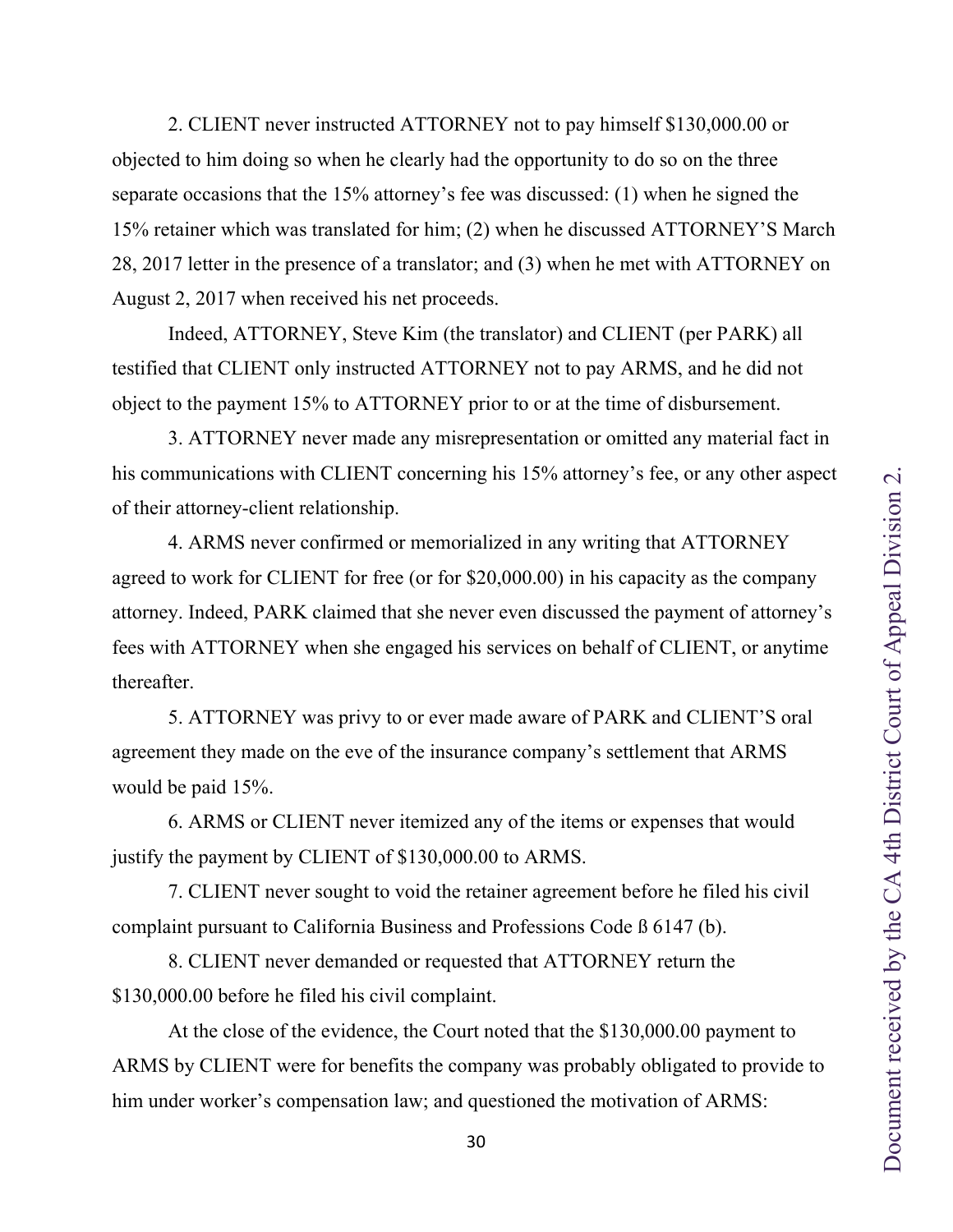<span id="page-30-0"></span>"Now as far as the reimbursement of the \$130,000, it's clear to the Court that Arms and Canopy ran a real risk of being sued for worker's compensation; that Mr. Lee was probably misclassified …So I don't think the employer was doing this [referring to Arms' salary advances, translation and transportation services that would have been otherwise provided under worker's comp] out of the goodness of the employer's heart and the motive were not as pure as the driven snow or appeared to be" [bracketed text added] {III RT at 606, lines 8-26}

The trial court did not find that the fee dispute he had with ATTORNEY was not genuinely in dispute.

#### **VIII.**

#### **ARGUMENT**

**A. The one-year statute of limitations in C.C.P. 340.6 time-bars a former client's fee dispute arising out of an attorney's disbursement of legal fees out settlement proceeds pursuant to a written retainer in a personal injury case for professional services rendered**.

1. The instant fee dispute alleges a wrongful act or omission arising in the scope of professional services rendered and subject to the one-year statute of limitations.

*Lee v. Hanley* (2015) 61 Cal. 4th 1225 (hereinafter *"Lee"*) is the leading California Supreme Court case interpreting C.C.P. ß 340.6, and its application to a former client's claim against an attorney for conversion.

The California Code of Civil Procedure, Section 340.6 (a) provides in part:

"An Action against an attorney for **wrongful act** or omission, other than for actual fraud, **arising in the performance of professional services** shall be commenced within one year after the plaintiff discovers, or through the use of reasonable diligence should have discovered, the facts constituting the wrongful act or omission …" [Emphasis added]

In *Lee*, the plaintiff advanced her lawyer fees and costs in litigation. After the relationship ended, the plaintiff demanded the return of the unused fees and costs. The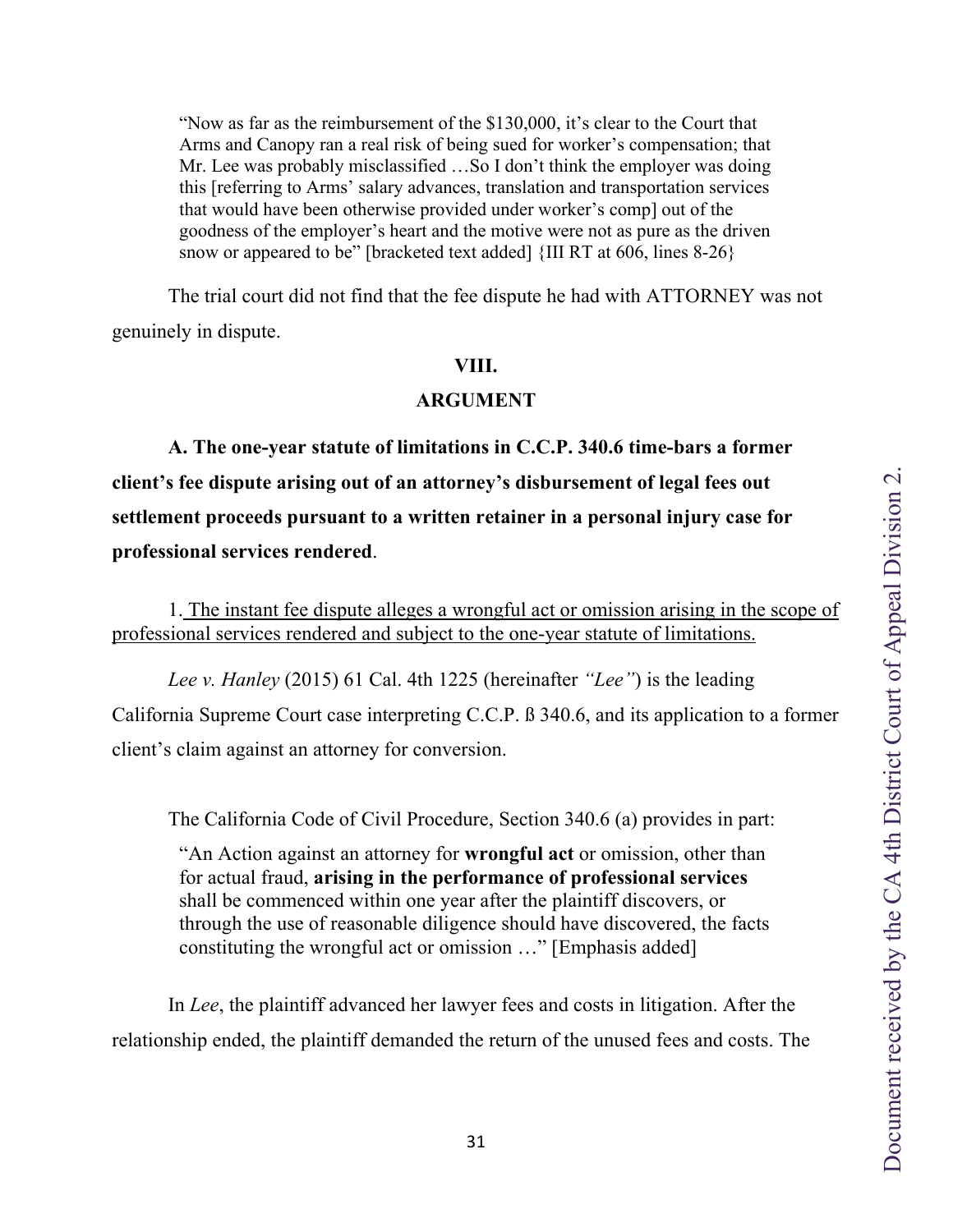<span id="page-31-0"></span>attorney replied by letter stating that the client had a "credit balance" of \$46,321.85, but he refused to return most of the money.

More than one year later, the plaintiff filed suit asserting breach of contract, unjust enrichment and breach of fiduciary duties. The attorney demurred, arguing that the plaintiff's claims were barred by the one-year statute of limitations—C.C.P. ß 340.6. The trial court sustained the demurrer, and the attorney appealed.

The Court of Appeals reversed, finding that the complaint could be construed to advance a claim for conversion; and a claim for conversion is not relevantly different from a claim for garden variety theft …[thus] section 340.6(a) might not bar Lee's lawsuit. (*Lee*, *supra*. 61 Cal. 4<sup>th</sup> 1225, 1232). The plaintiff appealed to the Supreme Court. On review, in *Lee* the California Supreme Court held:

"section 340.6's time bar applies to claims whose merits necessarily depend upon proof that an attorney violated a professional obligation in the course of providing professional services." (*Lee*, 61 Cal. 4th 1225, 1237)

The Court further explained that a "professional obligation" is:

"an obligation that an attorney has by virtue of being an attorney, such as fiduciary obligations, the obligation to perform competently, the obligation to perform the services contemplated in the legal services contract into which an attorney has entered, and the obligations embodied in the Rules of Professional Conduct" (*id.* at 1225, 1237)

Over ATTORNEY'S objection in his denied motion in limine, the trial court admitted evidence of "acts and omissions" of professional ethics and malpractice allegedly committed "in the performance of professional services"; and the Statement of Decision is replete with findings of breaches of "professional obligations", although they were not probative of or material to the ruling of conversion.

In *Lee*, the Court framed the issue:

"…the question is whether the claim, in order to proceed, necessarily depends on proof the attorney violated a professional obligation." (*id.* at 1225, 243)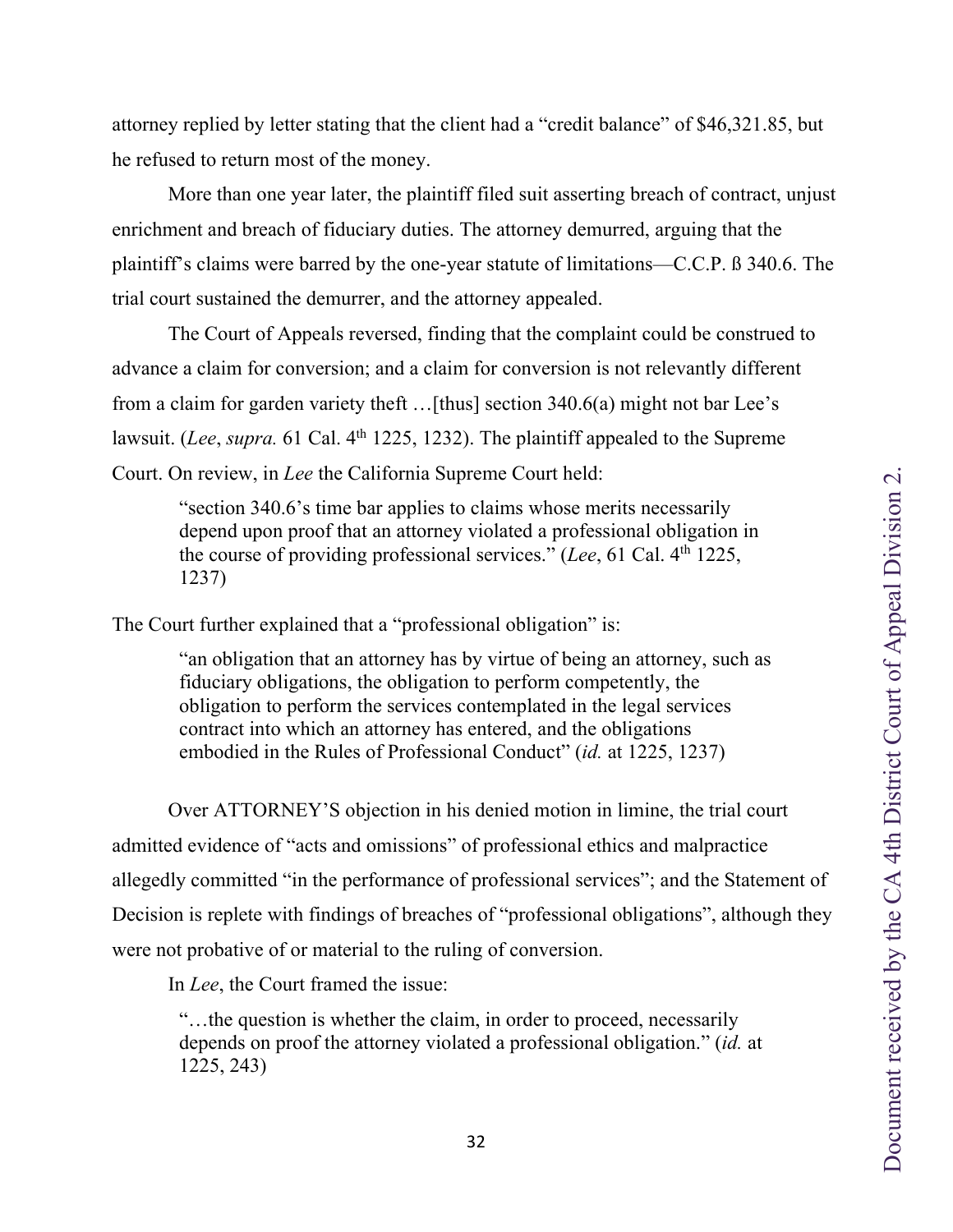<span id="page-32-0"></span>The examples provided by *Lee* of wrongful conduct that violates both an attorney's professional obligations and generally applicable nonprofessional obligations involve conduct that is merely incidental to the provision of professional services: sexual battery and "garden-variety theft." (*id.* at 1238, 1240)

The trial court found that that ATTORNEY committed multiple violations of "professional obligations", including:

During his representation, ATTORNEY committed various beaches of professional ethics including, (a) having a conflict of interest, and failure to obtain written disclosure and obtaining informed consent; (b) failing to provide client with a fully filled out contingency fee contract prior to obtaining his signature; failing to inform client that the fee was negotiable; failing to inform client that he did not carry malpractice insurance; and failing to inform client of the contingency fee that was applicable to his case {AA ?; Statement of Decision, page 12}

These breaches are not "incidental" to the provision of professional services like theft or sexual assault; they are inextricably part of attorney's professional obligations to his client and, as such, are governed by section 340.6(a).

The findings of enumerated professional breaches in the Statement of Decision, are not probative or relevant to conversion. The findings is indicia that the trial court considered the alleged acts and omissions to be "professional obligations" committed "in the performance of professional services."

The fee dispute here--both on its face and because of the lower court's own findings of professional violations unrelated to conversion--arose out of alleged breaches of professional obligations committed in the performance of professional services, and is time-barred.

2. An attorney's collection and distribution of settlement funds is part of the performance of the legal service of settling a lawsuit.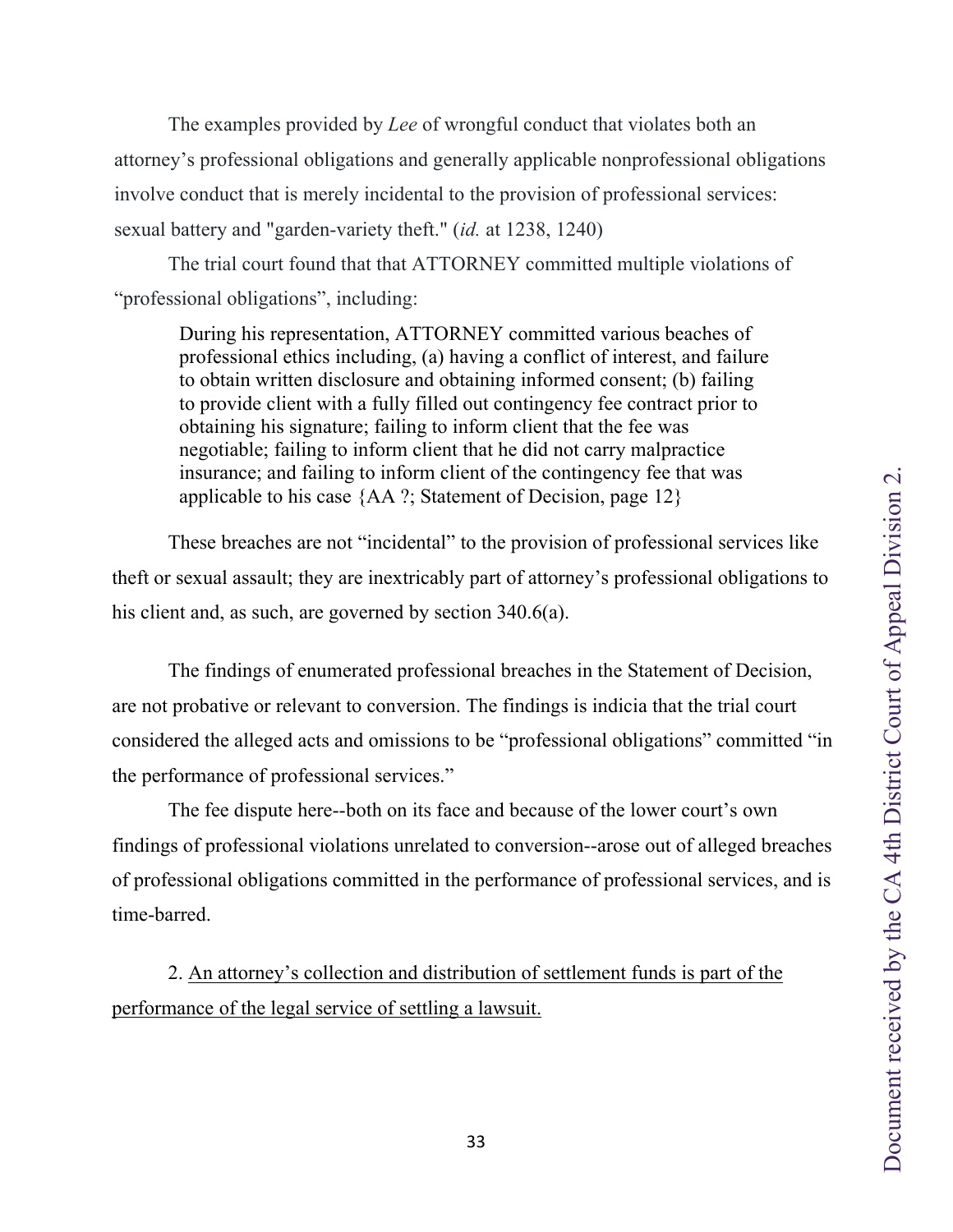<span id="page-33-0"></span>In *Prakashpalan v. Engstrom, Lipscomb & Lack (2014)* 223 Cal. App. 4<sup>th</sup> 1105 (hereinafter "*Prakashpalan*), the client alleged the attorney failed to properly and fully distribute settlement funds collected in the performance of professional services.

The Court of Appeals held that the claim the attorney misappropriated settlement funds, was time-barred, because the attorneys' conduct in holding settlement funds "arise out of the provision of professional services namely the settlement of the case on plaintiff's behalf." (*Prakashpalan*, 223 Cal. App. 4th 1105, 1123 fn4)

The Supreme Court in *Lee* favorably cited *Prakashpalan* (*Lee*, 61 Cal. App. 4th 1225,1237). The Court of Appeals in *Lee v. Hanley*, whose decision was affirmed by the Supreme Court, framed the issue in *Prakashpala*n as "the attorney's alleged failure to properly or fully distribute settlement funds", and quoted the decision favorably, writing that:

"An attorney's collection of **settlement funds and distribution** of those funds to the litigants entitled thereto **is clearly** part of the **performance of the legal service** of settling a lawsuit." *Lee v. Hanle*y (2014) 174 Cal. Rptr. 3d 489, 496.

The instant fee dispute, as did *Prakashpalan*, involves the distribution of settlement funds to a litigant which was part of the performance of legal services in settling a lawsuit, and is time-barred.

3. A genuine fee dispute does not give rise to a claim of conversion because the property does not clearly belong to the client.

One of the elements of conversion is that the property at issue must clearly belong to the plaintiff. See CACI 2100.

The *Lee* holding should not be misunderstood to conflate a genuine fee dispute, like the one at bar, with "conversion" or a garden-variety theft.

The *Lee* Supreme Court, favorably citing the below Court of Appeals rationale and affirming its decision, noted that that the court below analogized that "a claim for conversion is not relevantly different from a claim for garden-variety theft." (*Lee*, 61 Cal. App. 4<sup>th</sup> 1225, 1232)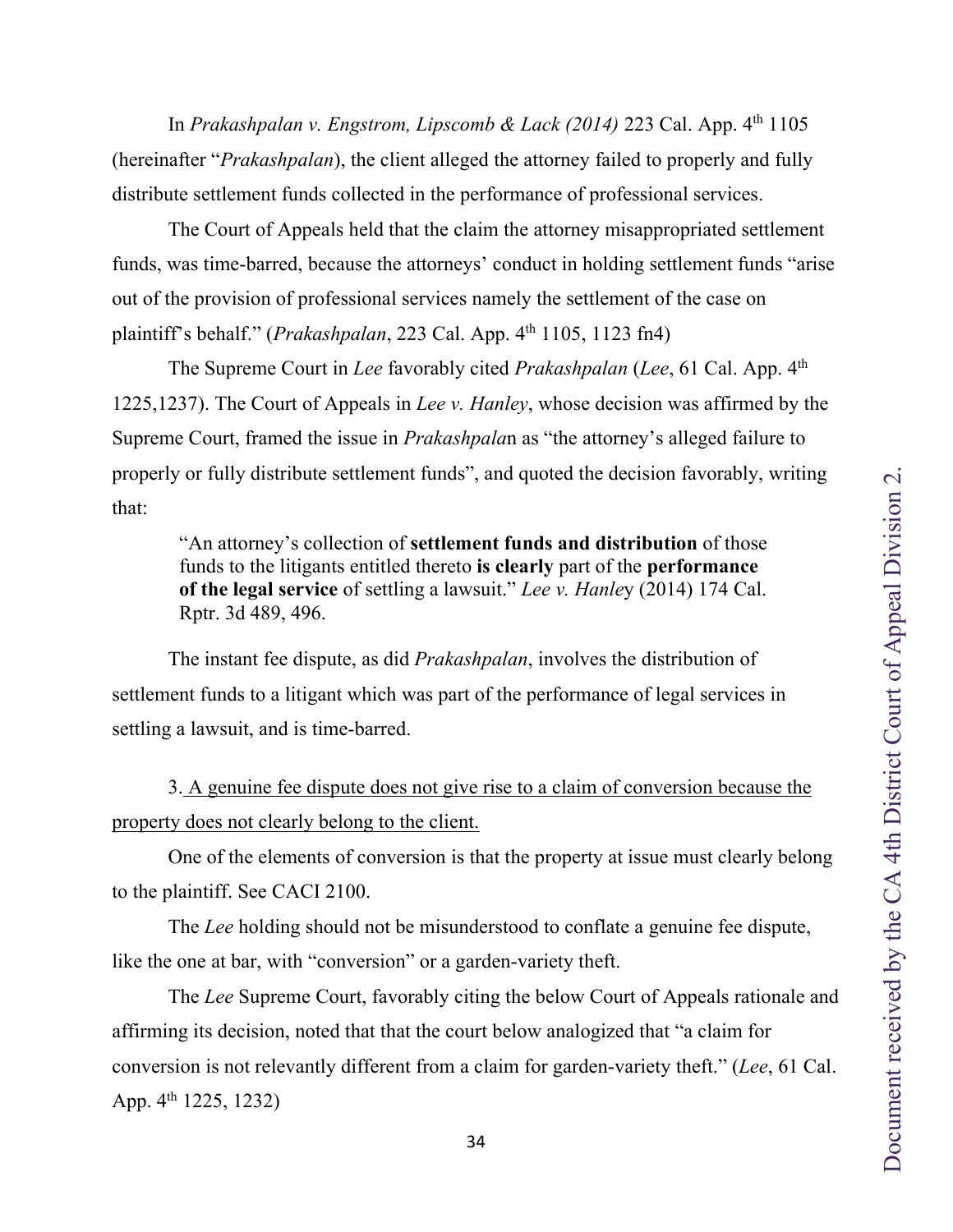<span id="page-34-0"></span>Conversion is the civil counterpart to criminal, garden-variety theft which, like "fraud" (expressly excluded from section 340.6(a) applicability), are serious wrongdoing not subject to the one-year statute of limitations. However, a garden-variety fee dispute does not constitute conversion.

The attorney in *Lee* was alleged to have knowingly refused to return money belonging to his former client, which he himself had characterized as her "credit balance" (*Lee*, *supra*. At 1231-1232). In other words, if the allegations are proven, the "credit balance" was property which belonged to the plaintiff, and its wrongful retention could constitute conversion.

The Supreme Court cautioned that ordinary fee disputes are not factually "conversion" and, therefore, are subject to the one-year statute of limitations:

> "To be sure, a plaintiff in an ordinary fee dispute could attempt to evade dismissal by omitting the underlying factual basis for a conversion claim" (*id.* at 1225, 1239)

CLIENT, seeking to avoid the one-year statute of limitations, mischaracterized his claim as "conversion." However, a review of the underlying factual basis, reveals the fee dispute he had with ATTORNEY was an "ordinary fee dispute" which arose in the performance of legal services and, therefore, the subject to the one-year statute of limitations.

Shortly after the *Lee* opinion was published, the Second Appellate District, in a case directly on point, followed *Lee's* rationale, and time-barred the fee dispute.

In *Foxen v. Carpenter* (2016) 6 Cal. App. 5th 284 (hereinafter "*Foxen*"), the plaintiff hired the defendant attorneys to represent her in a personal injury lawsuit for damages sustained in an automobile accident. The retainer agreement—like the one at bar—did not meet the requirements of the Business and Professional Code Section 6147 (*Foxen*, *supra.* At 288)

In a lawsuit filed more than one year after services ended, plaintiff alleged that the attorney committed conversion (and other causes of action) by wrongfully and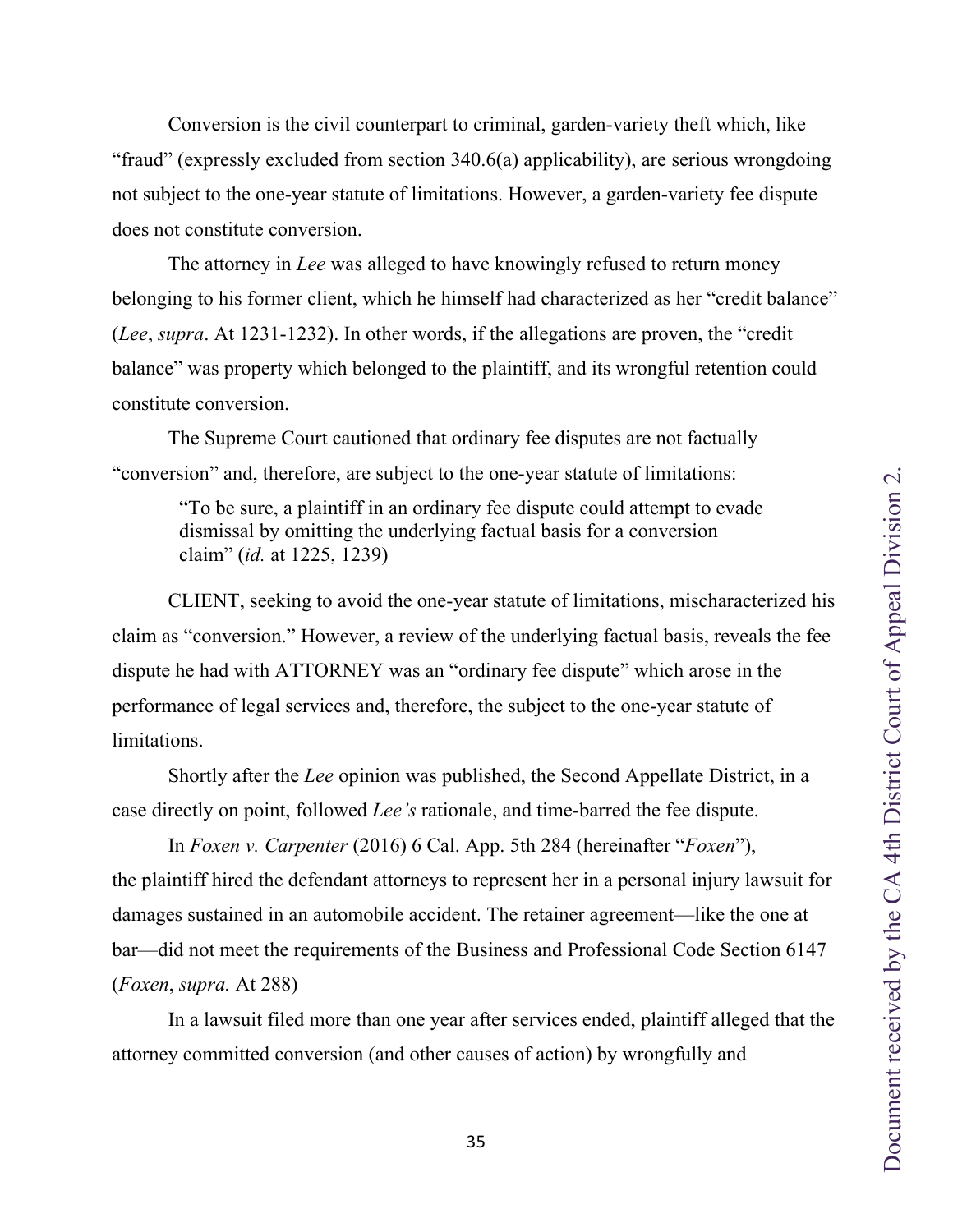<span id="page-35-0"></span>fraudulently charging \$944,141.95 in improper litigation costs. The attorney raised the one-year statute of limitations as an affirmative defense.

Following and applying the *Lee* case, the Court of Appeals in *Foxen* held that the one-year statute of limitations barred the conversion claim because—like the case at bar and in *Prakashpala*n —the fee dispute arose out of the attorney's performance of professional duties as lawyers. The court wrote:

"Under no fair reading of the facts alleged in plaintiff's first amended complaint can it be inferred that the defendants wrongfully converted an identifiable sum of **money which was undisputedly owed** to plaintiff." [Emphasis added] (*Foxen, supra* at 292)

The holding and the qualifying language "undisputedly owed" is telling. In addition to time-barring the fee dispute because it arose "in the performance of professional services" by following *Lee*, the Court of Appeals in *Prakashpala*n also seems to have concluded that there can be no "conversion" unless the money is "indisputably owed." In other words, conversion does not lie where, as here, there is a genuine fee dispute, because the ownership of the property does not necessarily belong to the former client—an element of proving conversion.

The "undisputedly owed" rationale in *Foxen* dovetails with the *Lee's* decision, where the Supreme Court wrote:

"We do not suggest that Hanley is in fact liable for conversion. At this stage, **we do not know whether Hanley disputes that he owes Lee the money** she claims …**or decided to keep it for no good reason**." (*Lee*, *supra*. at 1240) [Emphasis added]

At bar, we know that ATTORNEY genuinely "disputed" CLIENT'S claim for money; and he disbursed it pursuant to a written retainer agreement for a "good reason."

It is undisputed that CLIENT agreed to pay a 15% fee out of his settlement proceeds to someone. The ATTORNEY genuinely claimed he was entitled to the 15% attorney's fee, *and not ARMS*, because that was his agreement with PARK, it was consistent with a 15% written retainer PARK prepared and her email "Newman keeps", and the retainer was translated to and knowingly and voluntarily signed by CLIENT.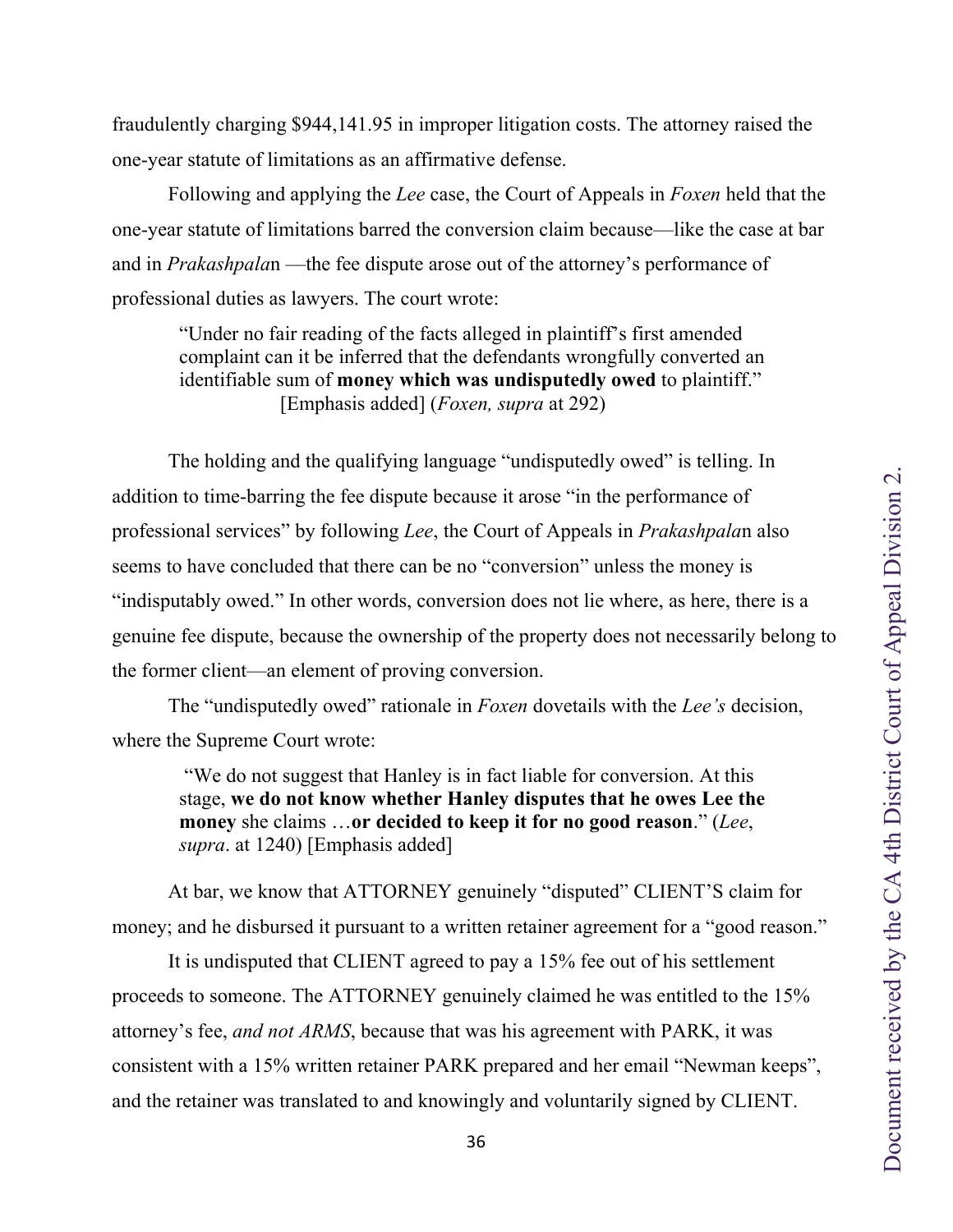<span id="page-36-0"></span>The fee dispute must be *genuine* to prevent an attorney from seeking to time-bar a true conversion claim by characterizing it as a "fee dispute." Only if the property is proven to clearly belong to the client at the time of demand *i.e.* where there was an admitted "credit balance" as in *Lee*, or the money is "undisputedly owed" as in *Foxe*n, does conversion lie.

The fee dispute at bar was genuine. The money claimed did not clearly belong to the CLIENT. There was no conversion.

Moreover, the trial court's finding of conversion, had the unintended effect of legitimizing the payment \$130,000.00 to ARMS, which would constitute the fee splitting ATTORNEY vociferously and properly sought to avoid.

### **B. Conversion was not proven by substantial evidence.**

1. The evidence does not prove conversion; only that CLIENT may have been misled by PARK, or he is the victim of his own mistakes.

The parties had a fee dispute which, at best, was the product of a mistake or misunderstanding of CLIENT based on a conversation he had with PARK, or caused by his own mistakes and omissions, based on the evidence:

1. ATTORNEY testified that he agreed orally with PARK to 15% as a condition to representing CLIENT—and it was ultimately reduced to a 15% written retainer by her and pursuant to her instructions ("Newman keeps"), and signed by CLIENT in the presence of a translator. ATTORNEY'S 15% fee agreement with ARMS was corroborated by Steve Kim, the company's operations manager, and longtime family friend of HUDRLIK.

2. CLIENT did not have any personal knowledge as to what fee was agreed upon between ATTORNEY and PARK, who he acknowledged had express authority to retain ATTORNEY and to communicate with him on his behalf.

3. PARK testified that she did not have any conversation with ATTORNEY about fees at the time she retained him to represent CLIENT or thereafter; and that the amount of attorney's fees were first discussed between ATTORNEY and HUDRLIK, of which she was not privy.

37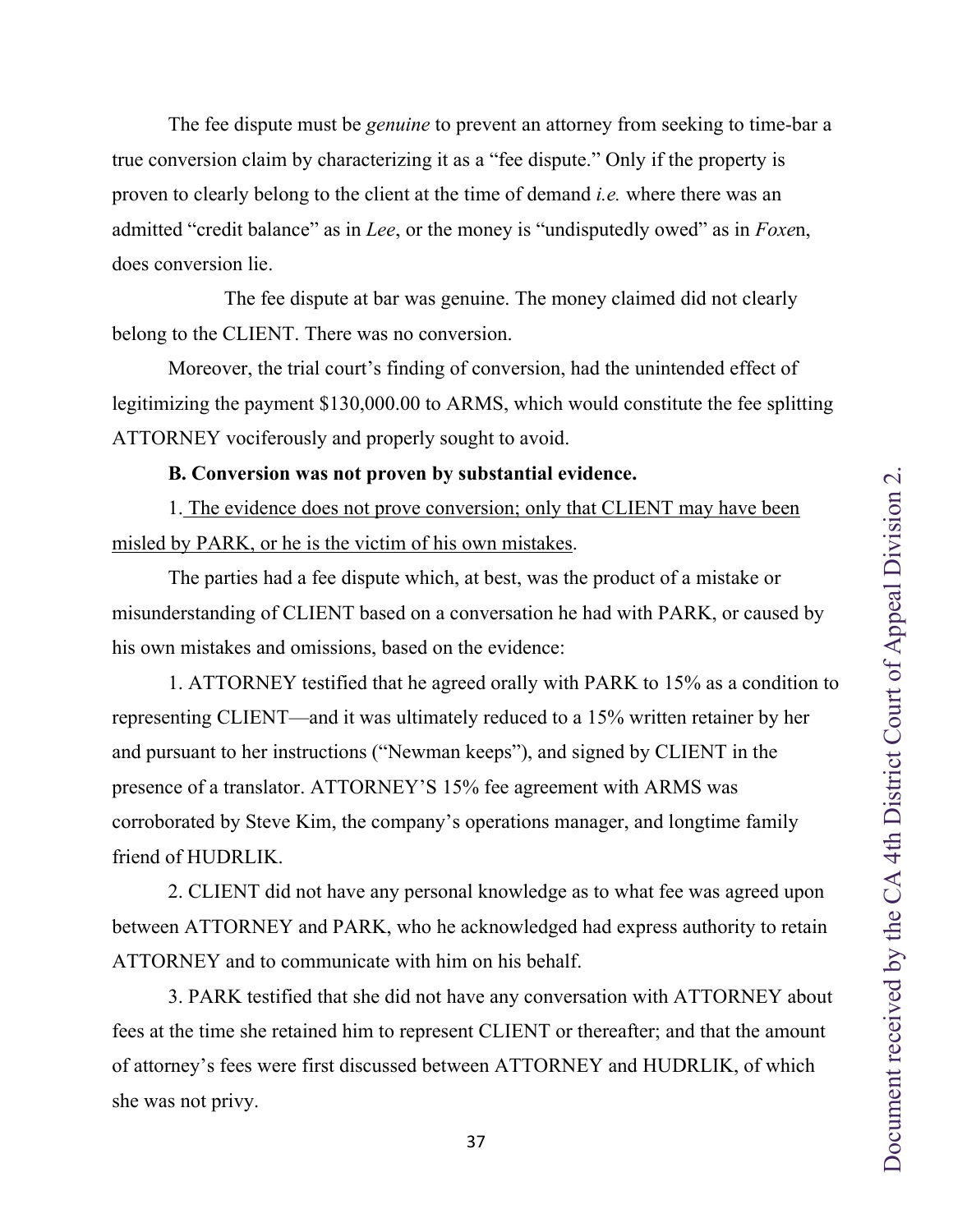<span id="page-37-0"></span>4. The only testimony that contradicted the existence of ATTORNEY'S 15% fee retainer and agreement was by HUDRLIK, who claimed that he had a conversation with ATTORNEY after the case settled. That meeting followed CLIENT'S coming to PARK, questioning the payment of both paying 15% in attorney's fees and \$130,000.00 to ARMS, which was triggered by ATTORNEY'S March 28, 2016 letter.

HUDRLIK'S testimony is not credible, nor impartial. His company, ARMS, was the real party of interest in the joint-effort with CLIENT to be paid \$130,000.00.

HUDRLIK sought to engage in "fee splitting" by seeking payment of 15% of the settlement, even if it was for ten million dollars, without any itemization or legal justification beyond ARMS salary advances—which CLIENT refused to agree to pay throughout ATTORNEY'S representation, *until* he signed the document to pay ARMS \$130,000.00 in the document slipped to him when he signed the insurance company release. When just a few days earlier, he and PARK met and mutually agreed for the first time that he would pay ARMS 15% of settlement, and the company would pay ATTORNEY \$20,000.00.

HURDRLIK'S was so eager to get paid \$130,000.00, he admitted offering to create a fraudulent rent invoice to overcome ATTORNEY'S unwillingness to engage in attorney fee splitting.

2. Failure to prove the allegation in Paragraph 8 of the Complaint.

CLIENT'S complaint in paragraph # 8 alleged the essential element of conversion that the property (money) belonged to him:

"Defendant Newman assured Plaintiff he would accept a fee of \$20,000.00 for the services provided, which Plaintiff agreed to pay from the settlement proceeds. " {AA 16; Complaint, page 35 paragraph 9}

The trial found that, as alleged in the Complaint, ATTORNEY agreed represent CLIENT for a flat fee of \$20,000.00. There was no evidence of any such agreement or assurance between the parties; and no substantial evidence of any such agreement between ATTORNEY and ARMS. On the contrary, CLIENT testified that his understanding what ATTORNEY would be paid was based solely on his conversation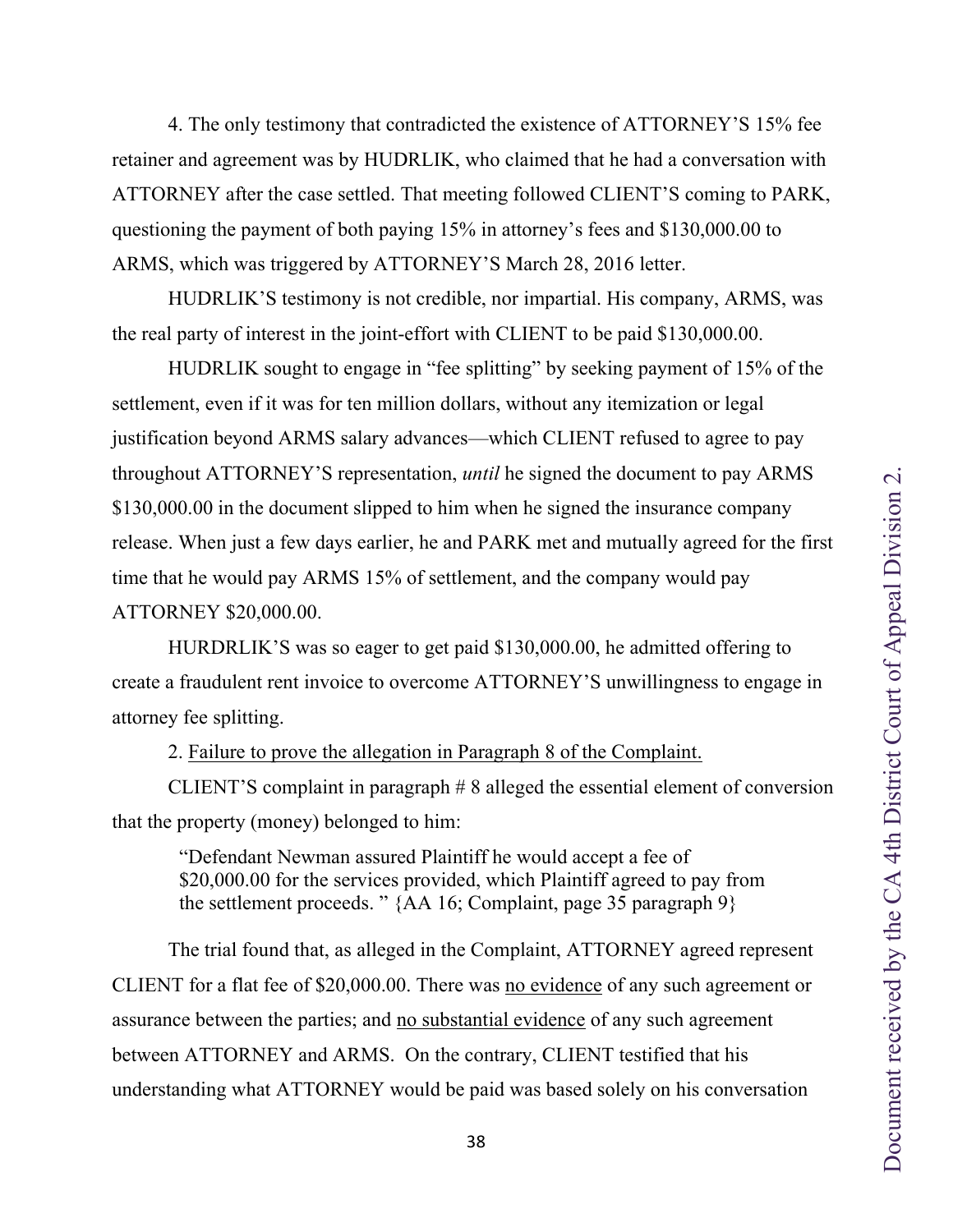<span id="page-38-0"></span>with PARK at the time of settlement, when they agreed that ARMS would receive 15% the company would pay attorney \$20,000.00.

The greater and most credible weight of the evidence establishes that ATTORNEY never agreed to work on CLIENT'S case without compensation or for a fixed fee; and that he reasonably believed that he would be paid a 15% contingency fee.

3. The elements of conversion were not proven.

The jury instruction for conversion, CACI 2100, sets forth the elements necessary to prove collusion:

(a) the plaintiff must have a right to the possession of property that it belonged to him/her;

(b) the plaintiff demanded return of the property;

(c) the plaintiff did not consent; and,

(d) defendant (and not the plaintiff) was a substantial factor in causing the harm.

In the fee dispute here, there was no proof of conversion, because the CLIENT:

(1) did not have an established right to possession of money, and the money did not clearly belong to him. A "generalized claim for money [is] not actionable as conversion." *PCO, Inc. v. Christensen, Miller, Fink, Jacobs, Glasre, Weil & Shapiro*   $(2010)$  150 Cal. App.  $4<sup>th</sup> 384$ , 395. All he had was an inchoate and disputed claim. The facts at bar do not establish anything akin to conversion's twin sibling: a "garden variety of theft."

(2) he never demanded the return of the property until he filed his lawsuit;

(3) he expressly and impliedly consented to the fee payment. CLIENT never instructed ATTORNEY not to pay himself \$130,000.00 or objected to him doing so when he clearly had the opportunity on the three separate occasions that the 15% attorney's fee was discussed: when he signed the 15% retainer which was translated for him; when he discussed ATTORNEY'S March 28, 2017 letter in the presence of a translator; and when he met with ATTORNEY on August 2, 2017 and received his net proceeds.

39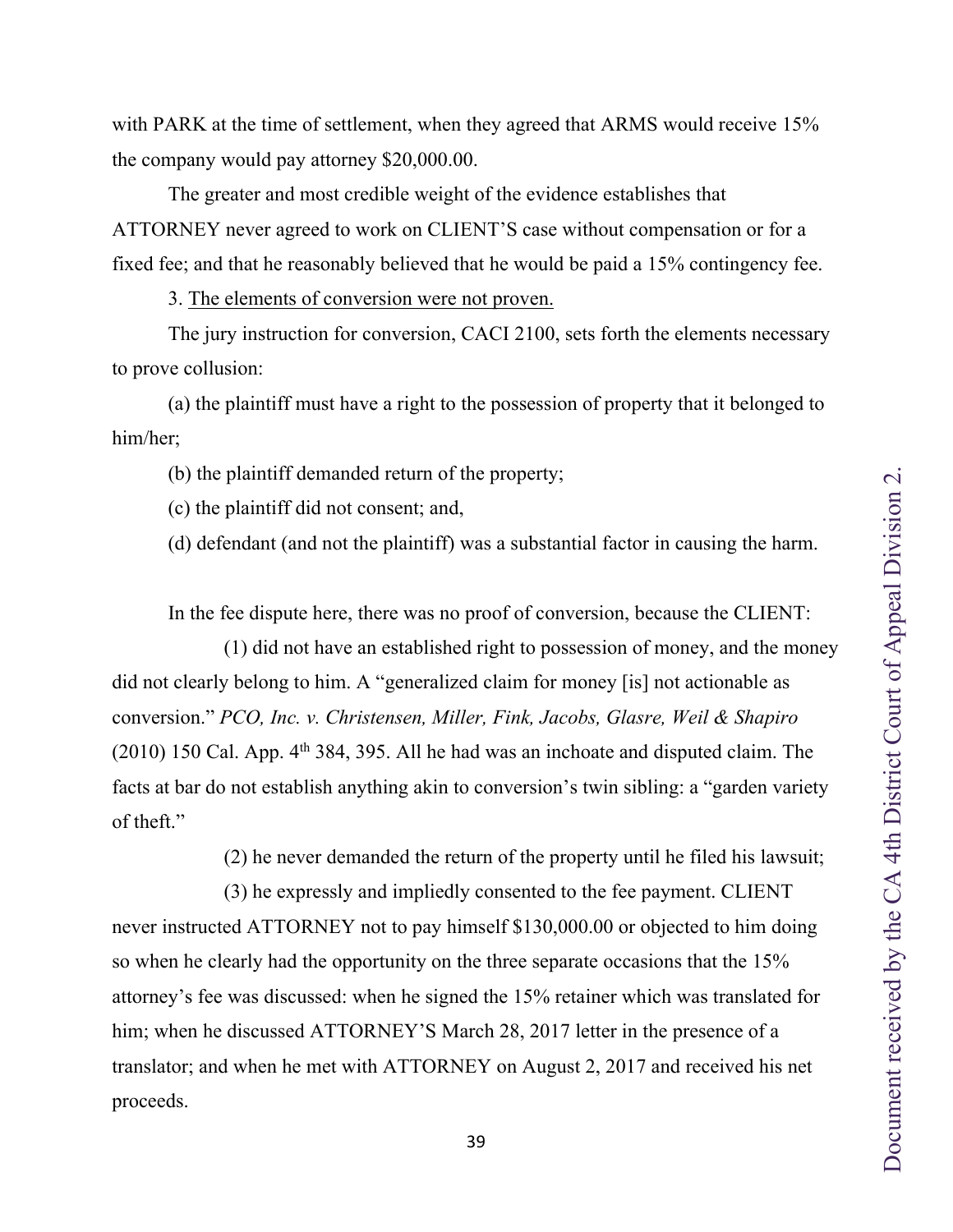Document received by the CA 4th District Court of Appeal Division 2. Document received by the CA 4th District Court of Appeal Division 2.

<span id="page-39-0"></span>Moreover, ATTORNEY, Steve Kim (the translator), CLIENT and PARK all testified that CLIENT only instructed ATTORNEY not to pay ARMS, and he did not object to the payment 15% to ATTORNEY prior to or at the time of disbursement of funds.

 There can be no conversion where—as it did here--an owner either expressly or impliedly CLIENT assents to the taking or disposition of the property. *Farrington v. Smith Booth Usher Co.* (1942) 56 Cal. App. 2d. 23, 27-28.

 CACI No. 2100 [plaintiff must prove it "did not consent"]; Civ. Code, § 3515 [one "who consents to an act is not wronged by it"].) Consent " 'is not, strictly speaking, a privilege, or even a defense, but goes to negative the existence of any tort in the first instance.' " *Tavernier v. Maes* (1966) 242 Cal.App.2d 532, 552.

 Under the totality of the circumstances, CLIENT expressly and or impliedly consented and ratified the payment of 15% pursuant to their written contract. Alternatively, he did not prove the absence of consent.

Therefore, there was no conversion.

 (4) CLIENT'S conduct--more so than ATTORNEY--was a "substantial factor" causing his alleged "harm." CLIENT chose to become closely aligned with ARMS against ATTORNEY—even relying on PARK to draft a bar complaint on his behalf. CLIENT'S alliance and undeserving loyalty with ARMS invited and created the fee dispute.

 CLIENT did not prove any of the elements of conversion: he had no undisputed right to the property (it did not clearly belong to him); he never demanded the money until he filed suit; he expressly consented to (and never objected) to ATTORNEY'S disbursement; and the CLIENT (not ATTORNEY) was a substantial factor in any harm that he may have suffered through his alliance with ARMS.<sup>[9](#page-39-1)</sup>

40

<span id="page-39-1"></span><sup>9</sup> Not only did PARK draft the language of the Bar complaint, ARMS' influence infected the pleadings. CLIENT'S complaint in paragraph  $\# 5$  (AA 16; page 35, Paragraph 5) gratuitously states that **"Arms generously agreed** to pay Plaintiff's salary during the pendency of the claim, and agreed to provide their in-house counsel …to represent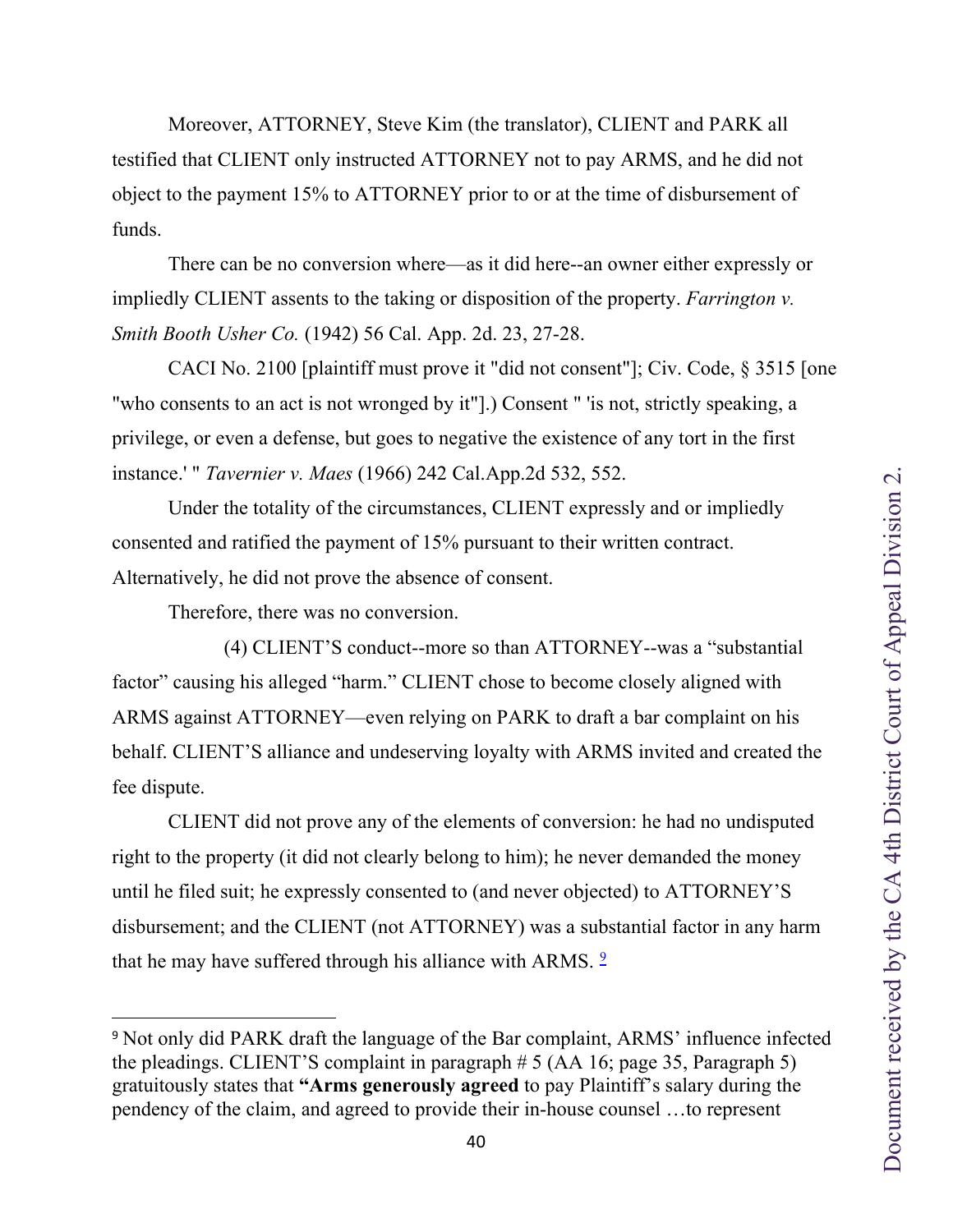4. Parol Evidence Considerations.

<span id="page-40-0"></span>CLIENT'S attempt to avoid the consequences of his blind reliance on PARK, his own unilateral mistakes, and his signed & translated 15% retainer agreement, arguably violates the *parol* evidence rule, which provides that "when parties enter an integrated written agreement, extrinsic evidence may not be relied upon to alter or add to the terms of the writing. *Riverisland Cold Storage, Inc. v. Fresno-Madera Production Credit Association* (2013) 55 Cal. 4<sup>th</sup> 1169,1174.

Here there is no proof of fraud, alteration, duress, undue influence, lack of consideration or contract illegality—other than those possibly committed by ARMS' officers-- that would support an exception to the rule.

While the rule violation may not be dispositive on appeal, it could be considered a factor in balancing the parties' respective interests, militating in favor of giving effect to the parties' 15% written retainer, rather than alter it based on questionable and disputed oral testimony.

**C. A client's option to declare an attorney's retainer agreement void, pursuant to California Business and Professions Code Section 6147(b), exercised over one year after the attorney-client relationship ended, was untimely and bared by the one-year statute of limitations.**

1. The attempt to exercise the option to void the 15% retainer over one year after the attorney-client relationship ended was untimely, and time-barred.

The CLIENT never sought to void the 15% retainer, until he filed his complaint over one year after the attorney-client relationship ended. The complaint alleged that the retainer did not state that attorney fees are not set by law and are negotiable, as required

plaintiff." [Emphasis added] The court noted that the company acted out of its own selfinterests to avoid being sued for not having worker's compensation insurance; and CLIENT accepted ARMS' offer of assistance because he didn't want to sue the company.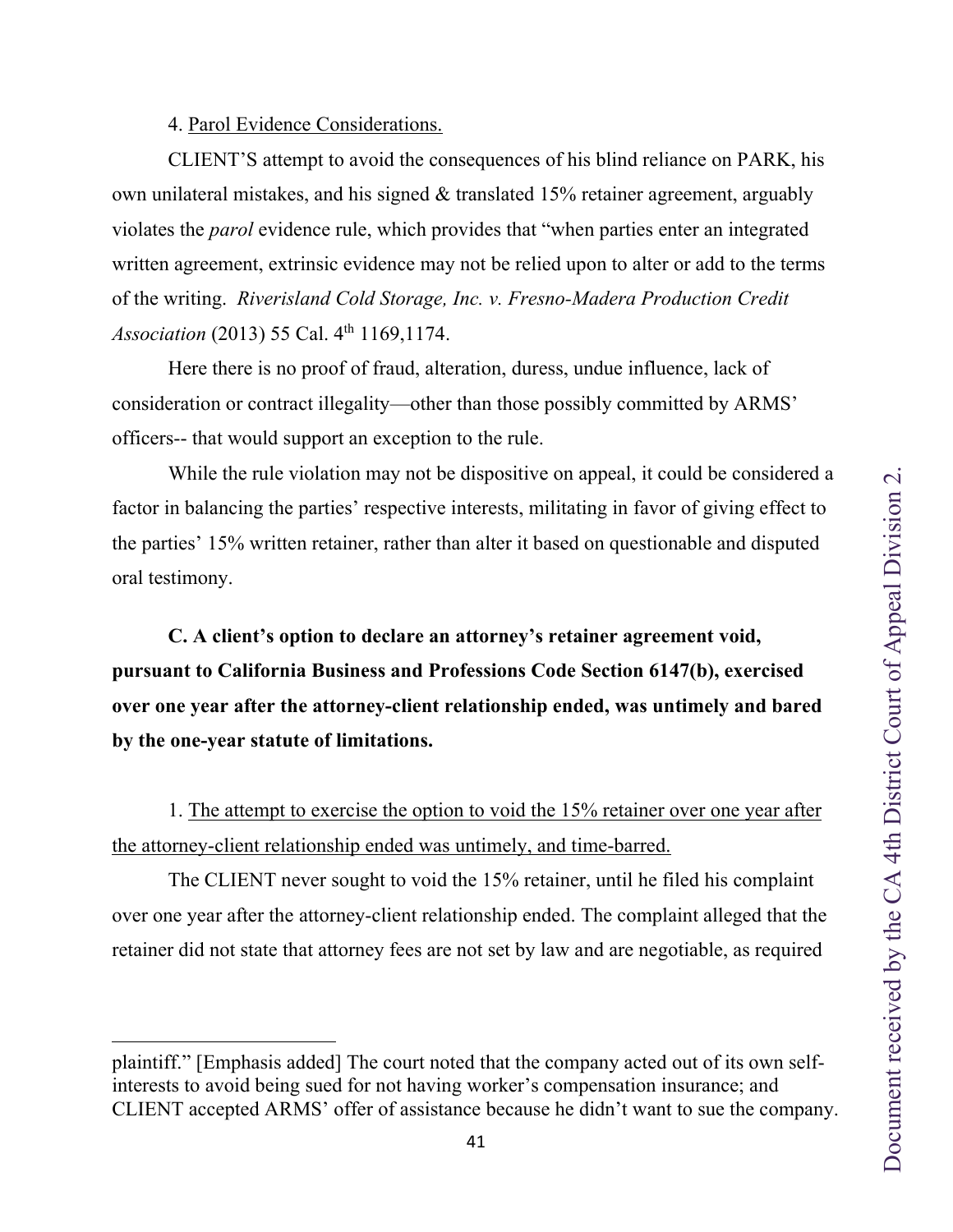<span id="page-41-0"></span>by Section 6147(b) and, therefore, the retainer is voidable under the statute. {AA 16; Complaint, page 35 paragraph 8}.

The trial court found that the ATTORNEY'S retainer agreement did not comport with the California Business and Professions Code Section 6147(b)—although there was no finding that the retainer's deficiencies caused CLIENT harm; and concluded that the CLIENT exercised his statutory option to void the retainer, and awarded him \$130,00.00. {AA 20; Statement of Decision, page 92}. The finding and award was gratuitous in that it duplicated the same monetary relief based on its finding of conversion.

ATTORNEY did not dispute the retainer did not include the statutory language. He argues that the remedy was time-barred.

2. The statutory exercise to void the retainer was triggered by a breach of professional ethics—failure to include language that attorney's fees are negotiable occurred in "performance of professional ethics", and squarely a wrong or omission governed by section 340.6(a), and *Lee.*

The failure to include language in the retainer that attorney's fees are negotiable is a breach of professional ethics, which is a "wrongful act or omission … arising in the performance of professional services" and, therefore, squarely within the scope of section  $340.6(a)$ .

The remedy of voiding the retainer was time-barred.

**D. The trial court's admission of evidence of legal malpractice and breaches of professional ethics, and making gratuitous findings of professional errors in the final judgment, was prejudicial error, tainting the findings of fact supporting the judgment for conversion, warranting a new trial.**

42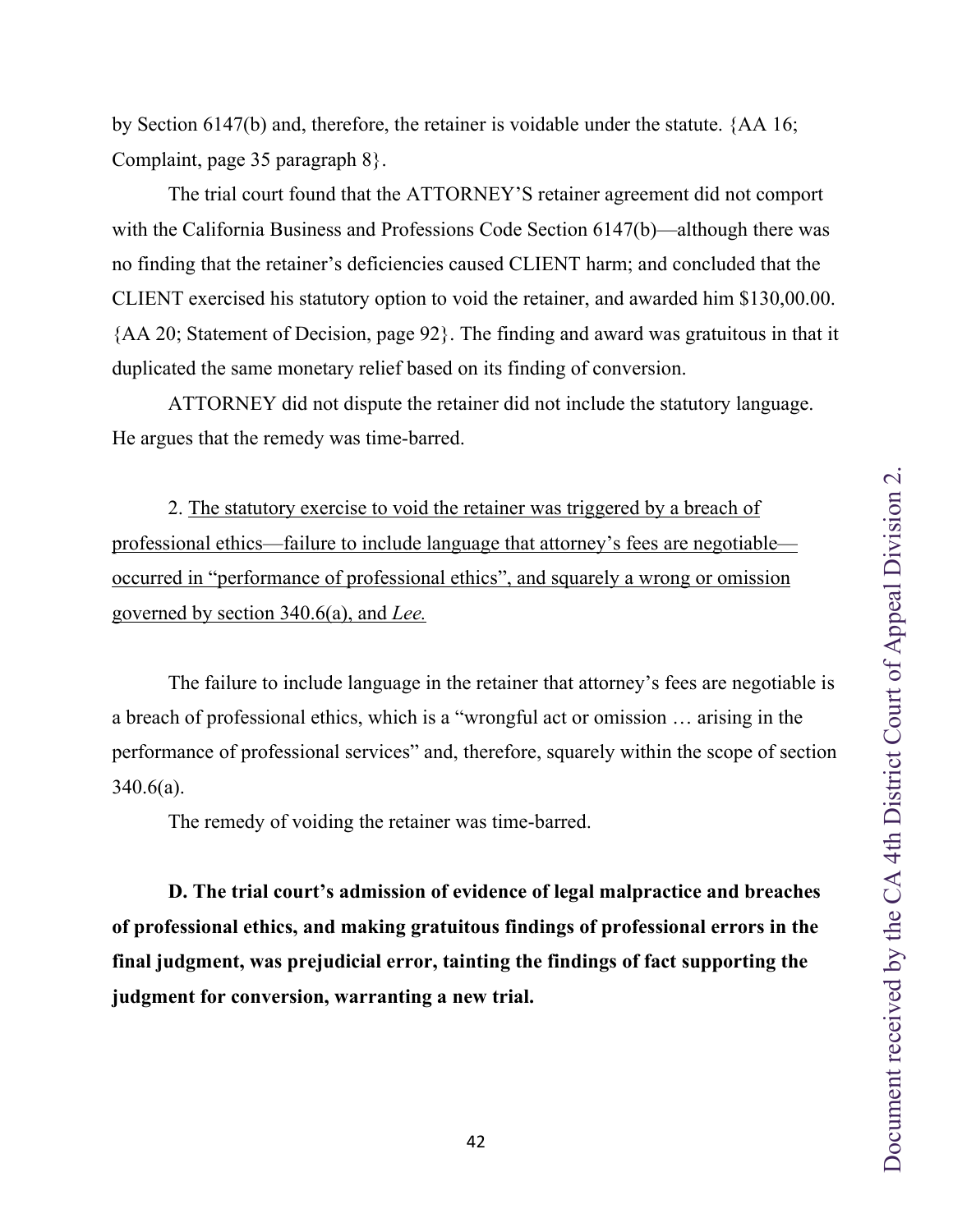<span id="page-42-0"></span> ATTORNEY filed a motion in limine to preclude admission of evidence of legal malpractice because the cause of action was both time-barred, and it would be highly prejudicial to the remaining claim of conversion, which was denied.

 In determining whether the trial court committed prejudicial, evidentiary error, the inquiry is whether "it appears reasonably probable that were it not for the trial court's incorrect evidentiary rulings, a result more favorable to the appellant could have been obtained." *Winfred D. v. Michelin North America, Inc.* (2008) 165 Cal. App. 4<sup>th</sup> 1011, 1040.

 After the close of CLIENT'S case, the court non-suited the malpractice cause of action as time-barred. At the conclusion of the trial, the court characterized ATTORNEY'S professional and ethical breaches as benign "rookie errors."

 The Statement of Decision that followed is replete with gratuitous findings of ATTORNEY'S professional and ethical breaches that are not relevant or material to its findings of fact that ATTORNEY committed conversion.

The trial court wrote:

"During his representation, ATTORNEY committed various beaches of professional ethics including, (a) having a conflict of interest, and failure to disclosure and obtaining informed consent; (b) failing to provide client with a fully filled out contingency fee contract prior to obtaining his signature; failing to inform client that the fee was negotiable; failing to inform client that he did not carry malpractice insurance; and failing to inform client of the contingency fee that was applicable to his case." {AA 20; Statement of Decision, page 89-92}

 The only undisputed, ethical breach alleged in the complaint, was the retainer's failure to state language that attorney fees are negotiable which, if timely exercised, would be grounds to void the retainer pursuant to the California Business and Professions Code ß 6147 (a)(4). (AA 16; page 35, paragraph 8)

 The erroneous admission of evidence of other professional breaches, was followed by the trial court making findings of other multiple other professional breaches, which were not relevant or material to the elements of conversion. The fact that the court made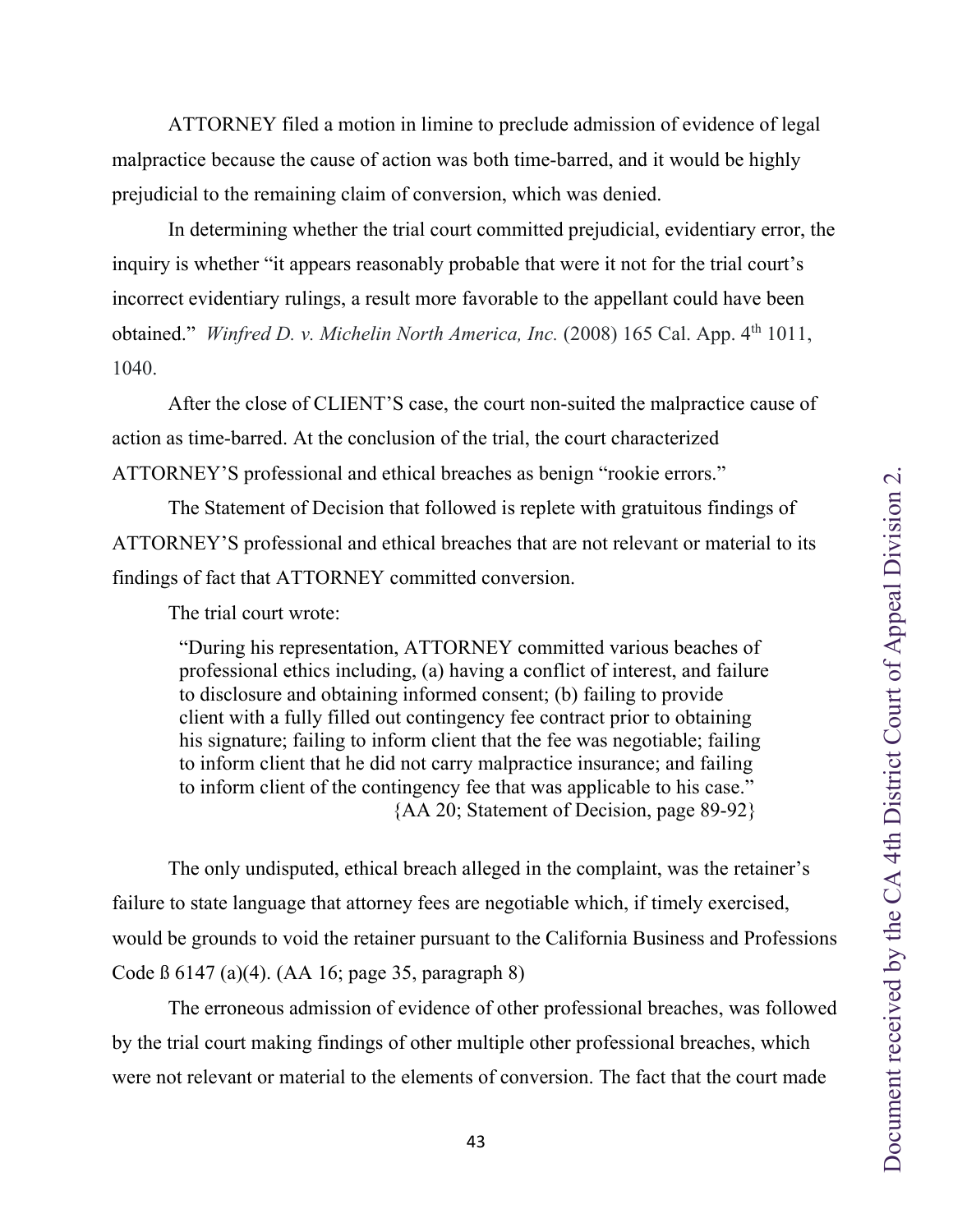<span id="page-43-0"></span>numerous findings of irrelevant professional breaches, is dispositive of the prejudicial effect the error had on the verdict of conversion. It is reasonably probable that but for the trial courts incorrect evidentiary rulings, a result more favorable outcome would have occurred.

Why else would the trial court include numerous ethical breaches that caused no harm if they were not considered by the trier of fact to be material to and probative of conversion?

The prejudicial findings of professional ethical violations, which morphed from "rookie errors", was not harmless because it impaired ATTORNEY'S credibility—the very reasons he stated in his motion in limine for precluding the admission of the prejudicial testimony.

If the Court of Appeals concludes that conversion was not time-barred, or that the evidence supports the conversion finding, a new trial is warranted to ensure the verdict was based on admissible evidence, and not tainted by prejudicial error.

# **IX. CONCLUSION**

The CLIENT never sought fee arbitration proposed by ATTORNEY in his August 28, 2016 email. Instead he waited more than one year to file a lawsuit alleging "conversion" and "fraud", hoping to circumvent the one-year statute of limitations.

The preparation of and entry into a retainer agreement, and disbursement of settlement funds, is undeniably part of an attorney's professional acts and omissions arising in the performance of professional services. "But for" the professional relationship and rendering professional services, there would be no dispute over the amount of attorney fees owing.

Any decision that would allow another statute of limitations to resolve attorneyclient fee disputes like the one at bar would fly in the face of the holdings and rationales in *Lee, Prakashpalan* and *Foxen*, undermine and distort Section 340.6(a), and foster the very uncertainty the statute was designed to eliminate.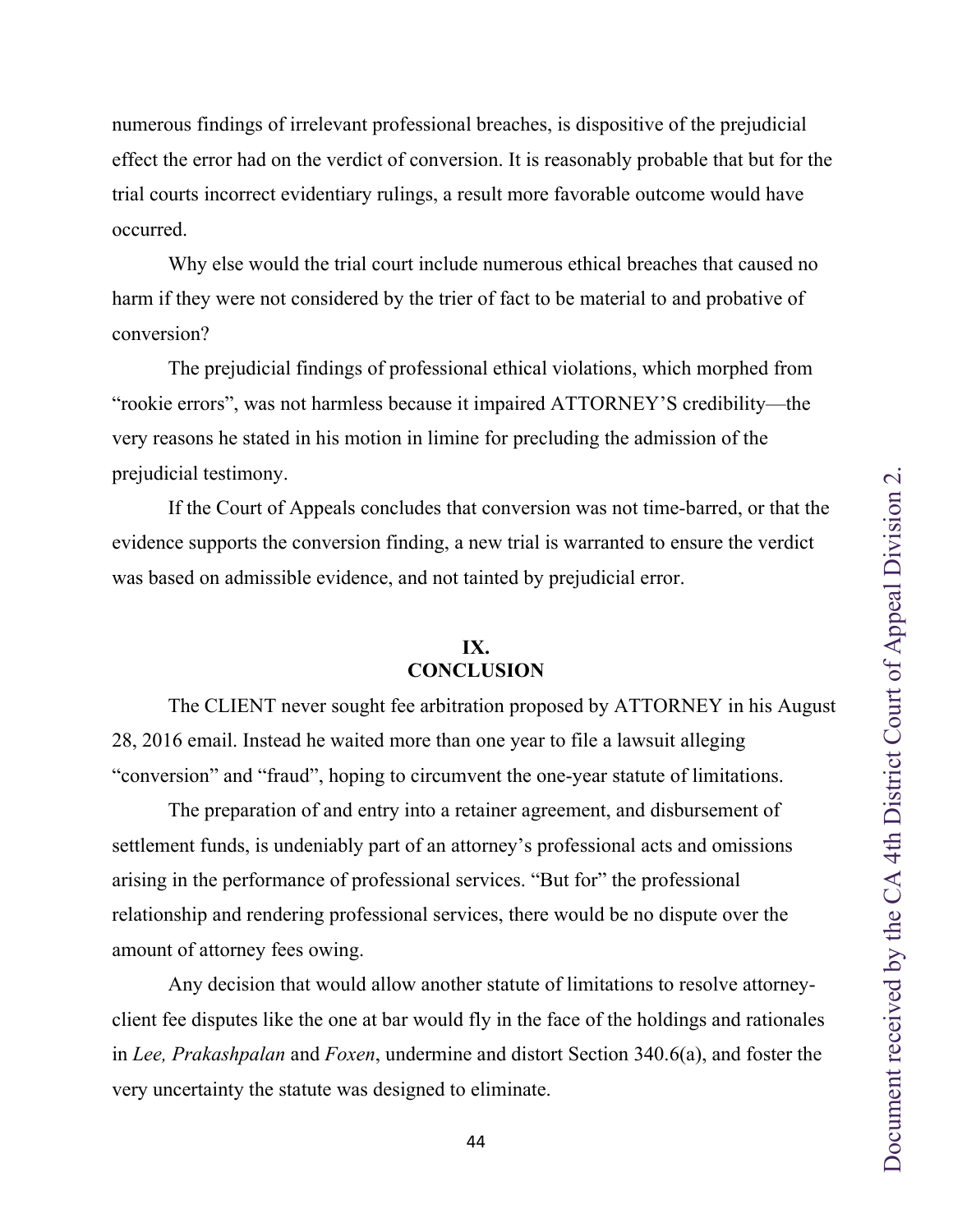<span id="page-44-0"></span>California Business and Professions Code Section 6147(b) (requiring a breach of professional ethics) was time-barred. Finally, CLIENT did not prove all the elements of conversion. Alternatively, the Court of Appeals should reverse and remand for a new trial

Moreover, the CLIENT'S exercise of voiding the retainer agreement pursuant to

based on the trial court's prejudicial error of admitting evidence of professional malpractice and ethical breaches, which resulted in numerous, specific findings of professional breaches not relevant or material to conversion.

It is unfortunate that CLIENT may have suffered damages, because they were avoidable. He could have refused to pay ARMS \$130,000.00, for which there was no consideration, and given its bad faith.

ATTORNEY alerted CLIENT about what he thought might be ARMS' exercise of undue influence in his letter dated May 28, 2016, which led to their meeting with a translator to discuss the \$130,000.00 ARMS claim & 15% attorney fee matter.

Thereafter, the parties met again when the ATTORNEY disbursed the money to client on August 2, 2016, and they again discussed the settlement deductions of attorney fees and medical liens. On both occasions, the only instruction CLIENT gave ATTORNEY was not to pay ARMS, and no objection was made to payment of his 15% attorney's fees.

CLIENT was clearly made aware of the fee issue from the March 28, 2016 letter, and the meeting with the ATTORNEY and translator that followed. Indeed, shortly thereafter, CLIENT went to PARK and discussed his concerns. He sat back and did nothing to protect his interests for two months through the conclusion of the attorneyclient relationship on August 2, 2016.

What CLIENT did, instead, was to align himself with ARMS, at his peril. He could have timely instructed ATTORNEY not to disburse his fee rather than just instruct him not to pay ARMS. He could have sought judicial relief. He could have opted for mandatory fee arbitration, as ATTORNEY suggested. He could have refused to sign the 15% retainer agreement or sought clarification if it varied from his understanding. He

45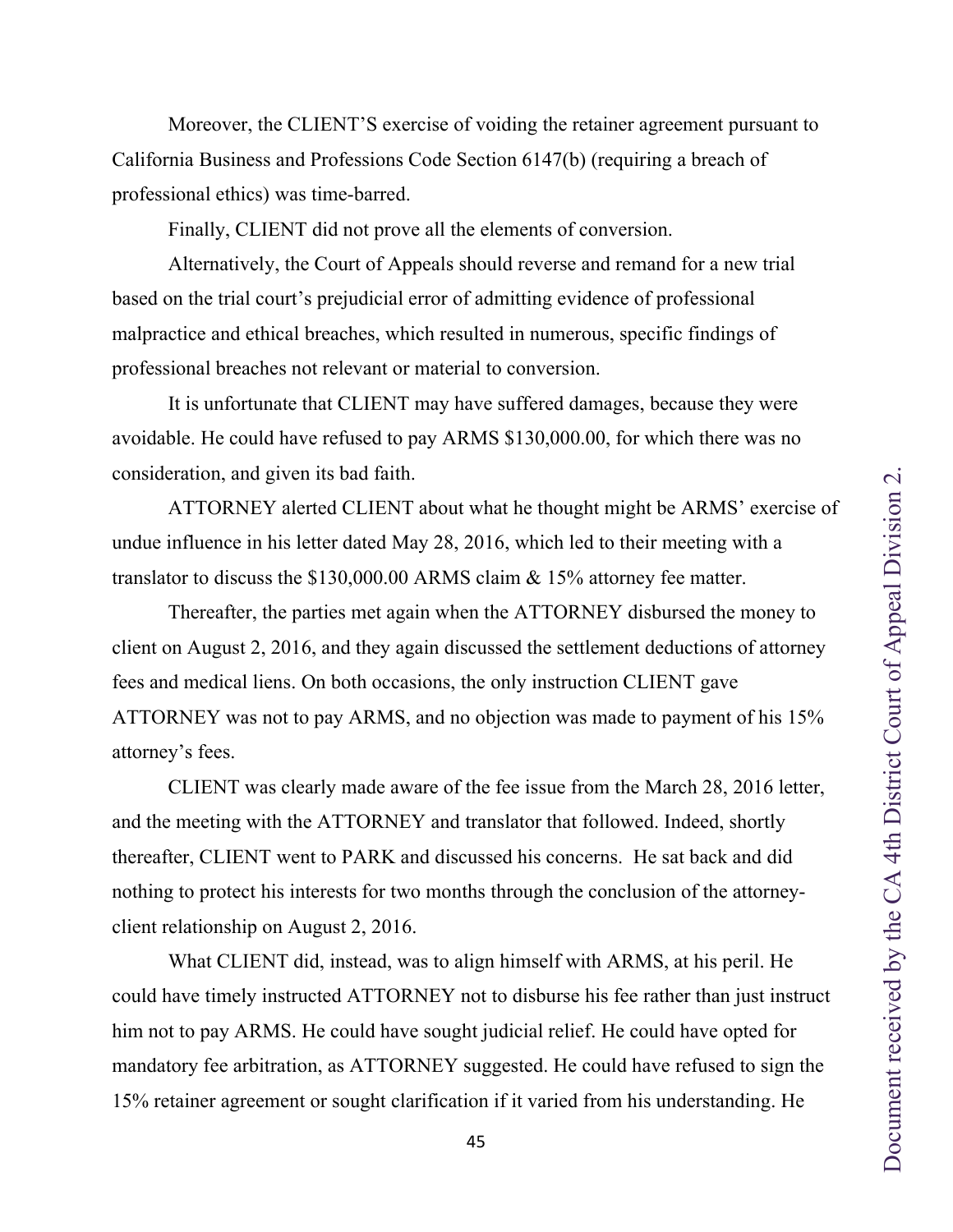could have filed his lawsuit within one year. He could have accepted some responsibility for his own actions.

There should be consequences for his own conduct.

ATTORNEY prays that the Court of Appeals:

 1. Reverse the trial court's findings of conversion; and that the retainer was timely voided under California Business and Professions Code Section 6147(b);

2. Enter judgment in favor of ATTORNEY;

3. Award ATTORNEY his appellate costs;

 4. Remand for further proceedings to permit ATTORNEY to recover his taxable costs in the court below.

 5. The findings of fact in support of conversion are tainted by prejudicial error. Alternatively, if conversion is not deemed time-barred, or the Court of Appeals finds there is substantial evidence the cause of action was proven, ATTORNEY prays for a new trial because of the prejudicial error of admitting evidence of malpractice and ethical breaches.

Dated: February 26, 2020

Respectfully submitted:

 $\overline{\phantom{a}}$ Michael P Nerman  $\mathcal{L}$ 

 MICHAEL P. NEWMAN Appellant and Defendant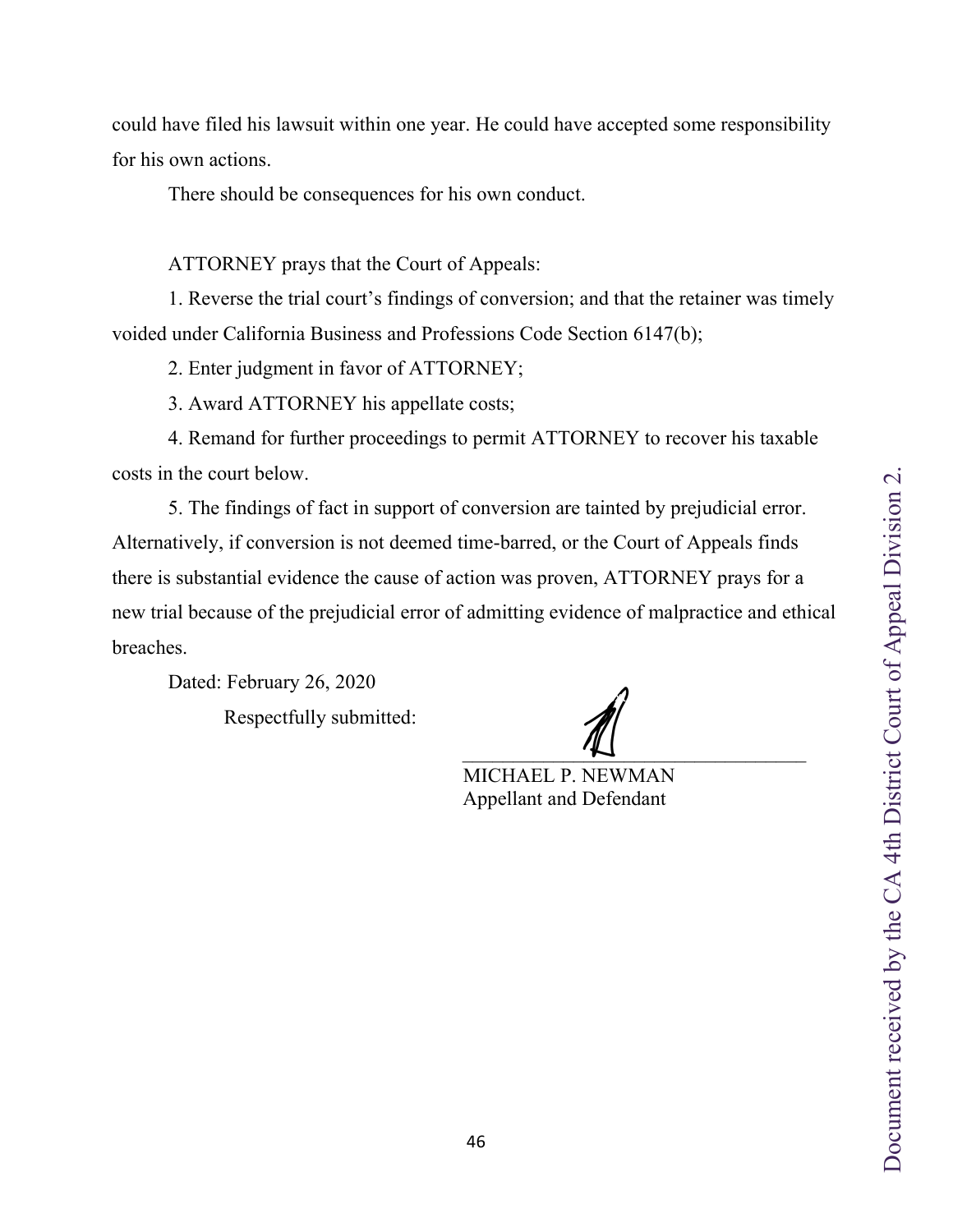# **X. CERTIFICATE OF WORD COUNT**

<span id="page-46-0"></span>I, Michael P. Newman, pro se Appellant, certify that, pursuant to Rule 8.205 of the California Rules of Court, the opening brief was produced using New Times Roman 13 point type, and contains approximately 13,619 words, inclusive of footnotes and excluding the cover, tables & certificates, which is less than the 14,000 words permitted. I relied on the word count of the computer program used to prepare this brief.

Dated: February 26, 2020

 $\overline{\phantom{a}}$ 

 MICHAEL P. NEWMAN Appellant and Defendant